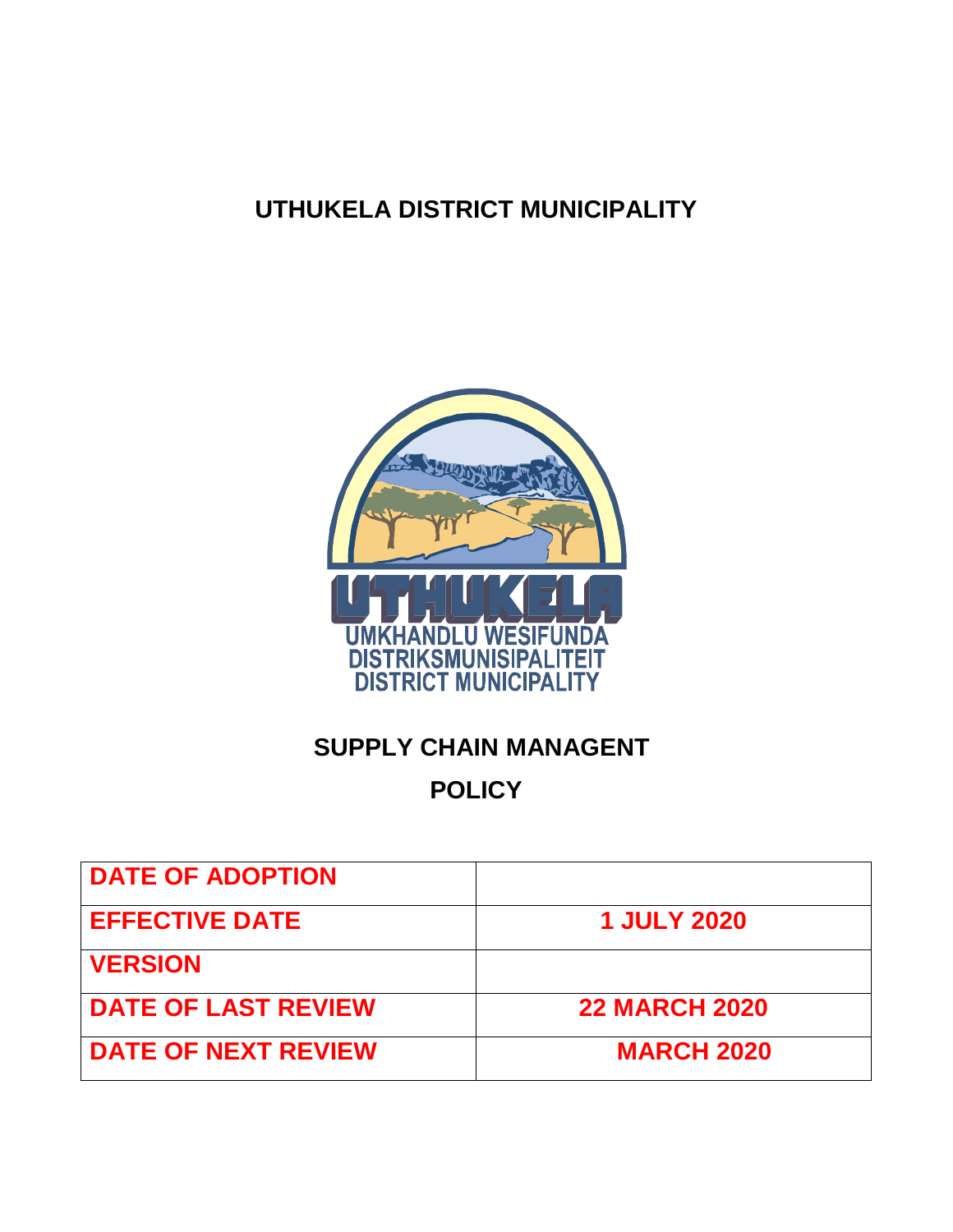#### **Page 1 of 37 LOCAL GOVERNMENT: MUNICIPAL FINANCE MANAGEMENT ACT, 2003**

**Council** resolves in terms of section 111 of the Local Government Municipal Finance Management Act (No. 56 of 2003), to adopt the following proposal as the Supply Chain Management Policy of the Municipality.

## **TABLE OF CONTENTS**

1. Definitions

#### **CHAPTER 1**

#### **IMPLEMENTATION OF SUPPLY CHAIN MANAGEMENT POLICY**

- 2. Supply chain management policy
- 3. Amendment of supply chain management policy
- 4. Delegation of supply chain management powers and duties
- 5. Subdelegations
- 6. Oversight role of council
- 7. Supply chain management units
- 8. Training of supply chain management officials

#### **CHAPTER 2**

#### **SUPPLY CHAIN MANAGEMENT SYSTEM**

9. Format of supply chain management system

#### *Part 1: Demand management*

10. System of demand management

#### *Part 2: Acquisition management*

- 11. System of acquisition management
- 12. Range of procurement processes
- 13. General preconditions for consideration of written quotations or bids
- 14. Lists of accredited prospective providers
- 15. Petty cash purchases
- 16. Written or verbal quotations
- 17. Formal written price quotations
- 18. Procedures for procuring goods or services through written or verbal Quotations and formal written price quotations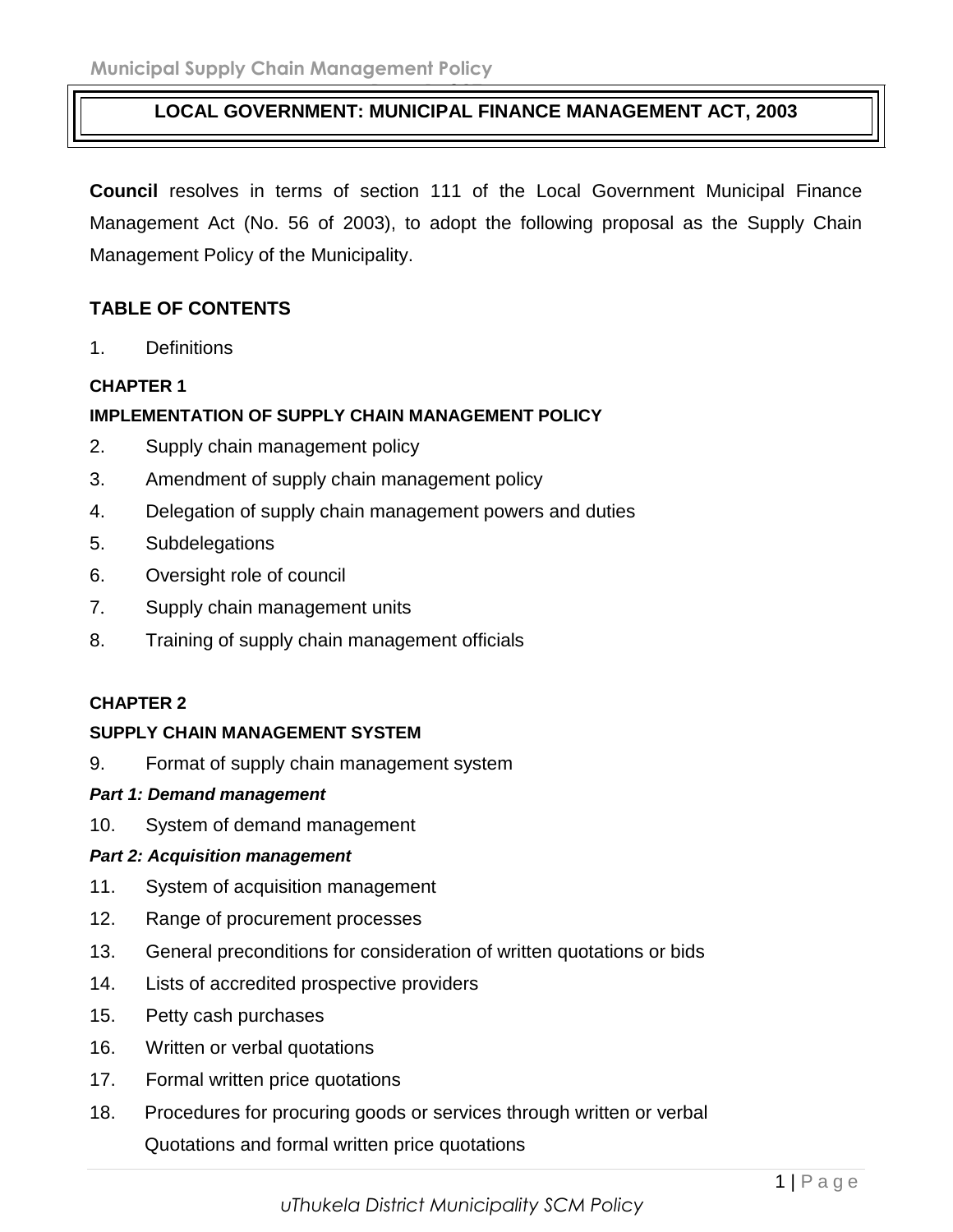- 19. Competitive bidding process
- 20. Process for competitive bidding
- 21. Bid documentation for competitive bids
- 22. Public invitation for competitive bids
- 23. Procedure for handling, opening and recording of bids
- 24. Negotiations with preferred bidders
- 25. Two-stage bidding process
- 26. Committee system for competitive bids
- 27. Bid specification committees
- 28. Bid evaluation committees
- 29. Bid adjudication committees
- 30. Procurement of banking services
- 31. Procurement of IT related goods or services
- 32. Procurement of goods and services under contracts secured by other organs of state
- 33. Procurement of goods necessitating special safety arrangements
- 34. Proudly SA Campaign
- 35. Appointment of consultants
- 36. Deviation from, and ratification of minor breaches of, procurement processes
- 37. Unsolicited bids
- 38. Combating of abuse of supply chain management system

#### *Part 3: Logistics, Disposal, Risk and Performance Management*

- 39. Logistics management
- 40. Disposal management
- 41. Risk management
- 42. Performance management

#### *Part 4: Other matters*

- 43. Prohibition on awards to persons whose tax matters are not in order
- 44. Prohibition on awards to persons in the service of the state
- 45. Awards to close family members of persons in the service of the state
- 46. Ethical standards
- 47. Inducements, rewards, gifts and favors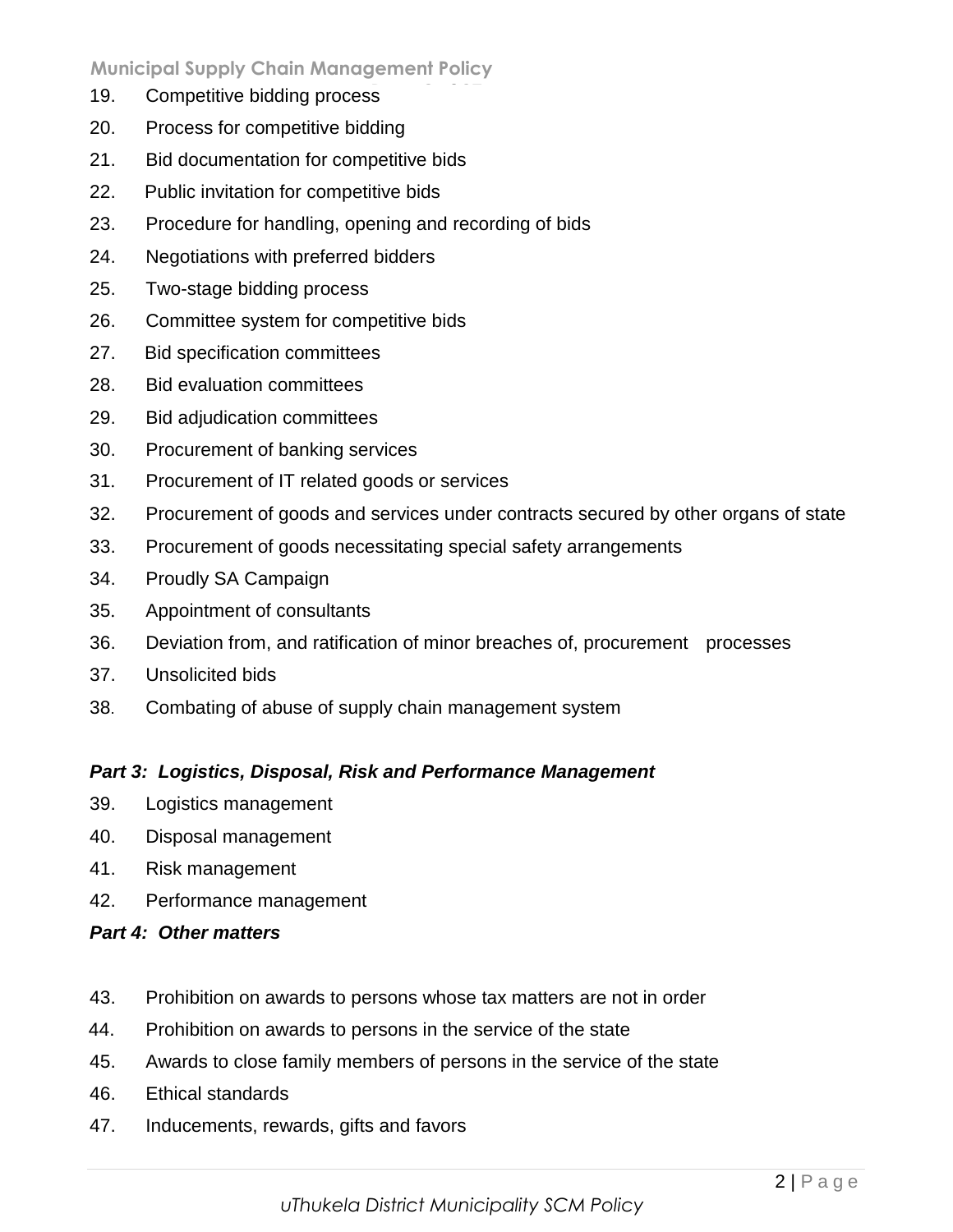- 48. Sponsorships
- 49. Objections and complaints
- 50. Resolution of disputes, objections, complaints and queries

**Page 3 of 37**

- 51. Contracts providing for compensation based on turnover
- 52. Uauthorised, irregular or fruitless and wasteful expenditure
- 53. Commencement

## **Definitions**

**1.** In this Policy, unless the context otherwise indicates, a word or expression to which a meaning has been assigned in the Act has the same meaning as in the Act, and –

**"Competitive bidding process"** means a competitive bidding process referred to in paragraph 12 (1) (d) of this Policy;

**"Competitive bid"** means a bid in terms of a competitive bidding process;

**"Final award"**, in relation to bids or quotations submitted for a contract, means the final decision on which bid or quote to accept;

**"Formal written price quotation"** means quotations referred to in paragraph 12 (1) (c) of this Policy;

## **"In the service of the state"** means to be –

- $(a)$  A member of  $-$ 
	- (i) Any municipal council;
	- (ii) Any provincial legislature; or
	- (iii) The National Assembly or the National Council of Provinces;
- (b) A member of the board of directors of any municipal entity;
- (c) An official of any Municipality or municipal entity;
- (d) An employee of any national or provincial department, national or provincial public entity or constitutional institution within the meaning of the Public Finance Management Act, 1999 (Act No.1 of 1999);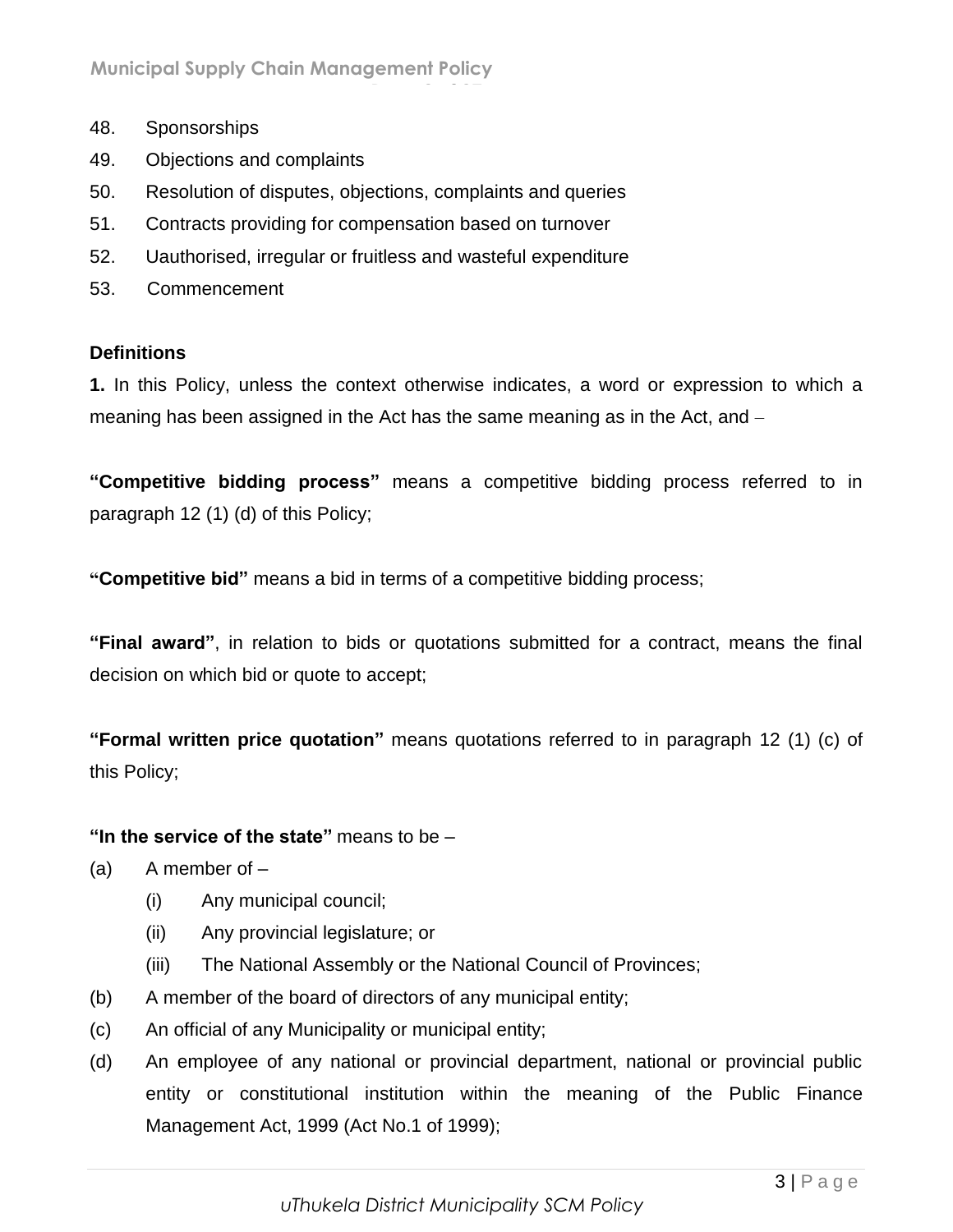- (e) A member of the accounting authority of any national or provincial public entity; or
- (f) An employee of Parliament or a provincial legislature;

**"Long term contract"** means a contract with a duration period exceeding one year;

**Page 4 of 37**

**"List of accredited prospective providers"** means the list of accredited prospective providers which the **Municipality** must keep in terms of paragraph 14 of this policy;

**"Other applicable legislation"** means any other legislation applicable to municipal supply chain management, including –

- (a) The Preferential Procurement Policy Framework Act, 2000 (Act No. 5 of 2000);
- (b) The Broad-Based Black Economic Empowerment Act, 2003 (Act No. 53 of 2003); and
- (c) The Construction Industry Development Board Act, 2000 (Act No.38 of 2000);
- (d) The Financial Regulations of the Uthukela District Municipality.

**"Treasury guidelines"** means any guidelines on supply chain management issued by the Minister in terms of section 168 of the Act;

**"The Act"** means the Local Government: Municipal Finance Management Act, 2003 (Act No. 56 of 2003);

**"The Regulations"** means the Local Government: Municipal Finance Management Act, 2003, Municipal Supply Chain Management Regulations published by Government Notice 868 of 2005;

**"Municipality"** means Uthukela District Municipality;

**"Written or verbal quotations"** means quotations referred to in paragraph 12(1)(b) of this Policy.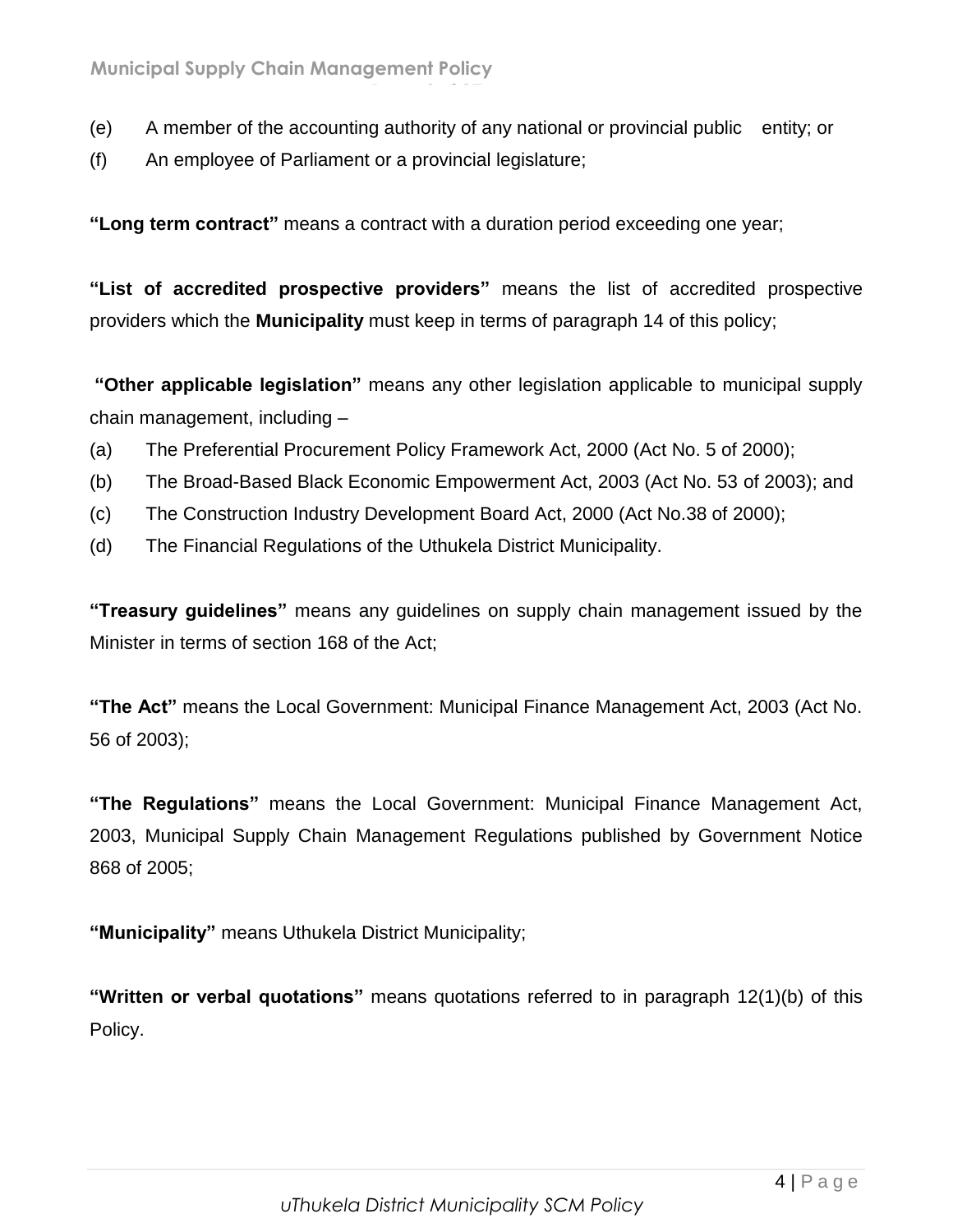## **CHAPTER 1**

## **IMPLEMENTATION OF SUPPLY CHAIN MANAGEMENT POLICY**

## **Supply chain management policy**

- **2.** (1) All officials and other role players in the supply chain management system of the **Municipality** must implement this Policy in a way that –
- (a) Gives effect to  $-$ 
	- (i) Section 217 of the Constitution; and
	- (ii) Part 1 of Chapter 11 and other applicable provisions of the Act;

**Page 5 of 37**

- (b) is fair, equitable, transparent, competitive and cost effective;
- (c) Complies with
	- (i) The Regulations; and
	- (ii) Any minimum norms and standards that may be prescribed in terms of section 168 of the Act;
- (d) is consistent with other applicable legislation;
- (e) does not undermine the objective for uniformity in supply chain management systems between organs of state in all spheres; and
- (f) is consistent with national economic policy concerning the promotion of investments and doing business with the public sector.

(2) The municipal entity must, in addition to complying with subparagraph (1), apply this Policy, to the extent determined by the parent Municipality, in a way that and that is consistent with the supply chain management policy of the parent Municipality.

- (3) This Policy applies when the Municipality–
- (a) procures goods or services;
- (b) disposes goods no longer needed;
- (c) selects contractors to provide assistance in the provision of municipal services otherwise than in circumstances where Chapter 8 of the Municipal Systems Act applies; or
- (d) selects external mechanisms referred to in section 80 (1) (b) of the Municipal Systems Act for the provision of municipal services in circumstances contemplated in section 83 of that Act.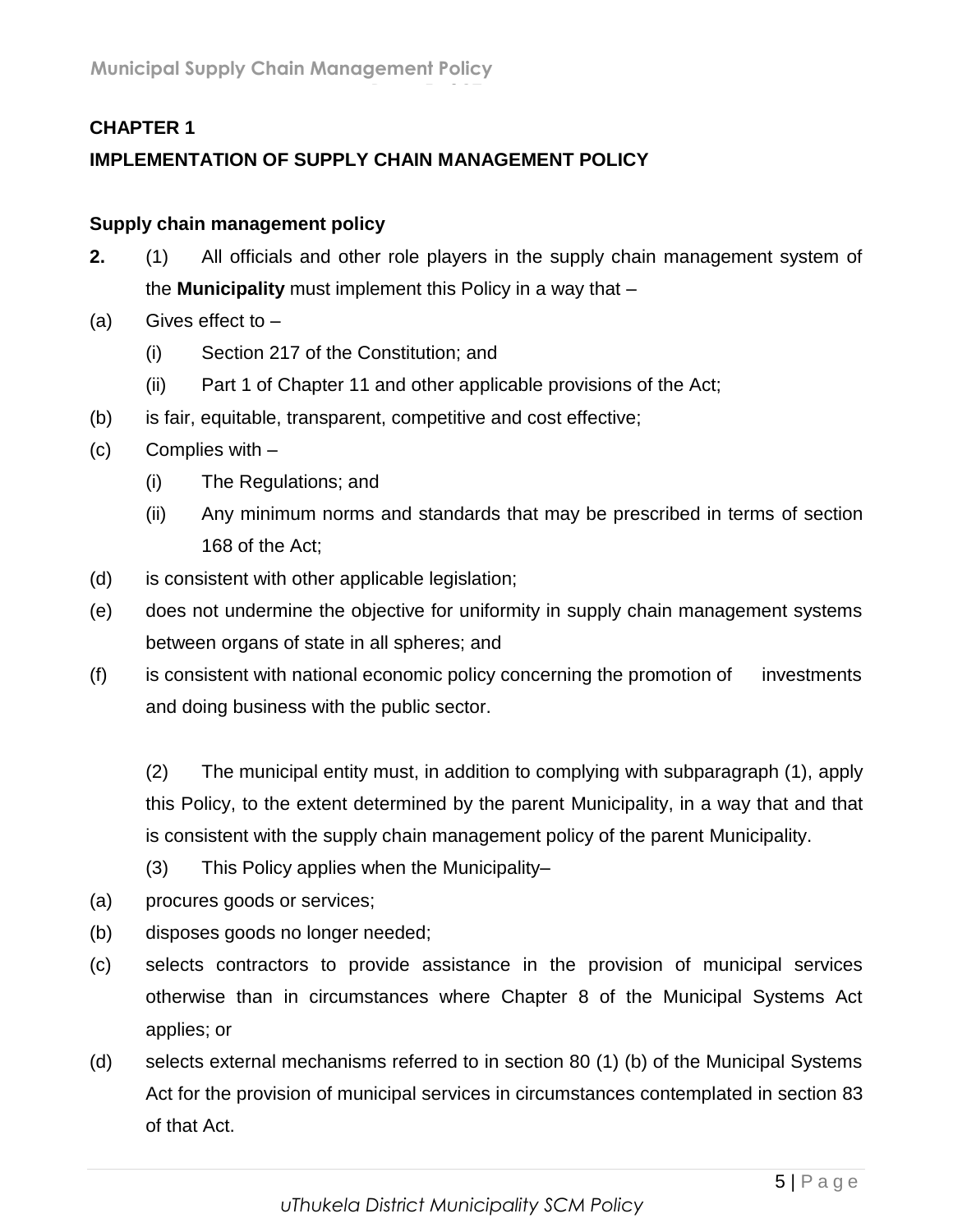- (4) This Policy, except where provided otherwise, does not apply in respect of the procurement of goods and services contemplated in section 110(2) of the Act, including –
- (a) water from the Department of Water Affairs or a public entity, another Municipality or a municipal entity; and

**Page 6 of 37**

(b) electricity from Eskom or another public entity, another Municipality or a municipal entity.

## **Amendment of the supply chain management policy**

- **3.** (1) The accounting officer must –
- (a) at least annually review the implementation of this Policy; and
- (b) when the accounting officer considers it necessary, submit proposals for the amendment of this Policy to the council**.**

(2) If the accounting officer submits proposed amendments to the Council that differs from the model policy issued by the National Treasury, the accounting officer must –

- (a) ensure that such proposed amendments comply with the Regulations; and
- (b) report any deviation from the model policy to the National Treasury and the relevant provincial treasury.
	- (3) When amending this supply chain management policy the need for uniformity in supply chain practices, procedures and forms between organs of state in all spheres, particularly to promote accessibility of supply chain management systems for small businesses must be taken into account.

## **Delegation of supply chain management powers and duties**

- **4.** (1) The Council hereby delegates all powers and duties to the accounting officer which are necessary to enable the accounting officer –
- (a) to discharge the supply chain management responsibilities conferred on accounting officers in terms of –
	- (i) Chapter 8 or 10 of the Act; and
	- (ii) this Policy;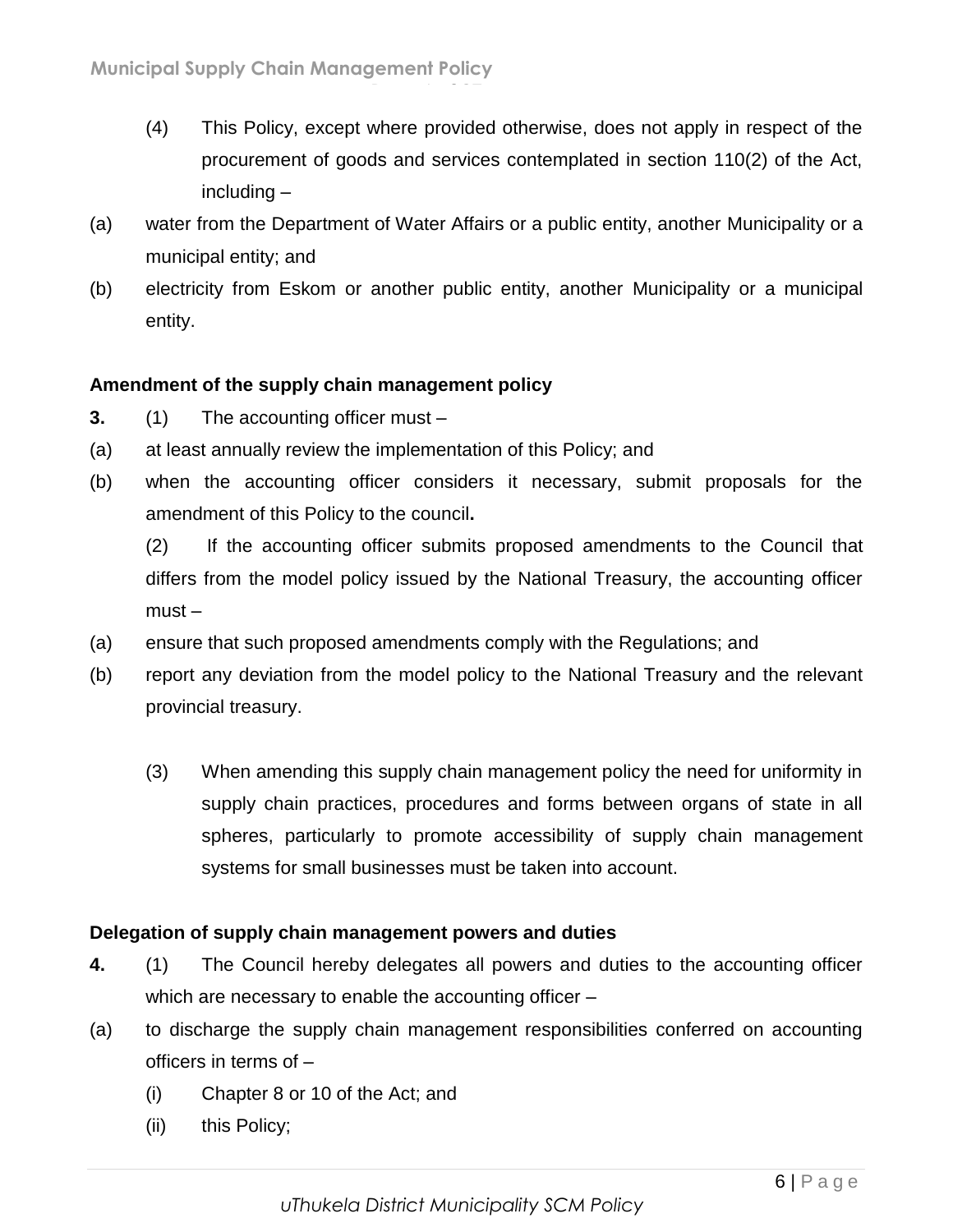(b) to maximise administrative and operational efficiency in the implementation of this Policy;

**Page 7 of 37**

- (c) to enforce reasonable cost-effective measures for the prevention of fraud, corruption, favouritism and unfair and irregular practices in the implementation of this Policy; and
- (d) to comply with his or her responsibilities in terms of section 115 and other applicable provisions of the Act.
	- (2) Sections 79 and 106 of the Act apply to the subdelegation of powers and duties delegated to an accounting officer in terms of subparagraph (1).
	- (3) The accounting officer may not subdelegate any supply chain management powers or duties to a person who is not an official of the Municipality or to a committee which is not exclusively composed of officials of the Municipality**;**
	- (4) This paragraph may not be read as permitting an official to whom the power to make final awards has been delegated, to make a final award in a competitive bidding process otherwise than through the committee system provided for in paragraph 26 of this Policy.

## **Subdelegations**

- **5.** (1) The accounting officer may in terms of section 79 or 106 of the Act subdelegate any supply chain management powers and duties, including those delegated to the accounting officer in terms of this Policy, but any such subdelegation must be consistent with subparagraph (2) of this paragraph and paragraph 4 of this Policy.
	- (2) The power to make a final award –
- (a) above R10 million (VAT included) may not be subdelegated by the accounting officer;
- (b) above R2 million (VAT included), but not exceeding R10 million (VAT included), may be subdelegated but only to –
	- (i) the chief financial officer;

(ii) a General Manager as defined in Section 57(1)(a) of the Local Government Municipal Systems Act 32 of 2000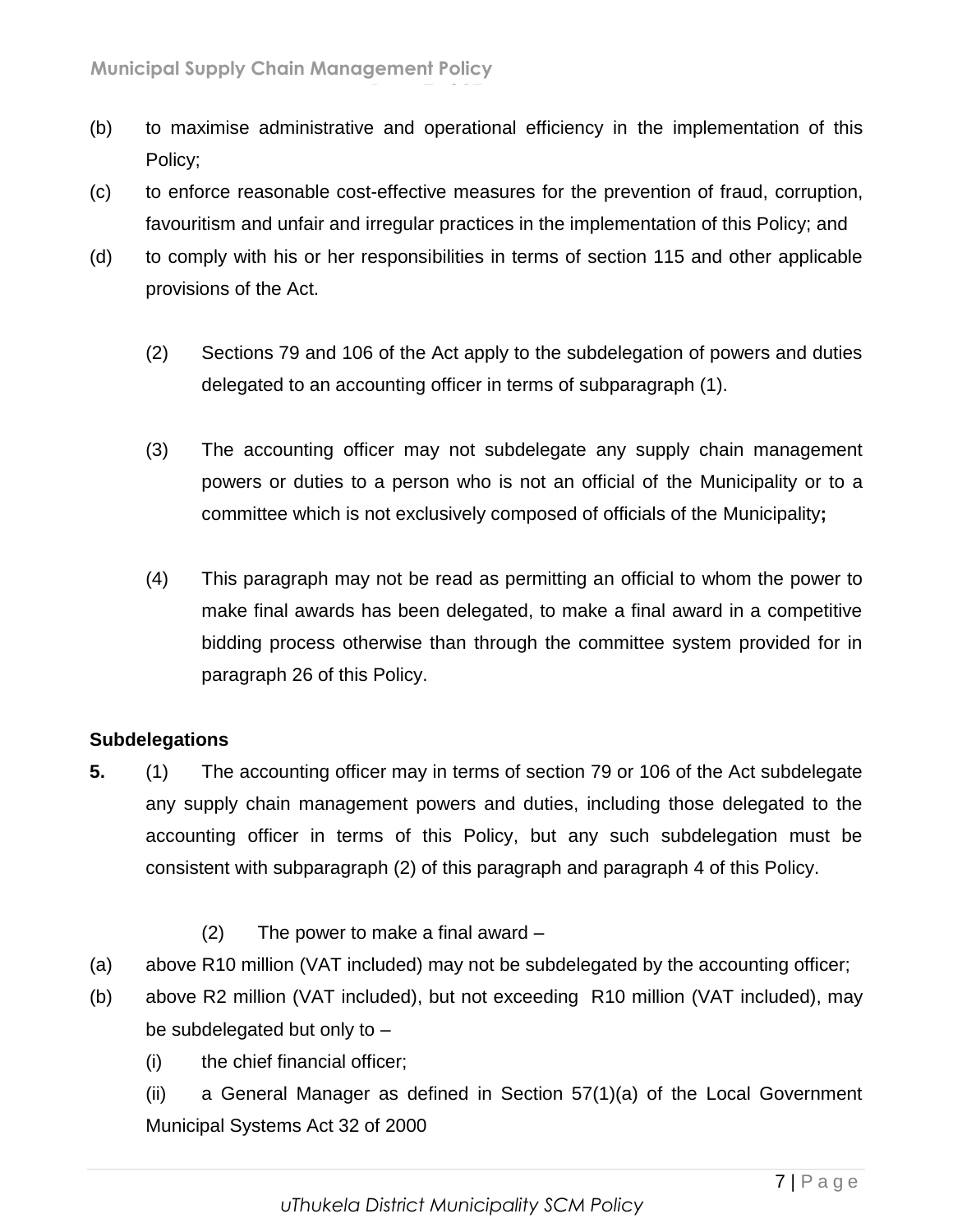- (iii) a bid adjudication committee of which the chief financial officer or a General Manager is a member;
- (c) not exceeding R2 million (VAT included) may be subdelegated but only

**Page 8 of 37**

 $to -$ 

- (i) the chief financial officer;
- (ii) a General Manager;
- (iii) a manager directly accountable to the chief financial officer or a General Manager; or
- (iv) a bid adjudication committee.
- (3) An official or bid adjudication committee to which the power to make final awards has been subdelegated in accordance with subparagraph (2) must within five days of the end of each month submit to the official referred to in subparagraph (4) a written report containing particulars of each final award made by such official or committee during that month, including–
- (a) the amount of the award;
- (b) the name of the person to whom the award was made; and
- (c) the reason why the award was made to that person.
	- (4) A written report referred to in subparagraph  $(3)$  must be submitted  $-$
- (a) to the accounting officer, in the case of an award by  $-$ 
	- (i) the chief financial officer;
	- (ii) a General Manager; or
	- (iii) a bid adjudication committee of which the chief financial officer or a General Manager is a member; or
- (b) to the chief financial officer or the General Manager responsible for the relevant bid, in the case of an award by  $-$ 
	- (i) a manager referred to in subparagraph  $(2)(c)(iii)$ ; or
	- (ii) a bid adjudication committee of which the chief financial officer or a General Manager is not a member.
	- (5) Subparagraphs (3) and (4) of this policy do not apply to procurements out of petty cash.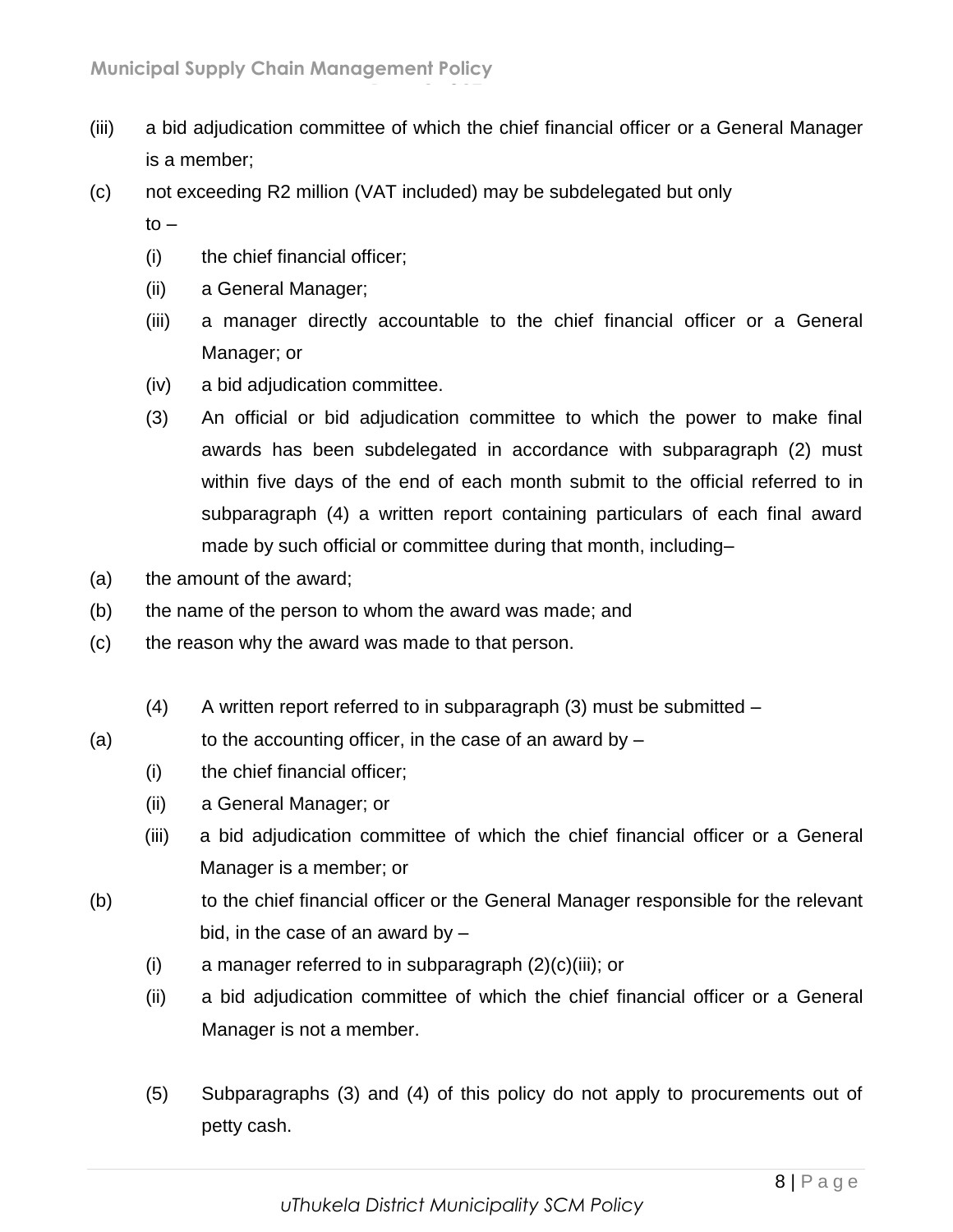- (6) This paragraph may not be interpreted as permitting an official to whom the power to make final awards has been subdelegated, to make a final award in a competitive bidding process otherwise than through the committee system provided for in paragraph 26 of this Policy.
- (7) No supply chain management decision-making powers may be delegated to an advisor or consultant.

## **Oversight role of council**

- **6.** (1) The Council reserves its right to maintain oversight over the implementation of this Policy.
	- (2) For the purposes of such oversight the accounting officer must –

**Page 9 of 37**

- (a) (i) within 30 days of the end of each financial year, submit a report on the implementation of this Policy and the supply chain management policy of any municipal entity under the sole or shared control of the municipality, to the Council of the municipality; and
	- (ii) whenever there are serious and material problems in the implementation of this Policy, immediately submit a report the council, or delegated committee*.*
	- (3) The accounting officer must, within 10 days of the end of each quarter, submit a report on the implementation of the supply chain management policy to the Mayor**.**
	- (4) The reports must be made public in accordance with section 21A of the Municipal Systems Act.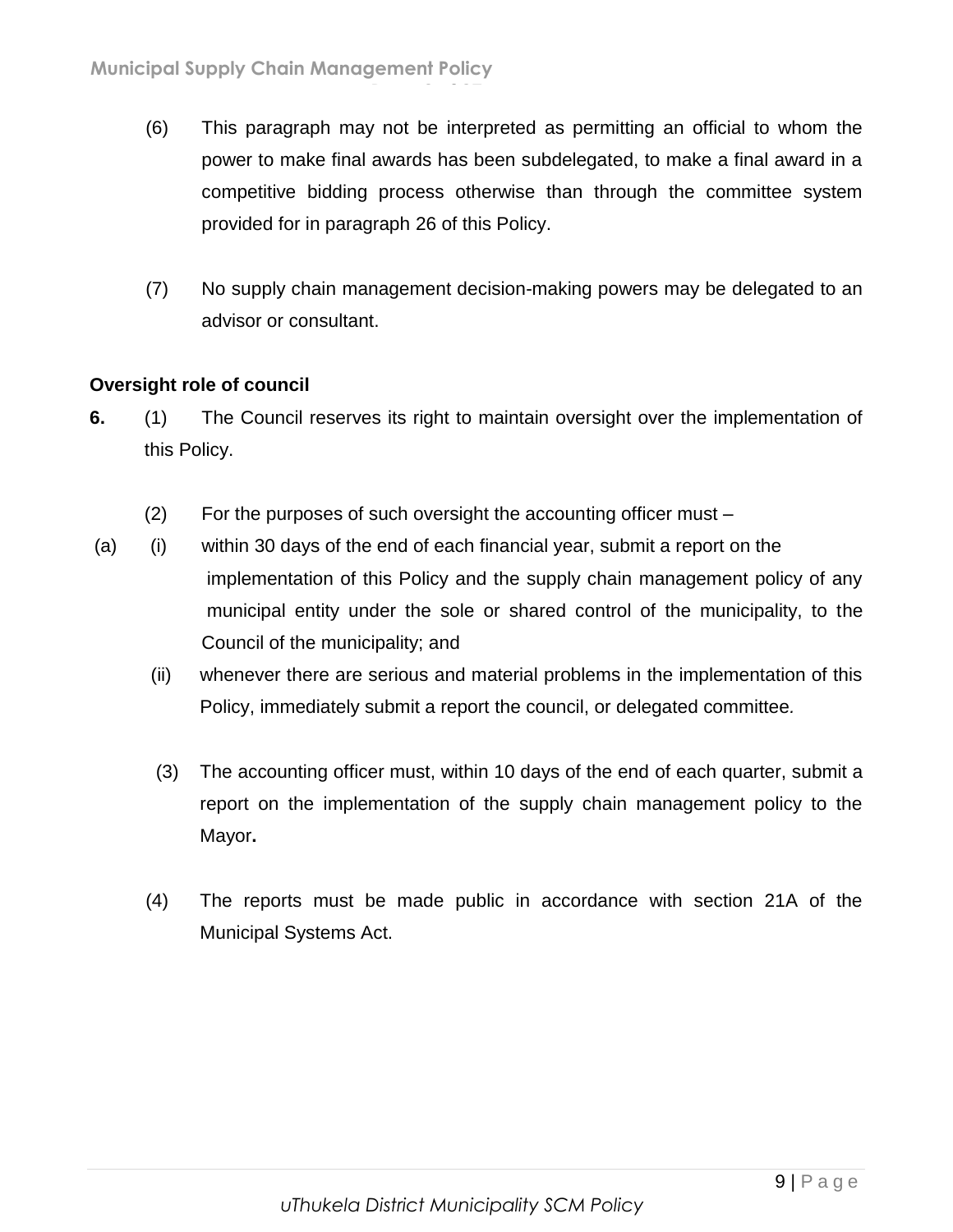## **Supply chain management unit**

**7.** (1) A supply chain management unit is hereby established to implement this Policy.

**Page 10 of 37**

(2) The supply chain management unit operates under the direct supervision of the chief financial officer or an official to whom this duty has been delegated in terms of section 82 of the Act.

#### **Training of supply chain management officials**

- **8.** The accounting officer and all other officials of the municipality involved in the Implementation of the SCM Policy must meet the prescribed competency levels in terms of the National Treasury Competency Regulations-
- (1) The training of officials involved in implementing this Policy should be in accordance with any Treasury guidelines on supply chain management training.
- (2) The municipality must provide opportunities and resources for training of officials Preferred to meet the relevant prescribed supply chain management competency levels.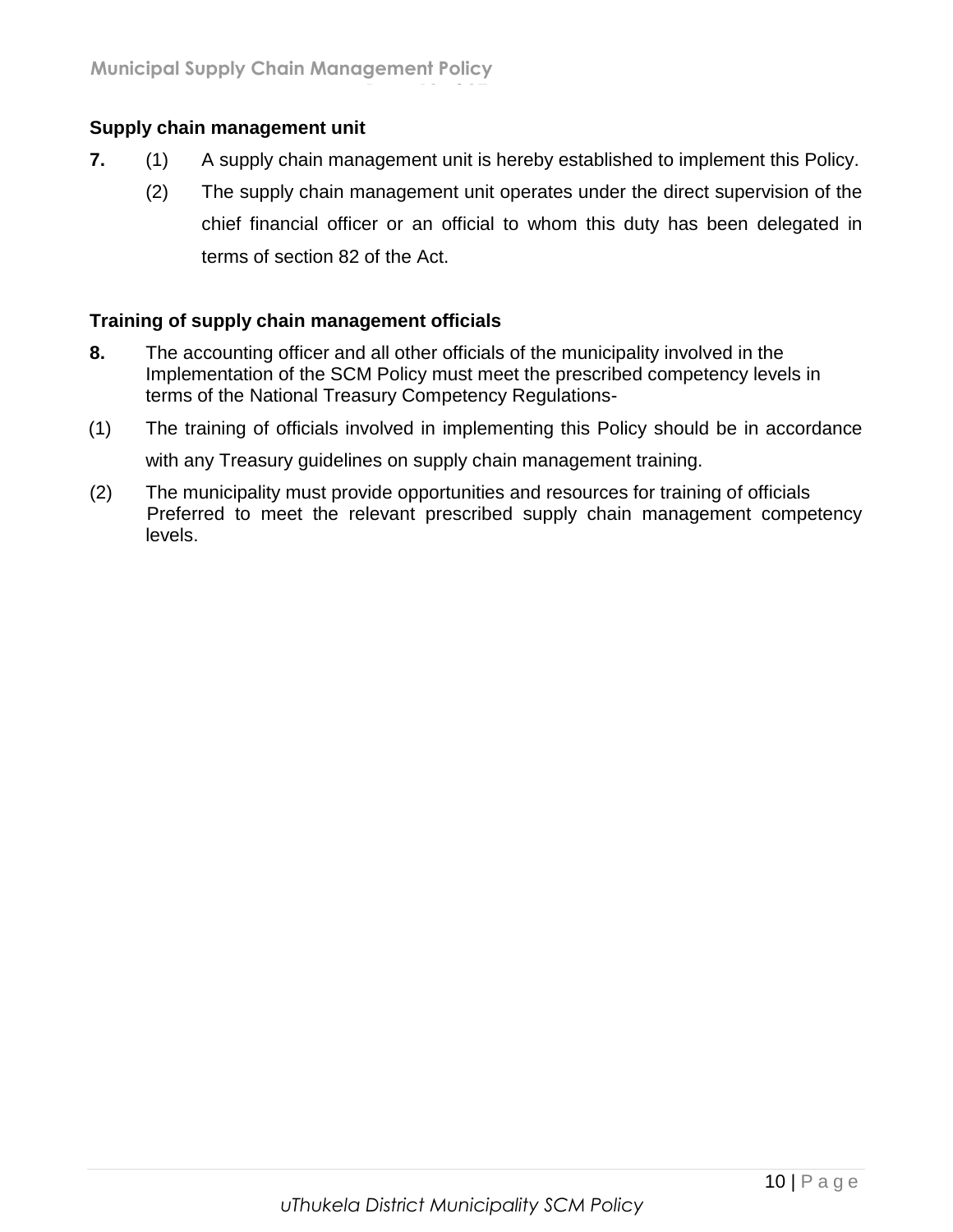**Page 11 of 37**

#### **CHAPTER 2**

## **SUPPLY CHAIN MANAGEMENT SYSTEM**

#### **Format of supply chain management system**

- **9.** This Policy provides systems for
	- (i) demand management;
	- (ii) acquisition management;
	- (iii) logistics management;
	- (iv) disposal management;
	- (v) risk management; and
	- (vi) performance management.

#### *Part 1: Demand management*

#### **System of demand management**

- **10.** (1) The accounting officer must establish and implement an appropriate demand management system in order to ensure that the resources required by the Municipality support its operational commitments and its strategic goals outlined in the Integrated Development Plan.
	- (2) The demand management system must –
- (a) include timely planning and management processes to ensure that all goods and services required by the Municipality are quantified, budgeted for and timely and effectively delivered at the right locations and at the critical delivery dates, and are of the appropriate quality and quantity at a fair cost;
- (b) take into account any benefits of economies of scale that may be derived in the case of acquisitions of a repetitive nature; and
- (c) provide for the compilation of the required specifications to ensure that its needs are met.
- (d) To undertake appropriate industry analysis and research to ensure that innovations and technological benefits are maximized.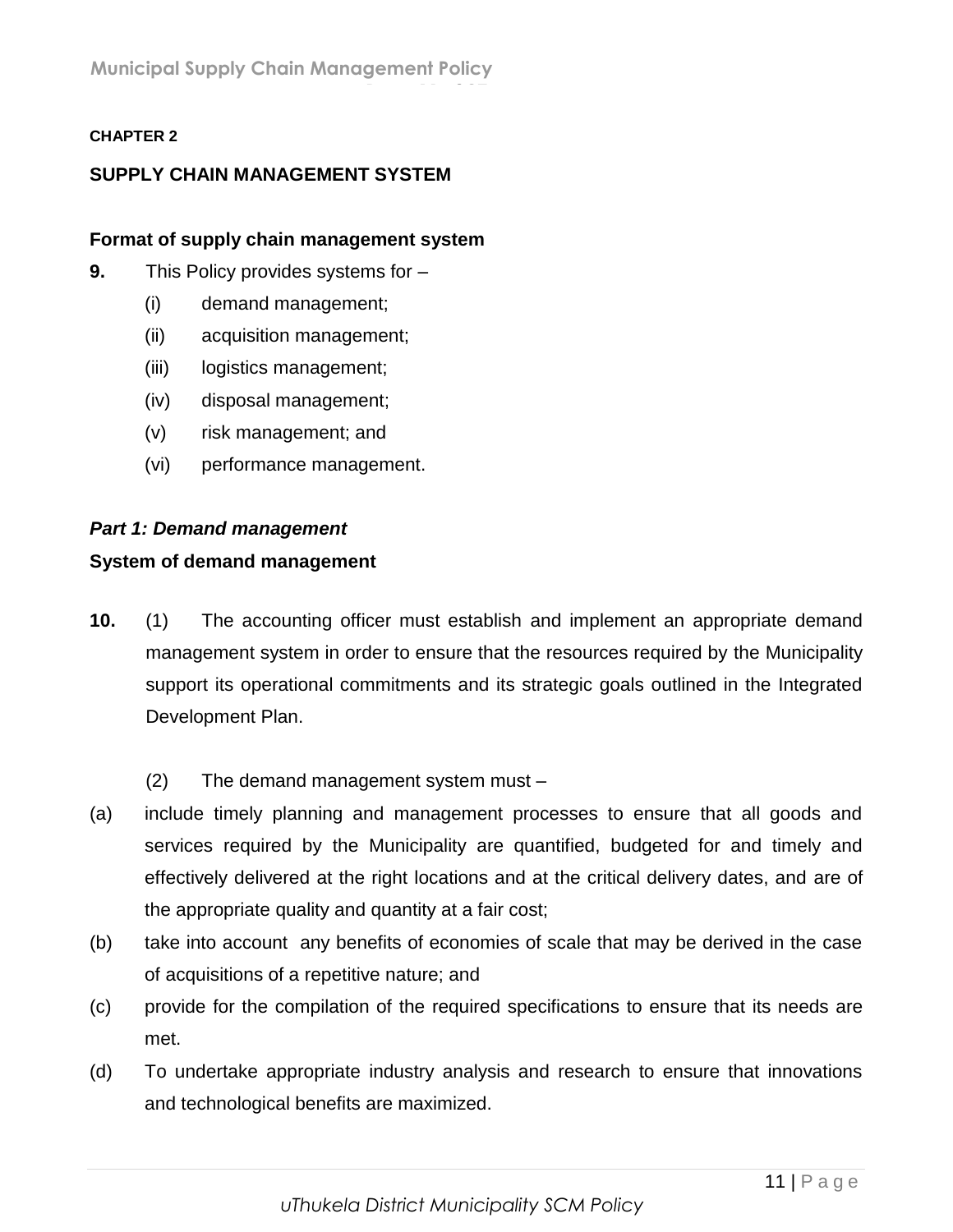## *Part 2: Acquisition management*

## **System of acquisition management**

**11.** (1) The accounting officer must implement the system of acquisition management set out in this Part in order to ensure –

**Page 12 of 37**

- (a) that goods and services are procured by the Municipality in accordance with authorised processes only;
- (b) the end user departments may under no circumstances request or instruct a supplier to render services or provide goods prior to the generation of an order by the SCM unit.
- (c) that expenditure on goods and services is incurred in terms of an approved budget in terms of section 15 of the Act;
- (d) that the threshold values for the different procurement processes are complied with;
- (e) that bid documentation, evaluation and adjudication criteria, and general conditions of a contract, are in accordance with any applicable legislation; and
- (f) that any Treasury guidelines on acquisition management are properly taken into account.

(2) When procuring goods or services contemplated in section 110(2) of the Act, the accounting officer must make public the fact that such goods or services are procured otherwise than through the Municipality's supply chain management system, including

- (a) the kind of goods or services; and
- (b) the name of the supplier.

## **Range of procurement processes**

## **PART ONE**

- **12.** (1) Goods and services may only be procured by way of –
- (a) petty cash purchases, up to a transaction value of R2000.00 (VAT included);
- (b) one written or verbal quotations for procurements of a transaction value over R1 up to R2000.00 (VAT included); and official accommodation
- (c) Three formal written price quotations for procurements of a transaction value over R2001 up to R30 000 (VAT included); and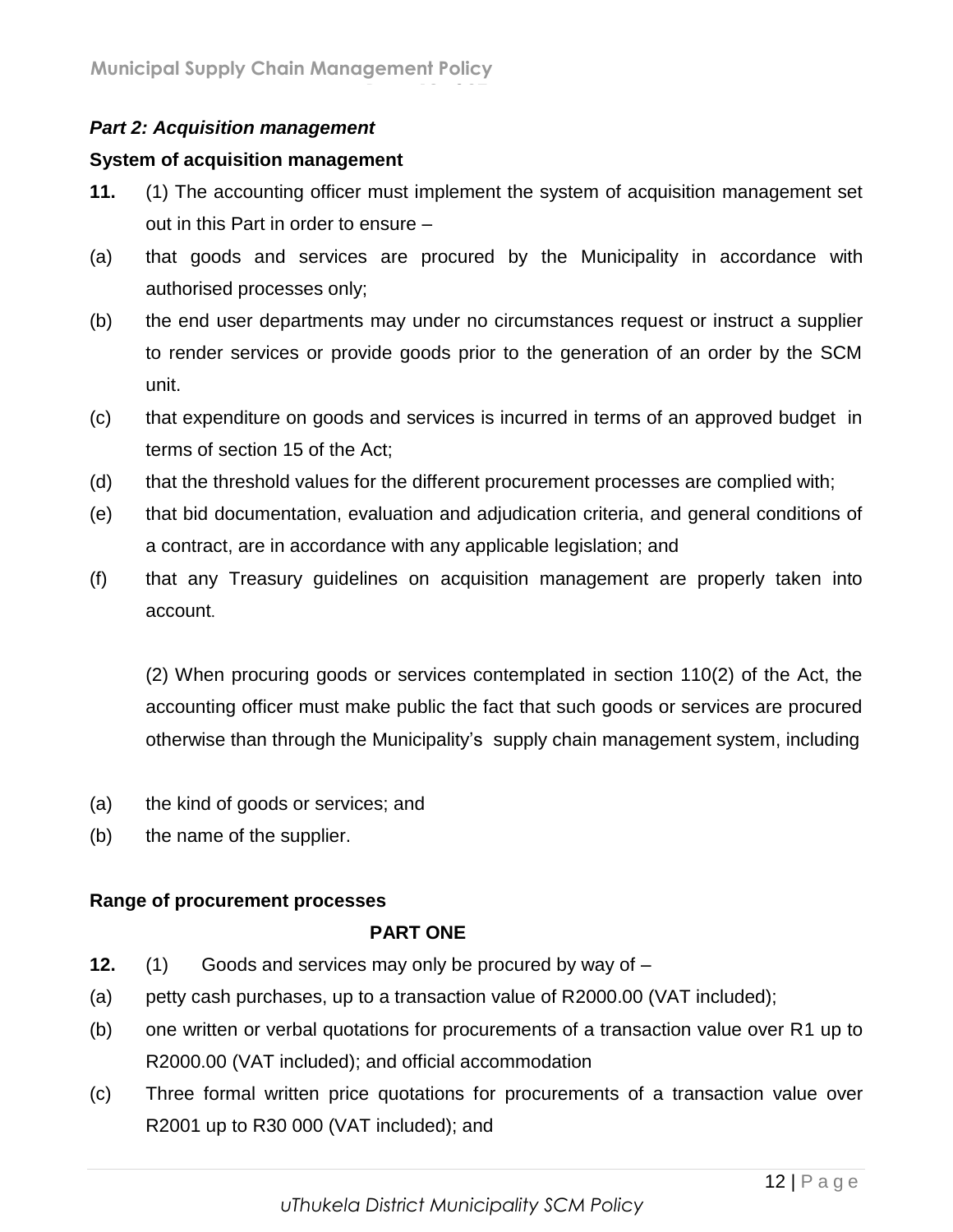(d) formal written quotations be sourced through bidding process whose value exceeds R30 000.00 but is limited to R200 000.00 inclusive of VAT.

**Page 13 of 37**

- (e) a competitive bidding process for–
	- (i) procurements above a transaction value of R200 000.00 (VAT included); and
	- (ii) the procurement of long term contracts.
	- (2) The accounting officer may, in writingdirect that –
	- (i) written or verbal quotations be obtained for any specific procurement of a transaction value lower than R1000.00;
	- (ii) formal written price quotations be obtained for any specific procurement of a transaction value lower than R1000.00; or
	- (iii) a competitive bidding process be followed for any specific procurement of a transaction value lower than R200 000.00.
	- (3) Goods or services may not deliberately be split into parts or items of a lesser value merely to avoid complying with the requirements of the policy. When determining transaction values, a requirement for goods or services consisting of different parts or items must as far as possible be treated and dealt with as a single transaction.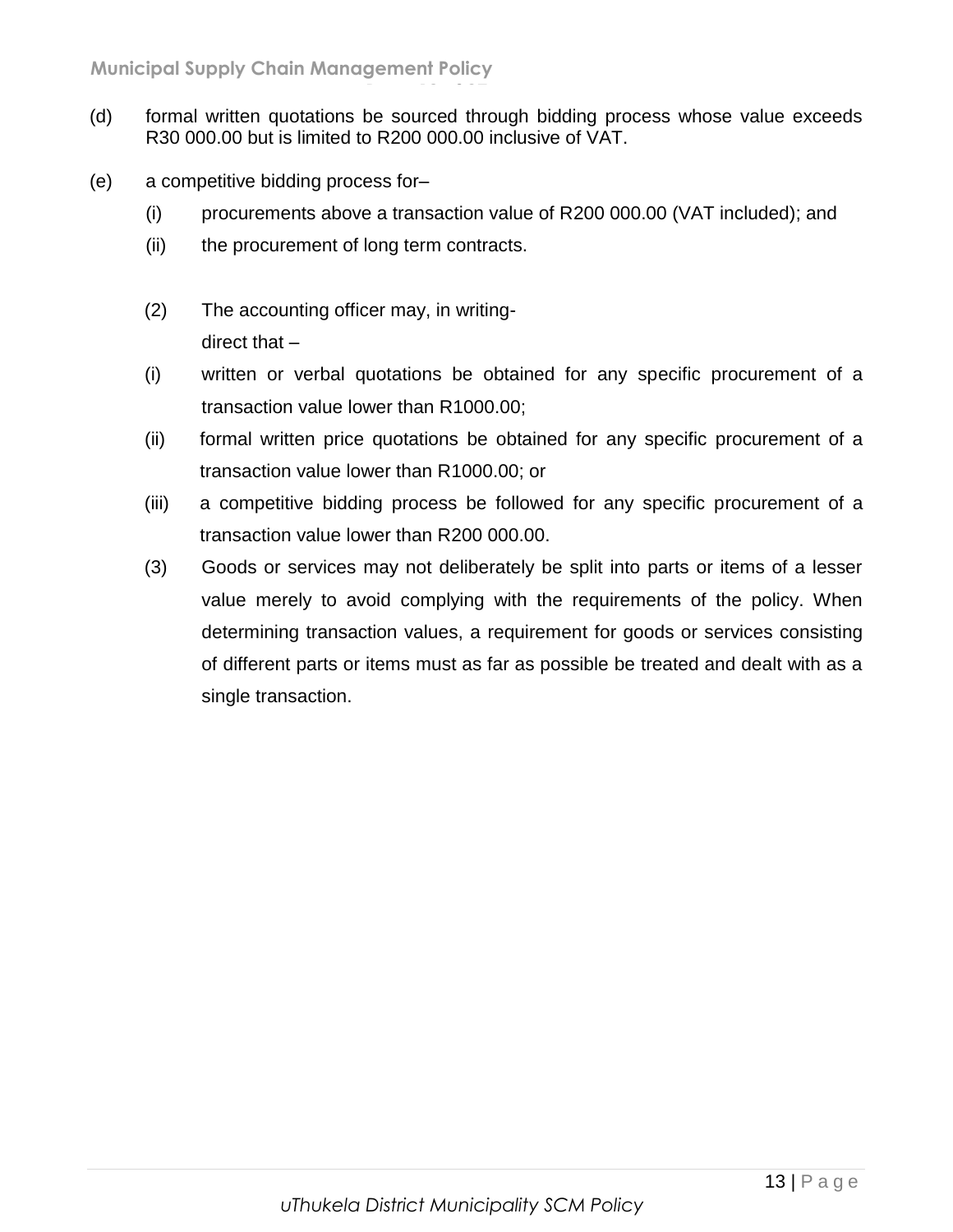## **PART TWO**

**Page 14 of 37**

**PLANNING AND STIPULATION OF PREFERENCE POINT SYSTEM TO BE ULITIZED,EVALUATION OF TENDERS ON FUNCTIONALITY, PREFERENCE POINT SYSTEM AND BROAD-BASED BLACK ECONOMIC EMPOWERMENT STATUS, AWARD OF CONTRACTS TO TENDERERS NOT SCORING THE HIGHEST NUMBER OF POINTS AND THE CANCELLATION AND RE-INVITATION OF TENDERS.**

## **Planning and stipulation of preference point system to be utilized**

1. An organ of state must, prior to making an invitation for tenders-

(a) Properly plan for, and, as far as possible, accurately estimate the costs of the provision of services, works or goods for which an invitation for tenders is to be made,

(b) determine and stipulate the appropriate preference point system to be utilized in the evaluation and adjudication of the tenders; and

(c) Determine whether the services, works or goods for which an invitation for tenders is to be made has been designated for local production and content in terms of regulation 9.

## **Evaluation of tenders on functionality**

- 3. (1) An organ of state must indicate in the invitation to submit a tender if that tender will be evaluated on functionality.
	- (2) The evaluation criteria for measuring functionality must be objective.
	- (3) When evaluating tenders on functionality, the-
		- (a) Evaluation criteria for measuring functionality;
		- (b) Weigh of each criterion;
		- (c) Applicable values; and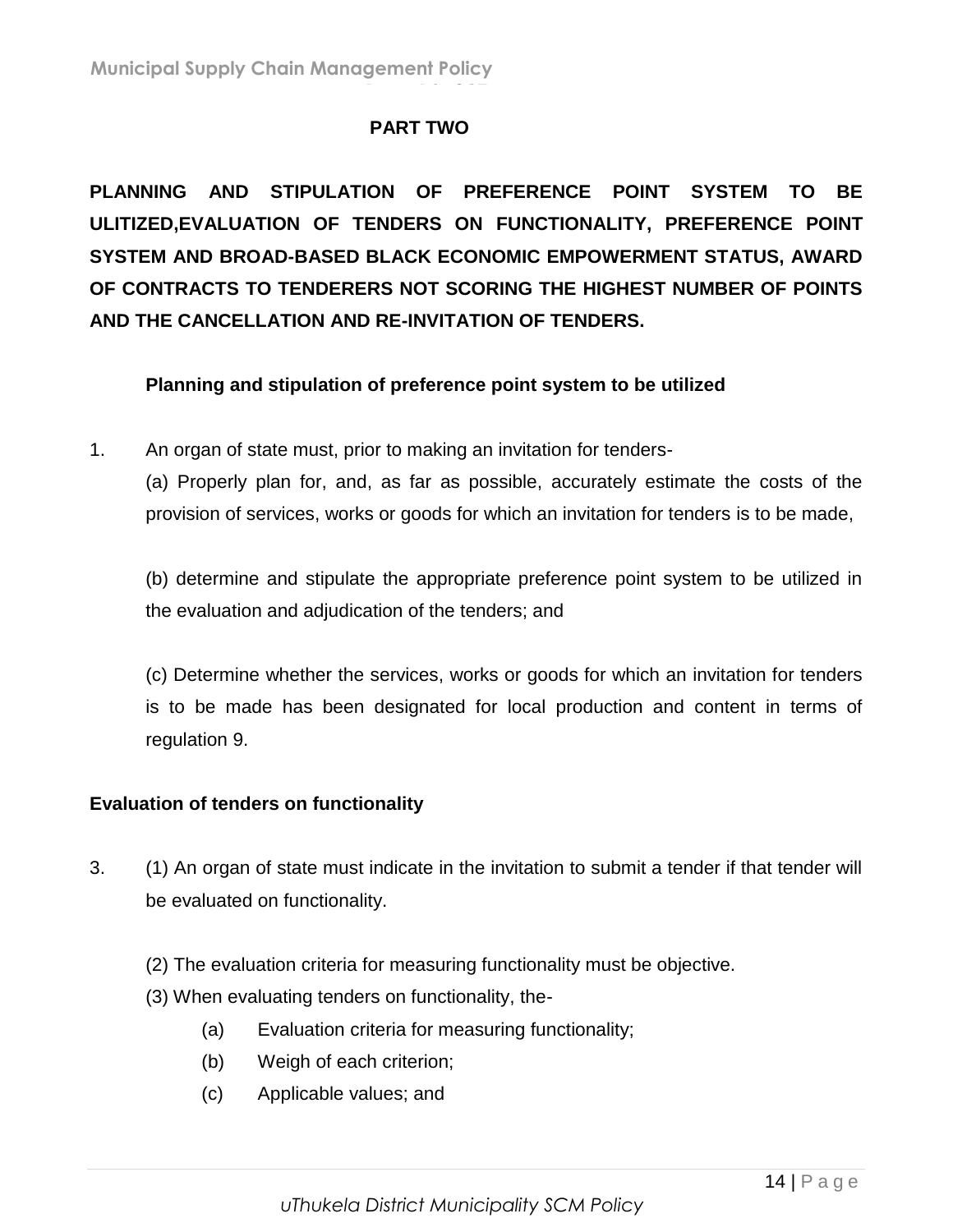(d) Minimum qualifying score for functionality, Must be clearly specified in the invitation to submit a tender.

**Page 15 of 37**

- (4) No tender must be regarded as an acceptable tender if it fails to achieve the minimum qualifying score for functionality as indicated in the tender invitation.
- (5) Tenders that have achieved the minimum qualifying score for functionality must be evaluated further in terms of the preference point systems prescribed in regulations 5 and 6.

## **The 80/20 preference point system for acquisition of services, works or goods up to Rand value of R50 million**

4.(1) (a) The following formula must be used to calculate the points for price in respect of tenders (including price quotations) with a Rand value equal to, or above R30 000 and up to a Rand value of R50 000 000 (all applicable taxes included):

$$
Ps=80\left[\frac{1-Pt-P\min P}{\min}\right]
$$

Where

- Ps = Points scored for comparative of tender or offer under consideration:
- Pt = Comparative price of tender or offer under consideration; and
- P min = Comparative price of lowest acceptable tender or offer.

(b) Organs of state may apply the formula in paragraph (a) for price quotations with a value less than R 30 000, if and when appropriate;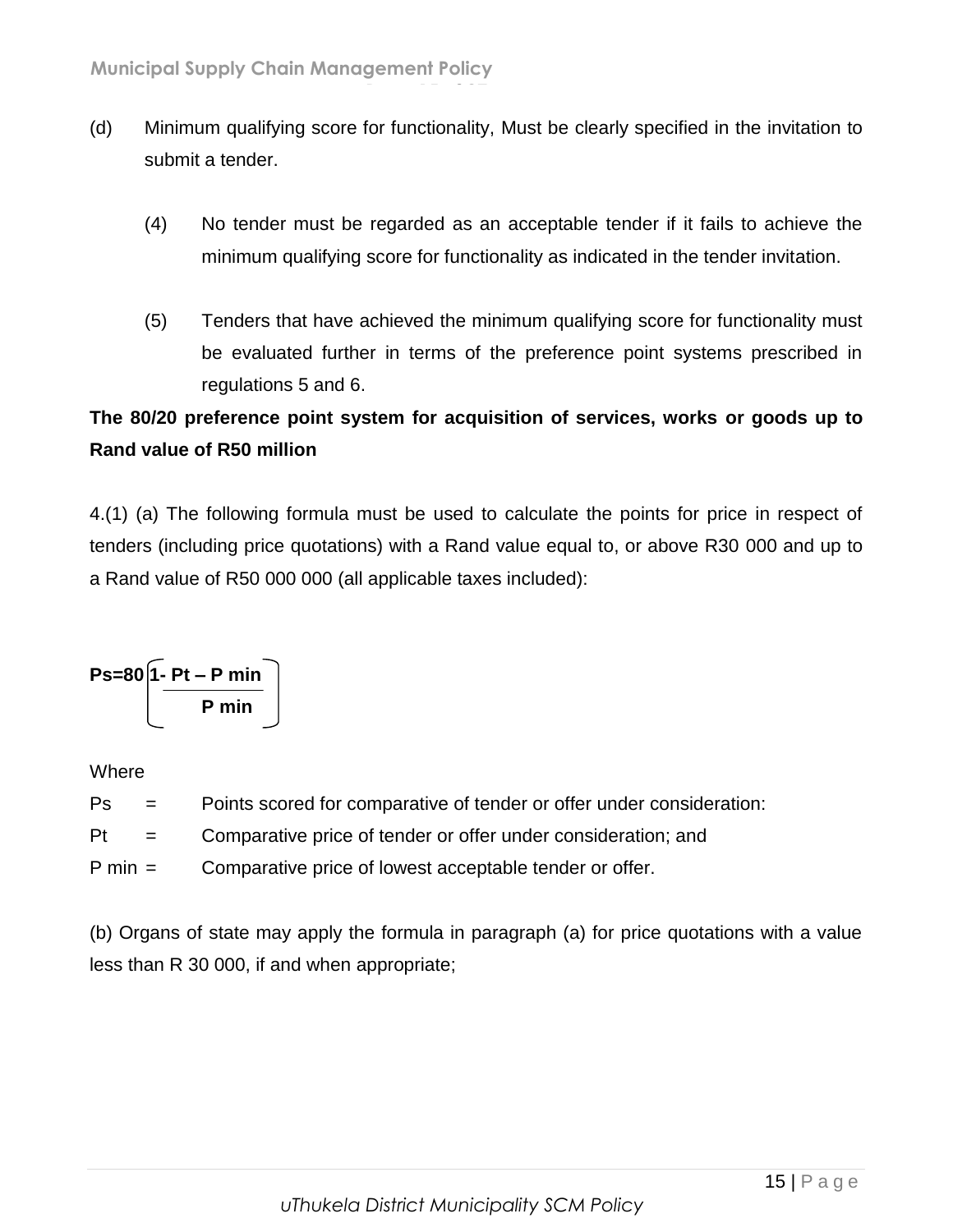(2) Subject to sub-section (3), points must be awarded to a tenderer for attaining the B-BBEE status level of contributor in accordance with the table below.

**Page 16 of 37**

| <b>B-BBEE Status Level of Contributor</b> | <b>Number of Points</b> |
|-------------------------------------------|-------------------------|
|                                           | 20                      |
| $\mathbf 2$                               | 18                      |
| 3                                         | 14                      |
| Δ                                         | 12                      |
| 5                                         | 8                       |
| 6                                         | 6                       |
|                                           | 4                       |
| 8                                         | າ                       |
| Non-compliant contributor                 | 0                       |

- (3) A maximum of 20 points may be allocated in accordance with sub-regulation (2)
- (4) The points scored by a tenderer in respect of B-BBEE contribution contemplated in sub-regulation (2) must be added to the points scored for price as calculated in accordance with sub-regulation (1).
- (5) Subject to regulation 7, the contract must be awarded to the tenderer who scores the highest total number of points.

## **The 90/10 preference points system for acquisition of services, works or goods with a Rand value above R50 million.**

**6.**(1) The following formula must be used to calculate the points for price in respect of tenders with a Rand value above R50 000 00(all applicable taxes included):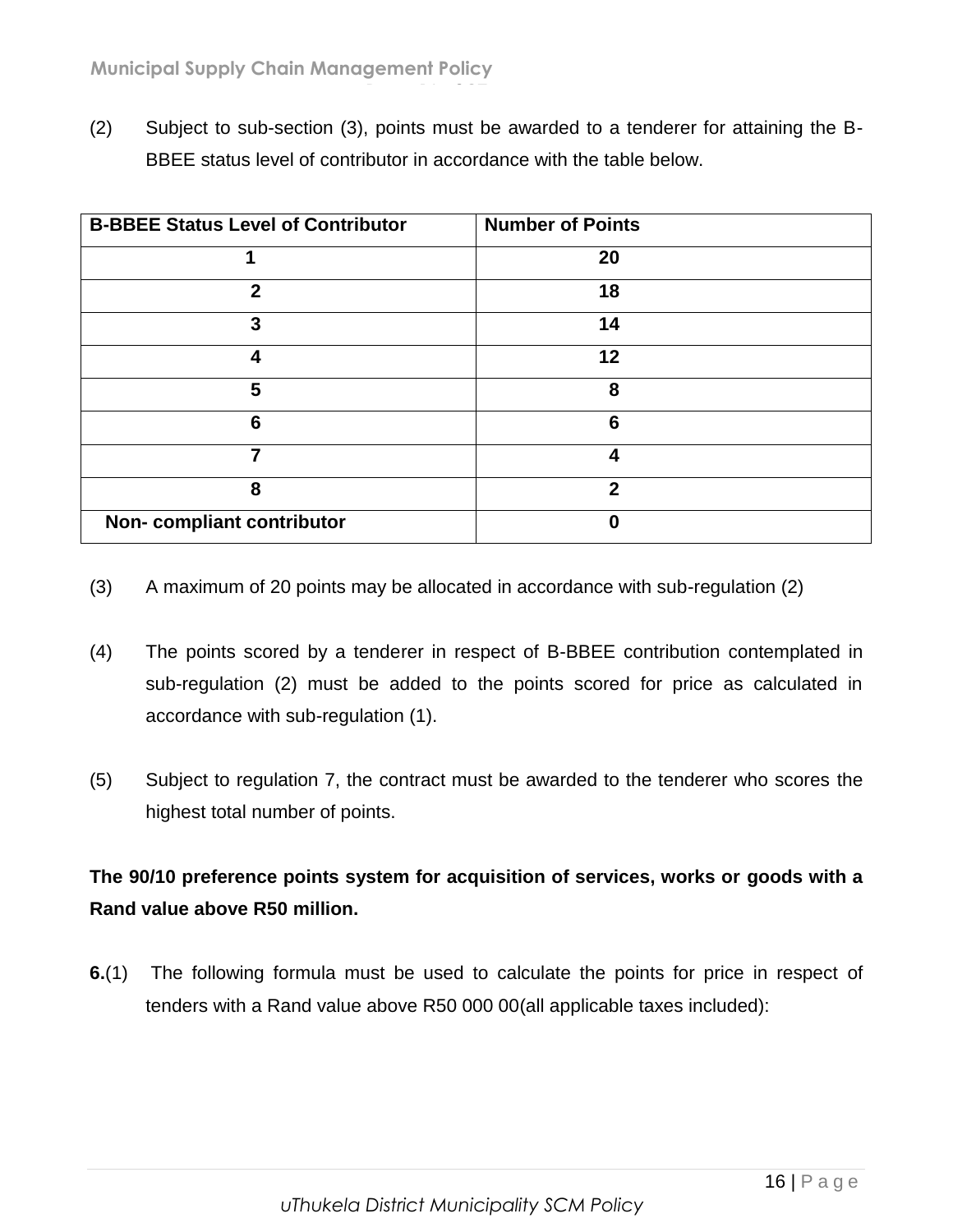$$
Ps = 90 \left[ \frac{1-Pt-P\ min}{P\ min} \right]
$$

**Where** 

- Ps = Points allocated for comparative price of tender of offer under consideration;
- Pt = Comparative price of tender or offer under consideration; and

**Page 17 of 37**

Pt = Comparative price of lowest acceptable tender or offer.

(2) Subject to sub-regulation (3), points must be awarded to a tenderer for attaining their B-BBEE status level of contributor in accordance with the table below;

| <b>B-BBEE Status Level of Contributor</b> | Number of Points |
|-------------------------------------------|------------------|
|                                           | 10               |
| $\mathbf{c}$                              | 9                |
| 3                                         | 6                |
|                                           | 5                |
| 5                                         |                  |
| 6                                         | 3                |
|                                           | 2                |
| 8                                         |                  |
| 9                                         |                  |

(3) A maximum of 10 points must be awarded to a tenderer for attaining their B-BBEE status level of contributor in accordance with the table below;

(4) The points scored by a tender in respect of the level of B-BBEE contribution contemplated in sub-regulation (2) must be added to the points scored for price as calculated in accordance with sub-regulations (1).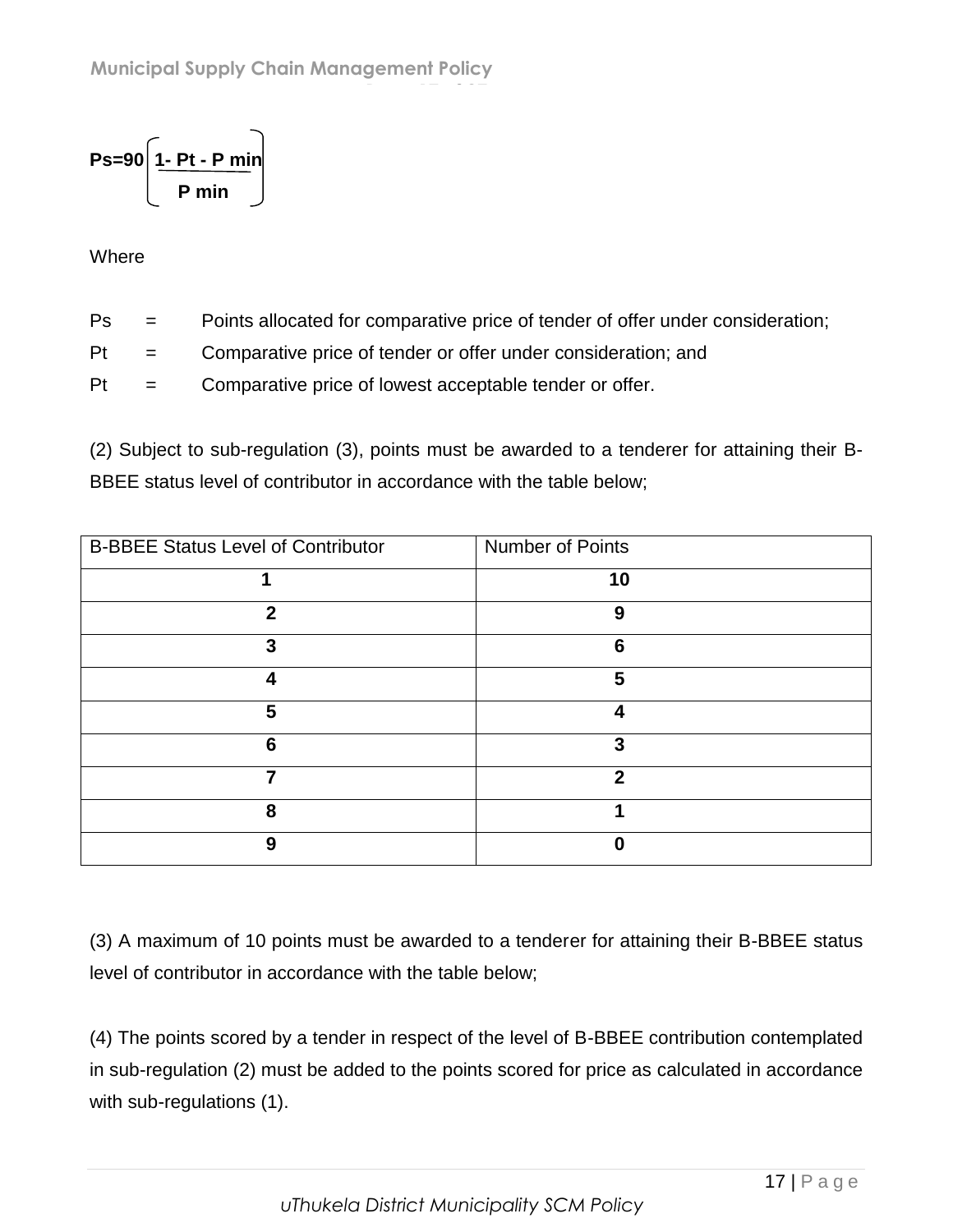(5) Subject to regulation 7, the contract must be awarded to the tenderer who scores the highest total number of points.

**Page 18 of 37**

#### **Award of contracts to tenderers not the highest number of points**

**7. (1)** A contract may be awarded to a tenderer that did not score the highest total number of points, only in accordance with section 2 (1) (f) of the Act.

#### **Cancellation and re-invitation of tenders**

**8. (1)** (a) In the event that, in the application of the 80/20 preference points system as stipulated in the tender documents, all tenders received exceed the estimated Rand value of R50 000 000, the tender invitation must be cancelled.

(b) If one or more of the acceptable tenders received are within the prescribed threshold of R50 000 000, all tenders received must be evaluated on the 80/20 preference point system.

(2) (a) in the event that, in the application of the 90/10 preference point system as stipulated in the tender documents, all tenders received are equal to, or below R50 000 000, the tender must be cancelled.

(b) if one or more of the acceptable tenders received are above the prescribed threshold of R50 000 000,all tenders received must be evaluated on the 90/10 preference point system.

(3) An organ of state which has cancelled a tender invitation as contemplated in subregulations (1)(a) and (2)(a) must re-invited tender and must, in the tender documents, stipulate the correct preference point system to be applied.

(4) An organ of state may, prior to the award of a tender, cancel a tender if-

(a) due to changed circumstances, there is no longer a need for the services, works or goods requested; or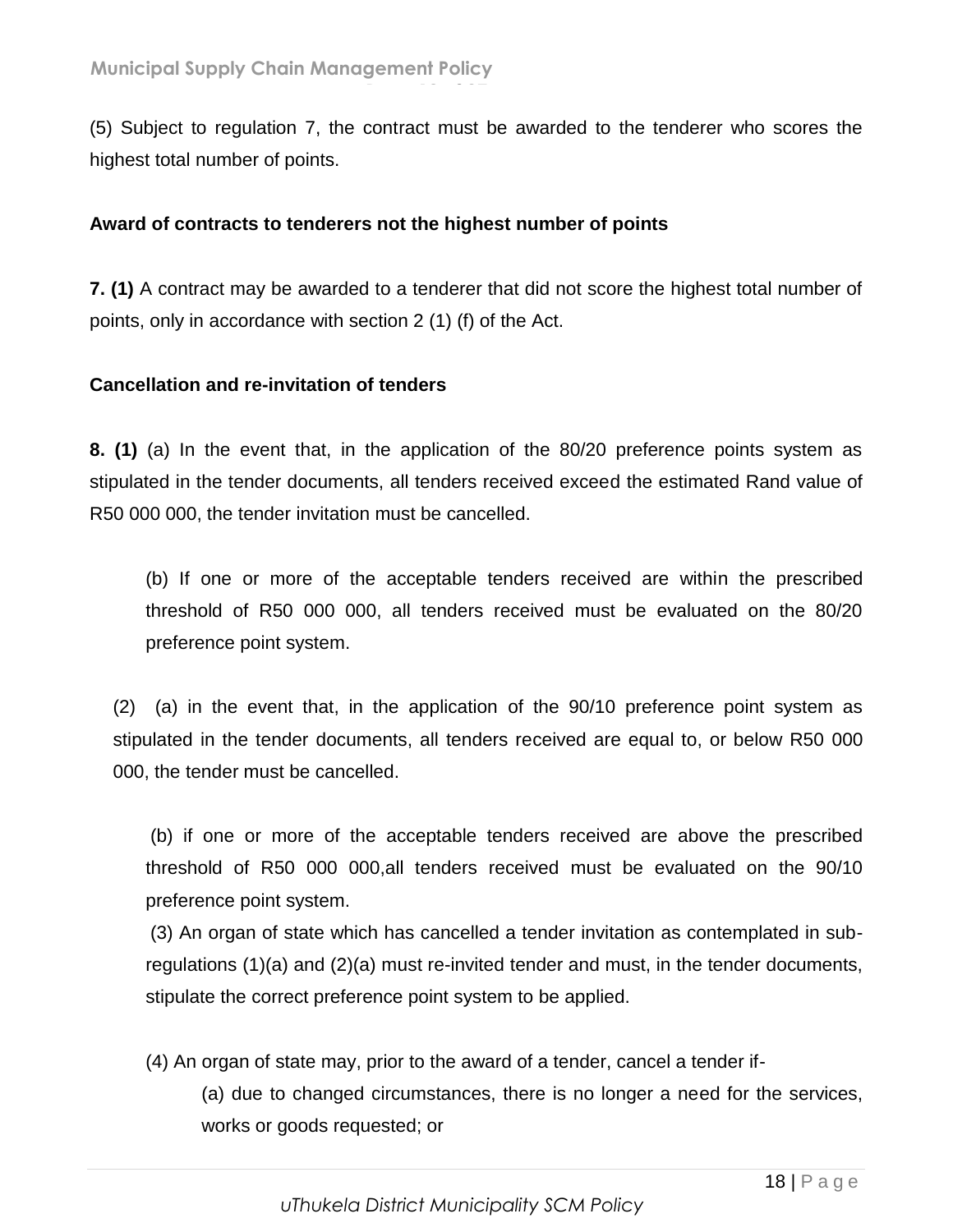(b) Funds are no longer available to cover the total envisaged expenditure; or

(c) No acceptable tenders are received.

**Page 19 of 37**

(d) A material irregularity in the tender process. Since the Supreme Court of Appeal has recently ruled that cancellation of a tender process is not "administrative action" and therefore can only be challenged on rationality grounds, this change means that an organ of state will have a great deal of leeway to cancel a tender process prior to award, without the risk of legal challenges.

(5) The decision to cancel a tender in terms of sub-regulation (4) must be published in the Government Tender Bulletin or the media in which the original tender invitation was advertised.

#### **General preconditions for consideration of written quotations or bids**

- **13.** A written quotation or bid may not be considered unless the provider who submitted the quotation or bid –
- (a) has furnished that provider's
	- (i) full name;
	- (ii) identification number or company or other registration number; and
	- (iii) tax reference number and VAT registration number, if any;
- (b) has authorised the Municipality to obtain a tax clearance from the South African Revenue Services that the provider's tax matters are in order; and
- (c) has indicated –

(i) whether he or she is in the service of the state, or has been in the service of the state in the previous twelve months;

(ii) if the provider is not a natural person, whether any of its directors, managers, principal shareholders or stakeholder is in the service of the state, or has been in the service of the state in the previous twelve months; or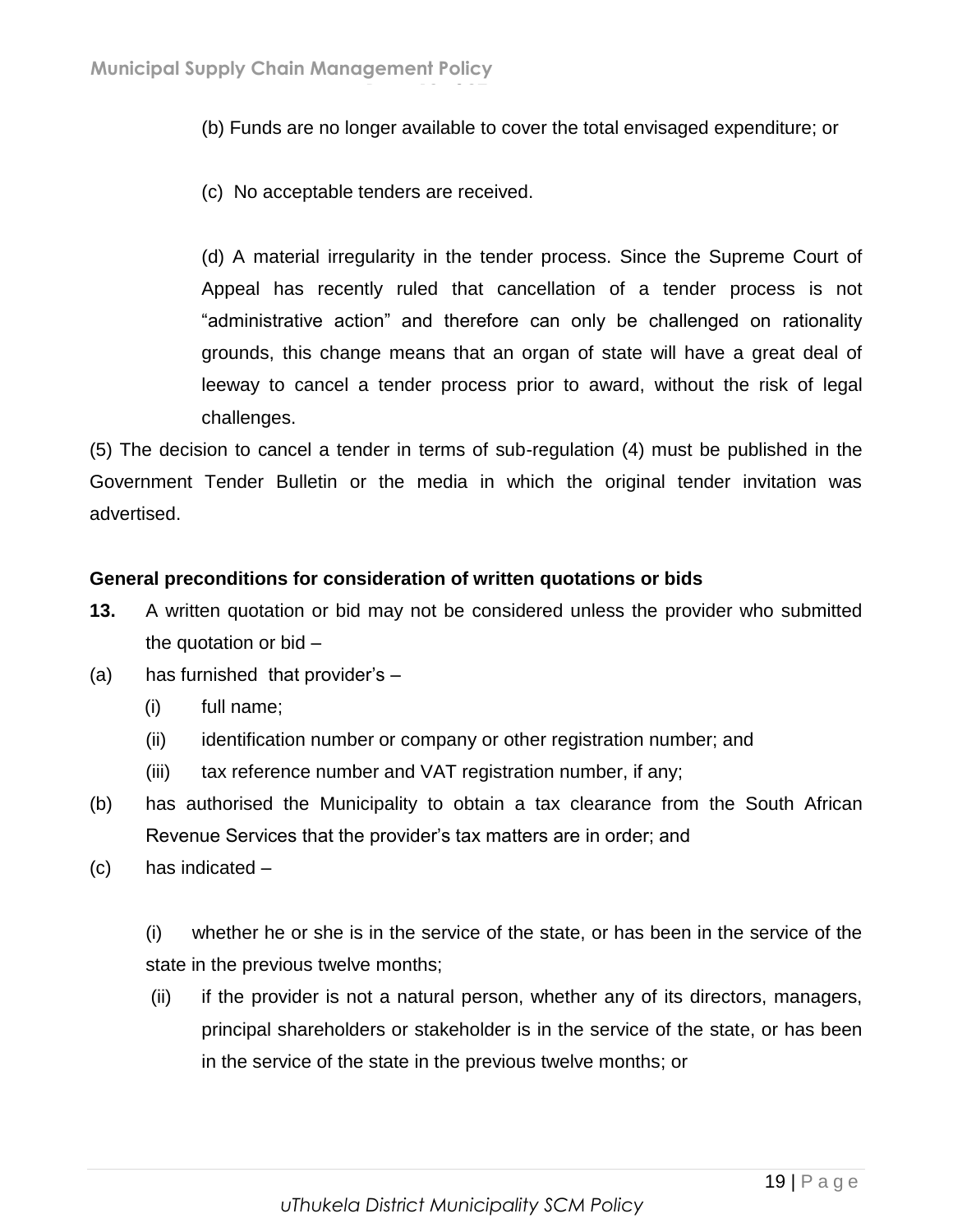(iii) whether a spouse, child or parent of the provider or of a director, manager, shareholder or stakeholder referred to in subparagraph (ii) is in the service of the state, or has been in the service of the state in the previous twelve months.

## **Lists of accredited prospective providers**

- **14.** (1) The accounting officer must –
- (a) keep a list of accredited prospective providers of goods and services that must be used for the procurement requirements through written or verbal quotations and formal written price quotations; and
- (b) at least once a year through newspapers commonly circulating locally, the website and any other appropriate ways, invite prospective providers of goods or services to apply for evaluation and listing as accredited prospective providers;
- (c) specify the listing criteria for accredited prospective providers; and
- (d) Disallow the listing of any prospective provider whose name appears on the National Treasury's database as a person prohibited from doing business with the public sector.

(2) The list must be updated at least quarterly to include any additional prospective providers and any new commodities or types of services. Prospective providers must be allowed to submit applications for listing at any time.

(3) The list must be compiled per commodity and per type of service, as per supplier database registration forms of UThukela District Municipality.

(4) Prospective providers must appear on the National Treasury's Central Supplier database.

## **Petty cash purchases**

- **15.** The conditions for the procurement of goods by means of petty cash purchases referred to in paragraph 12 (1) (a) of this Policy, are as follows –
- (a) Petty cash transactions should be reimbursive in nature;
- (b) a monthly reconciliation report from each manager must be provided to the Chief Financial Officer, including -
	- (i) the total amount of petty cash purchases for that month; and
	- (ii) receipts and appropriate documents for each purchase.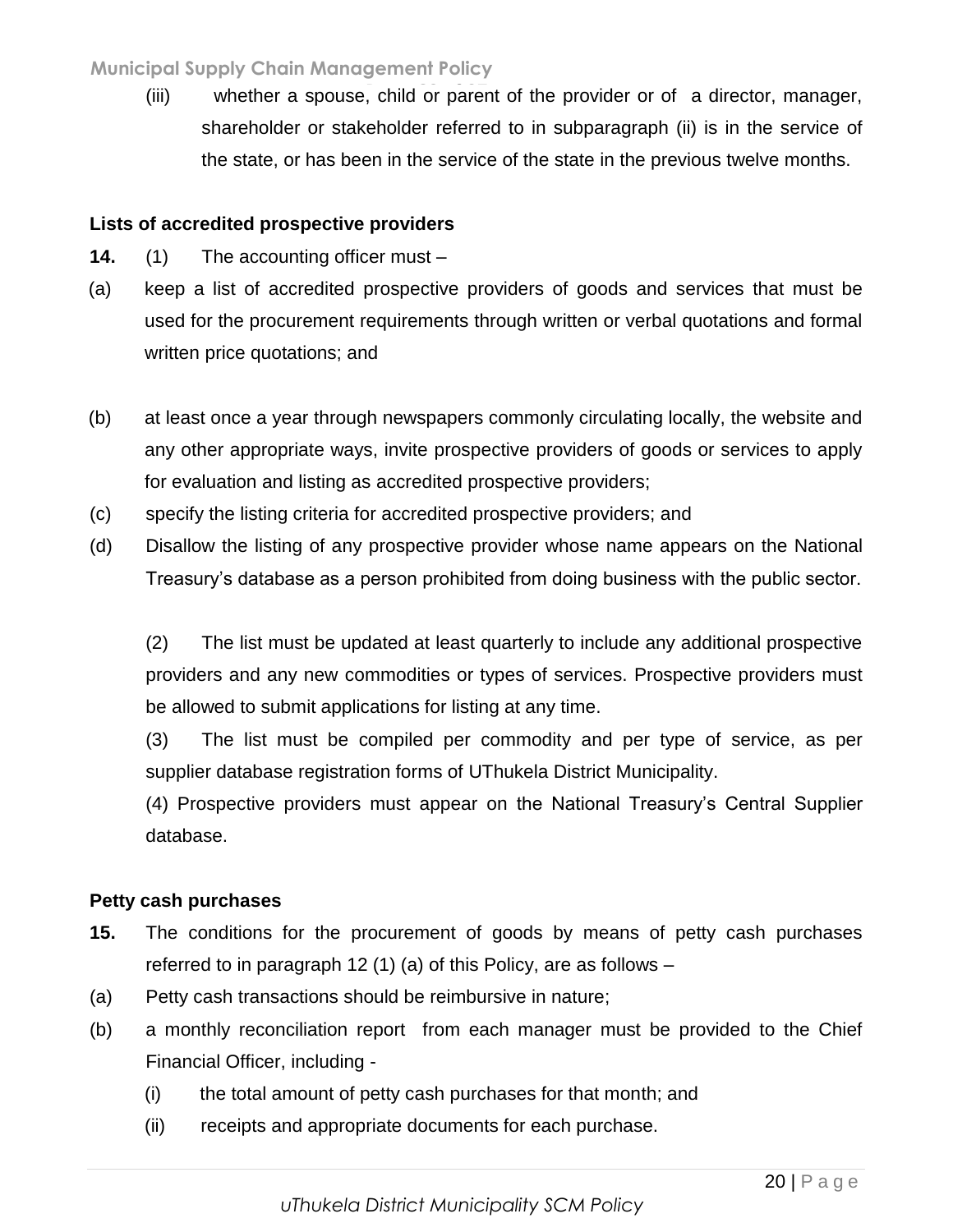#### **Written or verbal quotations**

**16.** The conditions for the procurement of goods or services through written or verbal quotations are as follows:

**Page 21 of 37**

- (a) Quotations must be obtained from at least three different providers preferably from, but not limited to, providers whose names appear on the list of accredited prospective providers of the Municipality, provided that if quotations are obtained from providers who are not listed, such providers must meet the listing criteria set out in paragraph 14(1)(b) and (c) of this Policy;
- (b) To the extent feasible, providers must be requested to submit such quotations in writing;
- (c) if it is not possible to obtain at least three quotations, the reasons must be recorded and reported quarterly to the accounting officer or another official designated by the accounting officer;
- (d) the accounting officer must record the names of the potential providers requested to provide such quotations with their quoted prices; and
- (e) if a quotation was submitted verbally, the order may be placed only against written confirmation by the selected provider.
- (f) if service providers withdraw their quotations they must do so in writing, the supply chain management unit must keep a record of this.

## **Formal written price quotations**

- **17.** (1) The conditions for the procurement of goods or services through formal written price quotations, are as follows:
- (a) quotations must be obtained in writing from at least three different providers whose names appear on the list of accredited prospective providers of the Municipality ;
- (b) quotations may be obtained from providers who are not listed, provided that such providers meet the listing criteria set out in paragraph 14(1)(b) and (c) of this Policy;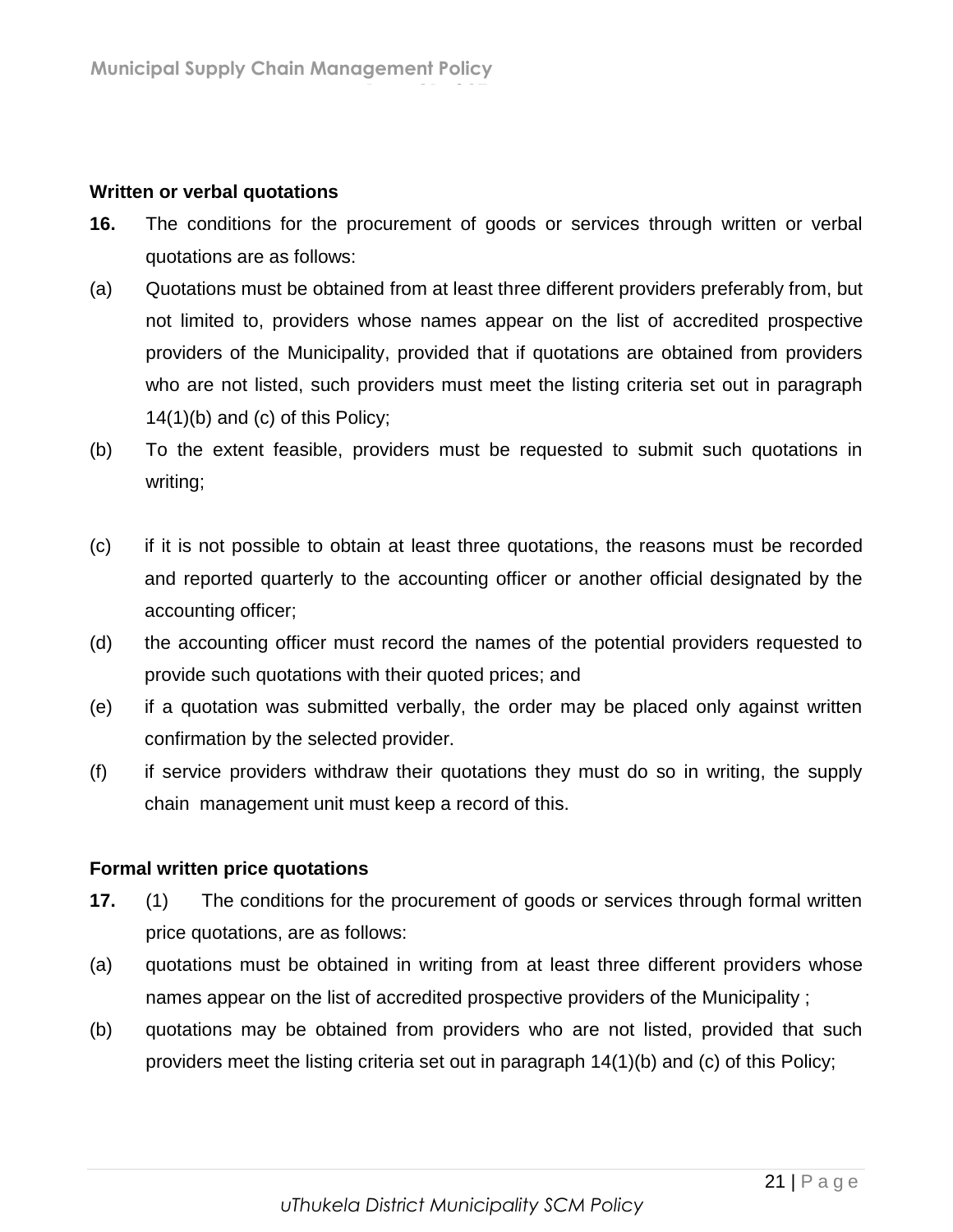(c) if it is not possible to obtain at least three quotations, the reasons must be recorded **Page 22 of 37** and approved by the chief financial officer or an official designated by the chief financial officer.

## **Procedures for procuring goods or services through written or verbal quotations and formal written price quotations**

**18.** The procedure for the procurement of goods or services through written or verbal quotations or formal written price quotations is as follows:

- (a) when using the list of accredited prospective providers the accounting officer must promote ongoing competition amongst providers by inviting providers to submit quotations on a rotation basis;
	- (b) the accounting officer must take all reasonable steps to ensure that the procurement of goods and services through written or verbal quotations is not abused;
- (b) the accounting officer or chief financial officer must on a monthly basis be notified in writing of all written or verbal quotations and formal written price quotations accepted by an official acting in terms of a sub-delegation;
- (c) offers must be awarded based on compliance to specifications and conditions of contract, ability and capability to deliver the goods and services and lowest price;
- (d) acceptable offers, which are subject to the preference points system (PPPFA and associated regulations), must be awarded to the bidder who scored the highest points;

## **Competitive bids**

**19.** (1) Goods or services above a transaction value of R200 000.00 (VAT included) and long term contracts may only be procured through a competitive bidding process, subject to paragraph 11(2) of this Policy.

(2) No requirement for goods or services above an estimated transaction value of R200 000.00 (VAT included), may deliberately be split into parts or items of lesser value merely for the sake of procuring the goods or services otherwise than through a competitive bidding process.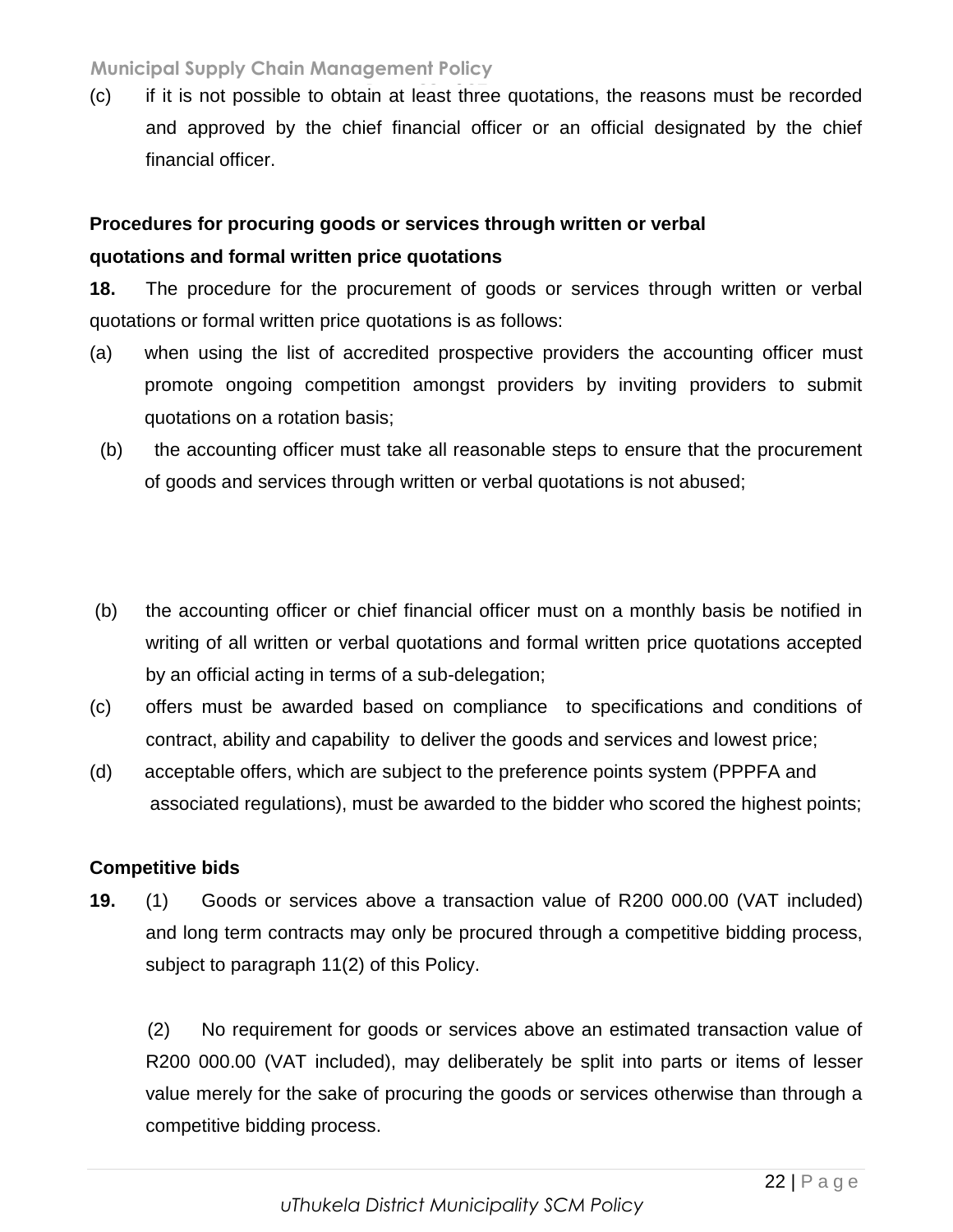## **Process for competitive bidding**

- **20.** The procedures for the following stages of a competitive bidding process are as follows:
- (a) Compilation of bidding documentation as detailed in paragraph 21;

**Page 23 of 37**

- (b) Public invitation of bids as detailed in paragraph 22;
- (c) Site meetings or briefing sessions as detailed in paragraph 22;
- (d) Handling of bids submitted in response to public invitation as detailed in paragraph 23;
- (e) Evaluation of bids as detailed in paragraph 28;
- (f) Award of contracts as detailed in paragraph 29;
- (g) Administration of contracts
	- (i) After approval of a bid, the accounting officer and the bidder must enter into a written agreement.
- (h) Proper record keeping
	- (i) Original / legal copies of written contracts agreements should be kept in a secure place for reference purposes.

## **Bid documentation for competitive bids**

- **21.** The criteria to which bid documentation for a competitive bidding process must comply, must –
- (a) take into account
	- (i) the general conditions of contract and any special conditions of contract, if specified;
	- (ii) any Treasury guidelines on bid documentation; and
	- (iii) the requirements of the Construction Industry Development Board, in the case of a bid relating to construction, upgrading or refurbishment of buildings or infrastructure;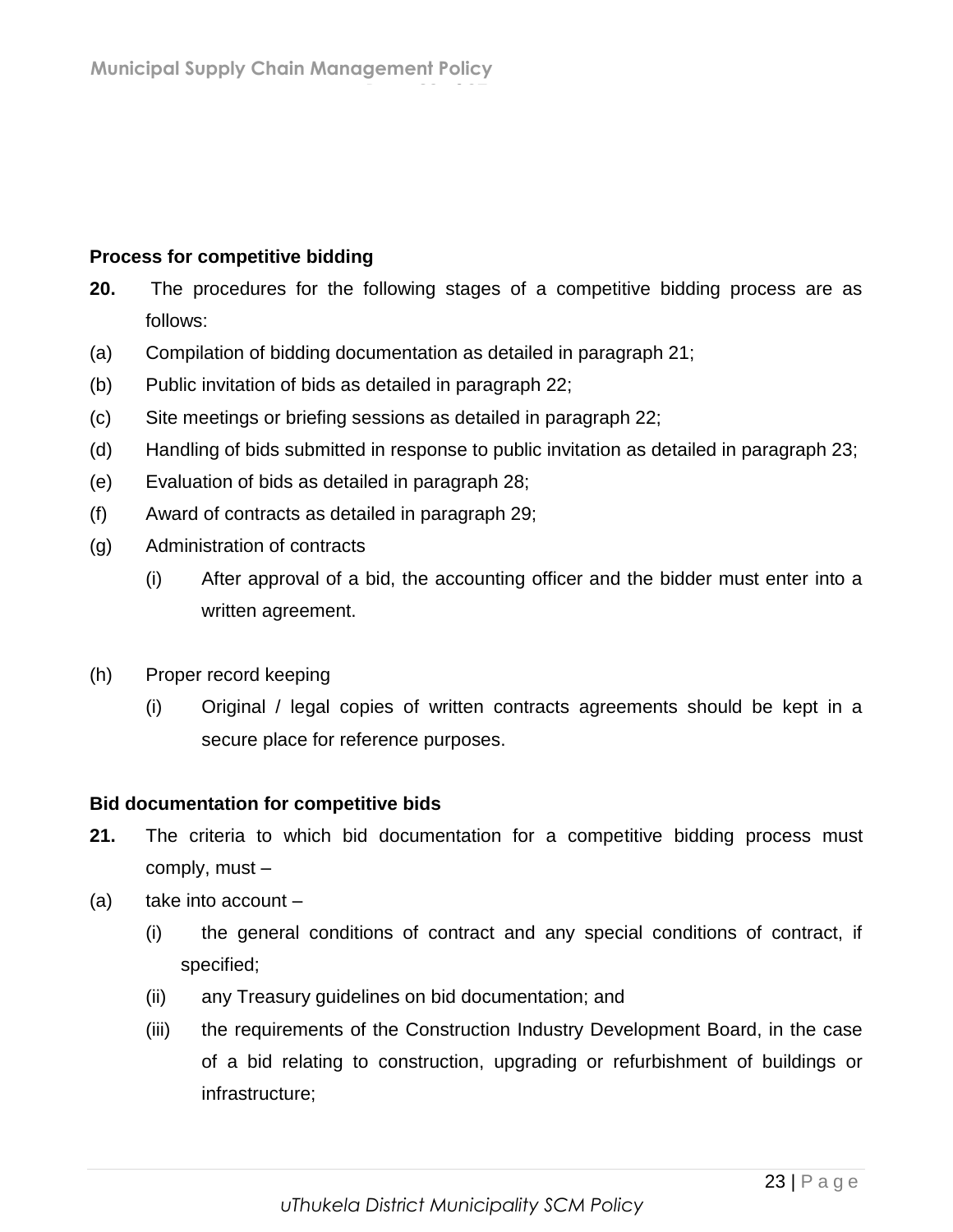- (b) include the preference points system to be used, goals as contemplated in the Preferential Procurement Regulations and evaluation and adjudication criteria, including any criteria required by other applicable legislation;
- (c) compel bidders to declare any conflict of interest they may have in the transaction for which the bid is submitted;
- (d) if the value of the transaction is expected to exceed R10 million (VAT included), require bidders to furnish–
	- (i) if the bidder is required by law to prepare annual financial statements for auditing, their audited annual financial statements –
		- (aa) for the past three years; or
		- (bb) since their establishment if established during the past three years;
	- (ii) a certificate signed by the bidder certifying that the bidder has no undisputed commitments for municipal services towards a Municipality or other service provider in respect of which payment is overdue for more than 30 days;
	- (iii) particulars of any contracts awarded to the bidder by an organ of state during the past five years, including particulars of any material non-compliance or dispute concerning the execution of such contract;
		- (iv) a statement indicating whether any portion of the goods or services are expected to be sourced from outside the Republic, and, if so, what portion and whether any portion of payment from the Municipality or municipal entity is expected to be transferred out of the Republic; and
- (e) stipulate that disputes must be settled by means of mutual consultation, mediation (with or without legal representation), or, when unsuccessful, in a South African court of law.

## **Public invitation for competitive bids**

- **22.** (1) The procedure for the invitation of competitive bids, is as follows:
- (a) Any invitation to prospective providers to submit bids must be by means of a public advertisement in newspapers commonly circulating locally, the website of the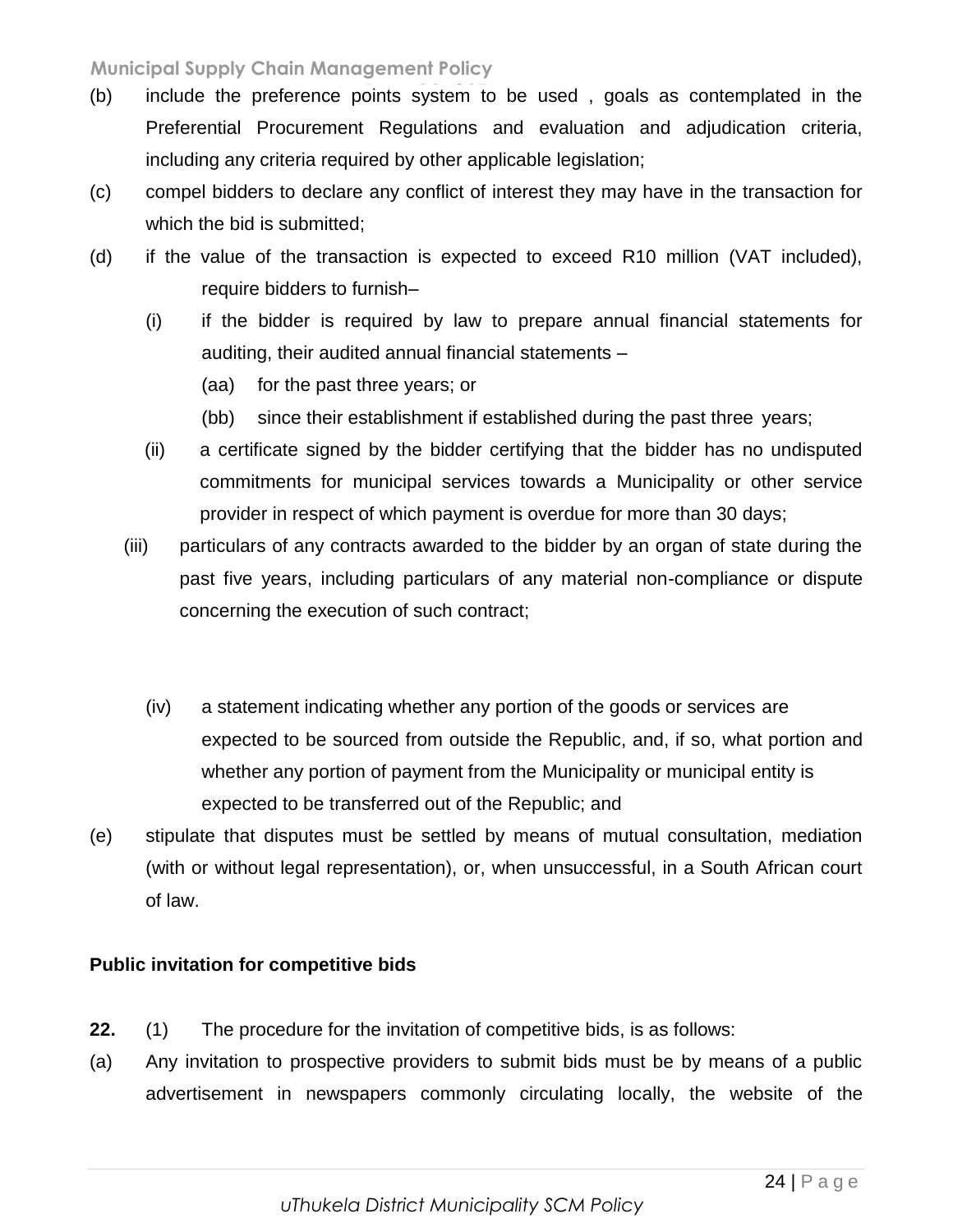Municipality or any other appropriate ways (which may include an advertisement in the Provincial Government Gazette); and

- $(b)$  the information contained in a public advertisement, must include  $-$ 
	- (i) the closure date for the submission of bids, which may not be less than 30 days in the case of transactions over R10 million (VAT included), or which are of a long term nature, or 14 days in any other case, from the date on which the advertisement is placed in a newspaper, subject to subparagraph (2) of this policy;
	- (ii) a statement that bids may only be submitted on the bid documentation provided by the Municipality; and
	- (iii) date, time and venue of any proposed site meetings or briefing sessions.;

(2) The accounting officer may determine a closure date for the submission of bids which is less than the 30 or 14 days requirement, but only if such shorter period can be justified on the grounds of urgency or emergency or any exceptional case where it is impractical or impossible to follow the official procurement process.

(3) Bids submitted must be sealed.

(4) Where bids are requested in electronic format, such bids must be supplemented by sealed hard copies.

## **Procedure for handling, opening and recording of bids**

**23.** The procedures for the handling, opening and recording of bids, are as follows:

- (a) Bids–
	- (i) must be opened only in public;
	- (ii) must be opened at the same time and as soon as possible after the period for the submission of bids has expired; and
	- (iii) received after the closing time should not be considered and returned unopened immediately.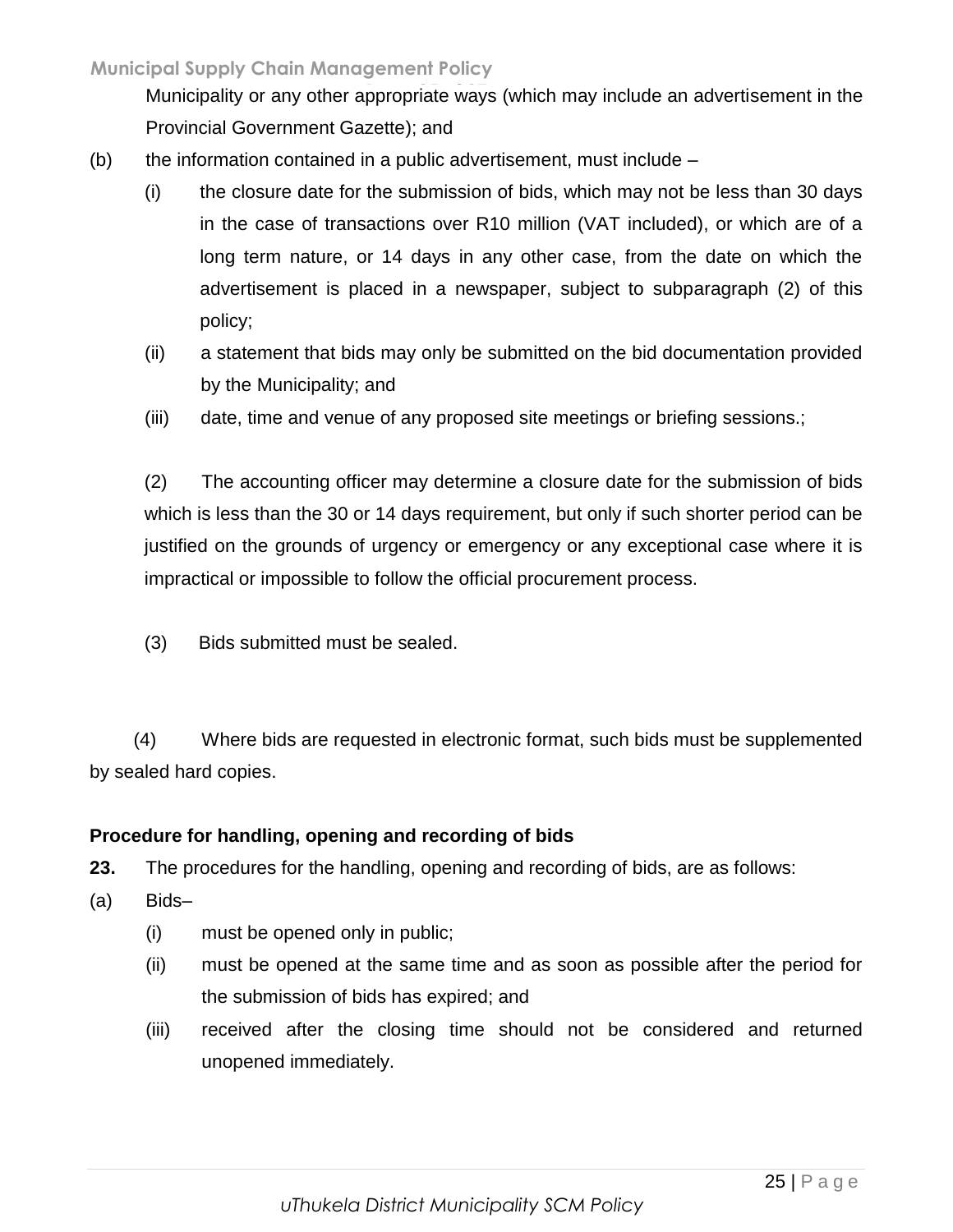- (a) Any bidder or member of the public has the right to request that the names of the bidders who submitted bids in time must be read out and, if practical, also each bidder's total bidding price;
- (b) No information, except the provisions in subparagraph (b), relating to the bid should be disclosed to bidders or other persons until the successful bidder is notified of the award; and
- (d) The accounting officer must
	- (i) record in a register all bids received in time;
	- (ii) make the register available for public inspection; and
	- (iii) publish the entries in the register and the bid results on the website.

## **Negotiations with preferred bidders**

- **24.** (1) The accounting officer may negotiate the final terms of a contract with bidders identified through a competitive bidding process as preferred bidders, provided that such negotiation –
- (a) does not allow any preferred bidder a second or unfair opportunity;
- (b) is not to the detriment of any other bidder; and
- (c) does not lead to a higher price than the bid as submitted.

(2) Minutes of such negotiations must be kept for record purposes.

## **Two-stage bidding process**

- **25.** (1) A two-stage bidding process is allowed for –
- (a) large complex projects;
- (b) projects where it may be undesirable to prepare complete detailed technical specifications; or
- (c) long term projects with a duration period exceeding three years.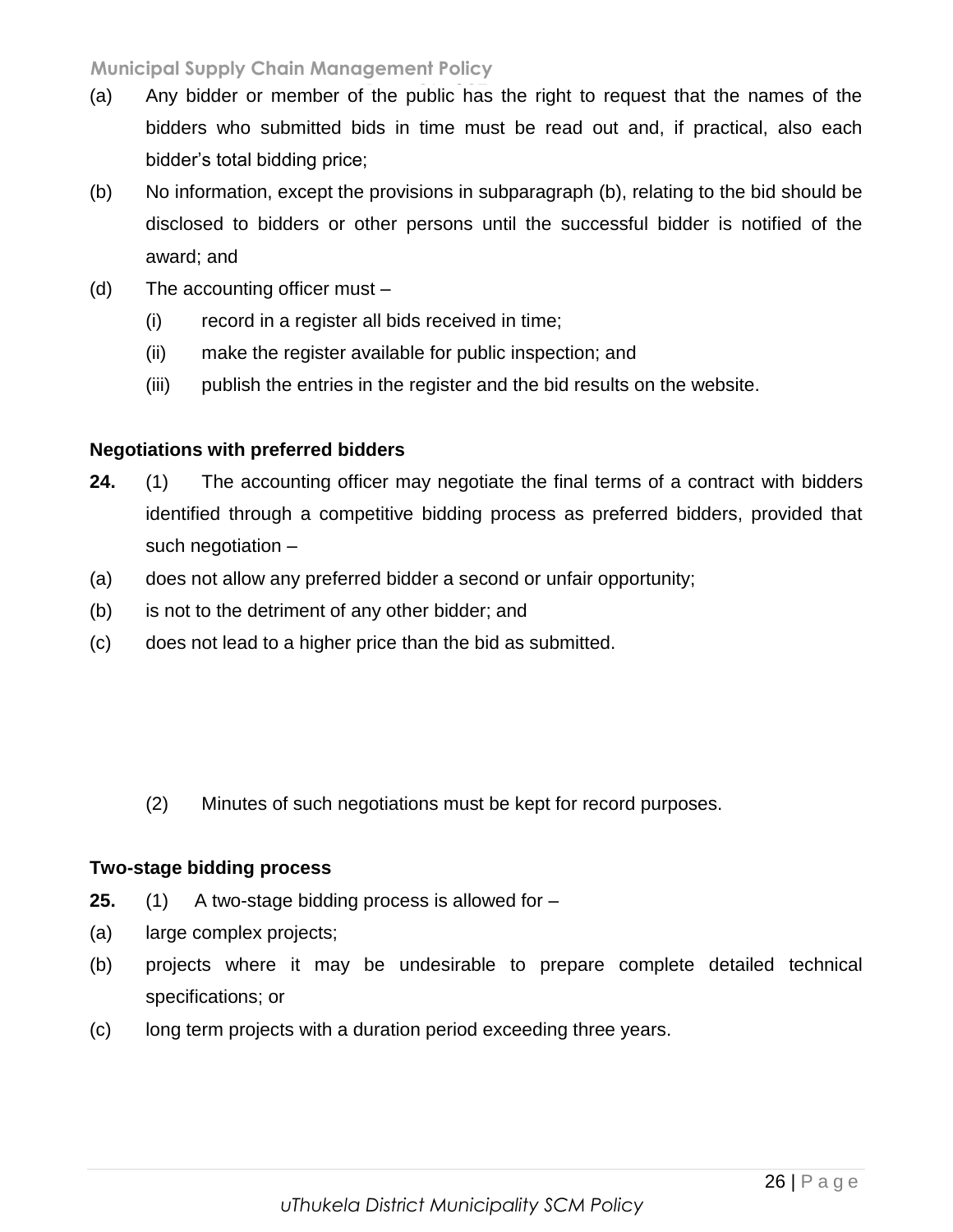(2) In the first stage technical proposals on conceptual design or performance **Page 27 of 37** specifications should be invited, subject to technical as well as commercial clarifications and adjustments.

(3) In the second stage final technical proposals and priced bids should be invited.

#### **Committee system for competitive bids**

- **26.** (1) A committee system for competitive bids is hereby established, consisting of the following committees for each procurement or cluster of procurements as the accounting officer may determine:
- (a) a bid specification committee;
- (b) a bid evaluation committee; and
- (c) a bid adjudication committee;

(2) The accounting officer appoints the members of each committee, taking into account section 117 of the Act; and

(3) A neutral or independent observer, appointed by the accounting officer, must attend or oversee a committee when this is appropriate for ensuring fairness and promoting transparency.

(4) The committee system must be consistent with –

(a) paragraph 27, 28 and 29 of this Policy; and

(b) any other applicable legislation.

(5) The accounting officer may apply the committee system to formal written price quotations.

(6) Matters of a confidential nature in the possession of officials should be kept confidential unless legislation, the performance of duty or the provisions of law requires otherwise. Any information that is the property of the uThukela District Municipality or its suppliers/ service providers should be protected at all times. No information regarding any Bid/ Quotation/ Contract/ Bidder/ Contractor may be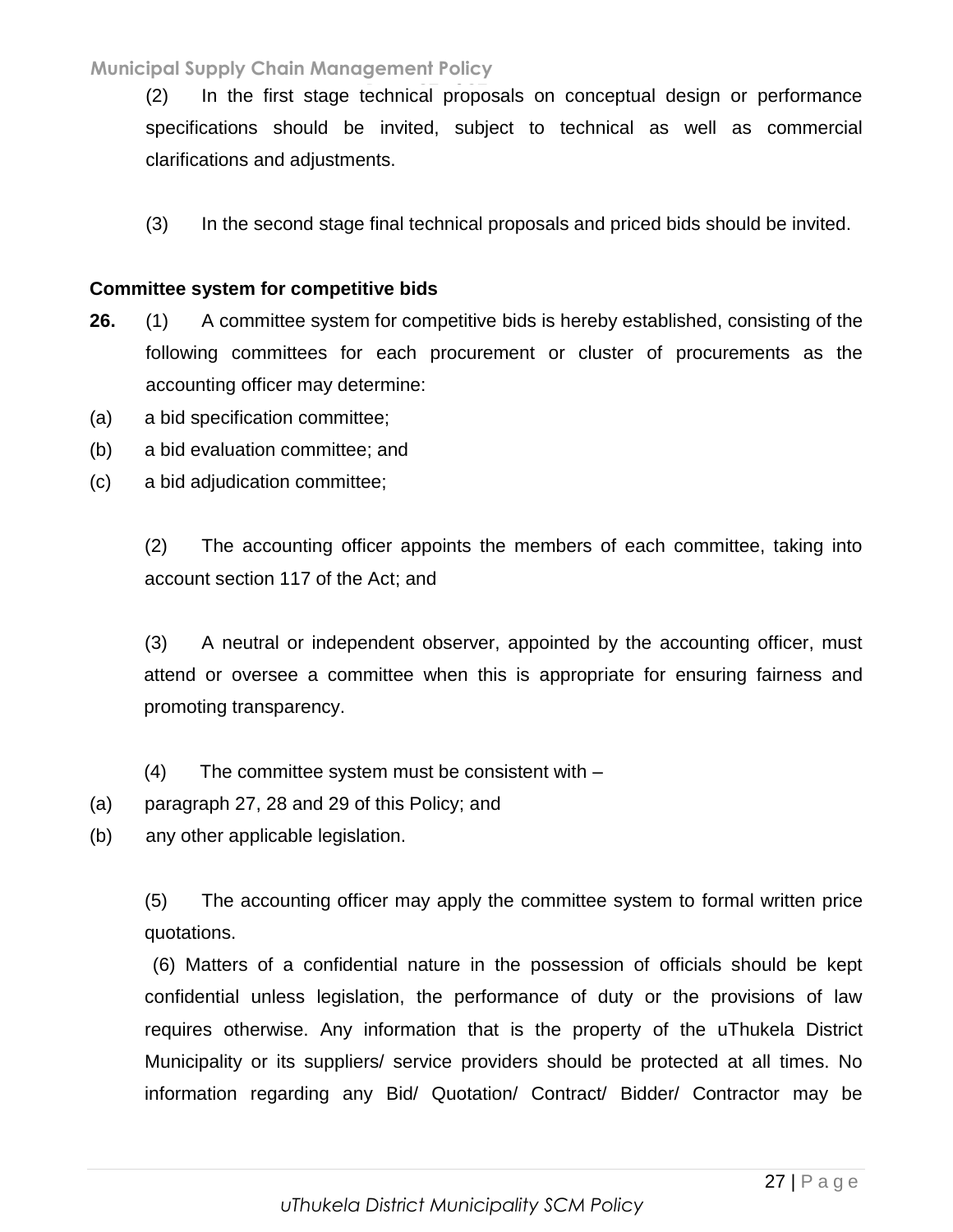revealed as such an action will infringe on the relevant Bidder's/ Contractor's personal rights.

## **Bid specification committees**

- **27.** (1) A bid specification committee must compile the specifications for each procurement of goods or services by the Municipality**.**
	- (2) Specifications –
- (a) must be drafted in an unbiased manner to allow all potential suppliers to offer their goods or services;
- (b) must take account of any accepted standards such as those issued by Standards South Africa, the International Standards Organisation, or an authority accredited or recognised by the South African National Accreditation System with which the equipment or material or workmanship should comply;
- (c) must, where possible, be described in terms of performance required rather than in terms of descriptive characteristics for design;
- (d) may not create trade barriers in contract requirements in the forms of specifications, plans, drawings, designs, testing and test methods, packaging, marking or labeling of conformity certification;
- (e) may not make reference to any particular trade mark, name, patent, design, type, specific origin or producer unless there is no other sufficiently precise or intelligible
- way of describing the characteristics of the work, in which case such reference must be accompanied by the word "equivalent";
- (f) must indicate each specific goal for which points may be awarded in terms of the points system set out in the Preferential Procurement Regulations 2001; and
- (g) must be approved by the accounting officer prior to publication of the invitation for bids in terms of paragraph 22 of this Policy.

(3) A bid specification committee must be composed of one or more officials of the Municipality, preferably the manager responsible for the function involved, and may, when appropriate, include external specialist advisors.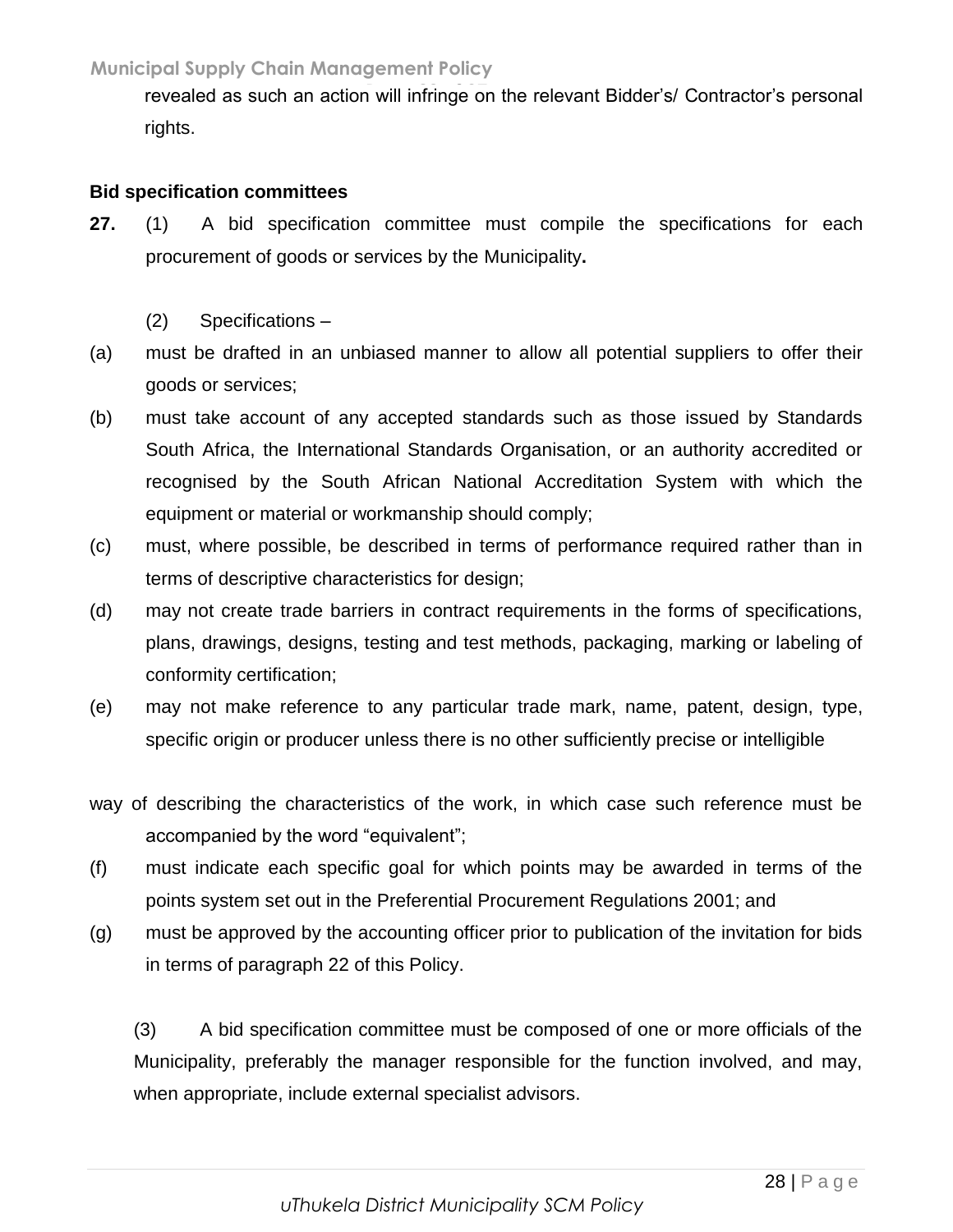(4) No person, advisor or corporate entity involved with the bid specification **Page 29 of 37** committee, or director of such a corporate entity, may bid for any resulting contracts.

#### **Bid evaluation committees**

- **28.** (1) A bid evaluation committee must –
- (a) evaluate bids in accordance with
	- (i) the specifications for a specific procurement; and
	- (ii) the points system set out in terms of paragraph  $27(2)(f)$ .
- (b) evaluate each bidder's ability to execute the contract;
- (c) check in respect of the recommended bidder whether municipal rates and taxes and municipal service charges are not in arrears, and;
- (d) submit to the adjudication committee a report and recommendations regarding the award of the bid or any other related matter.
	- (2) A bid evaluation committee must as far as possible be composed of-
- (a) officials from departments requiring the goods or services; and
- (b) at least one supply chain management practitioner of the Municipality **.**

## **(3) Discounts**

a) When calculating comparative prices:

i. unconditional discounts must be taken into account for evaluation purposes; and

ii. conditional discounts must not be taken into account for evaluation purposes but should be implemented when payment is effected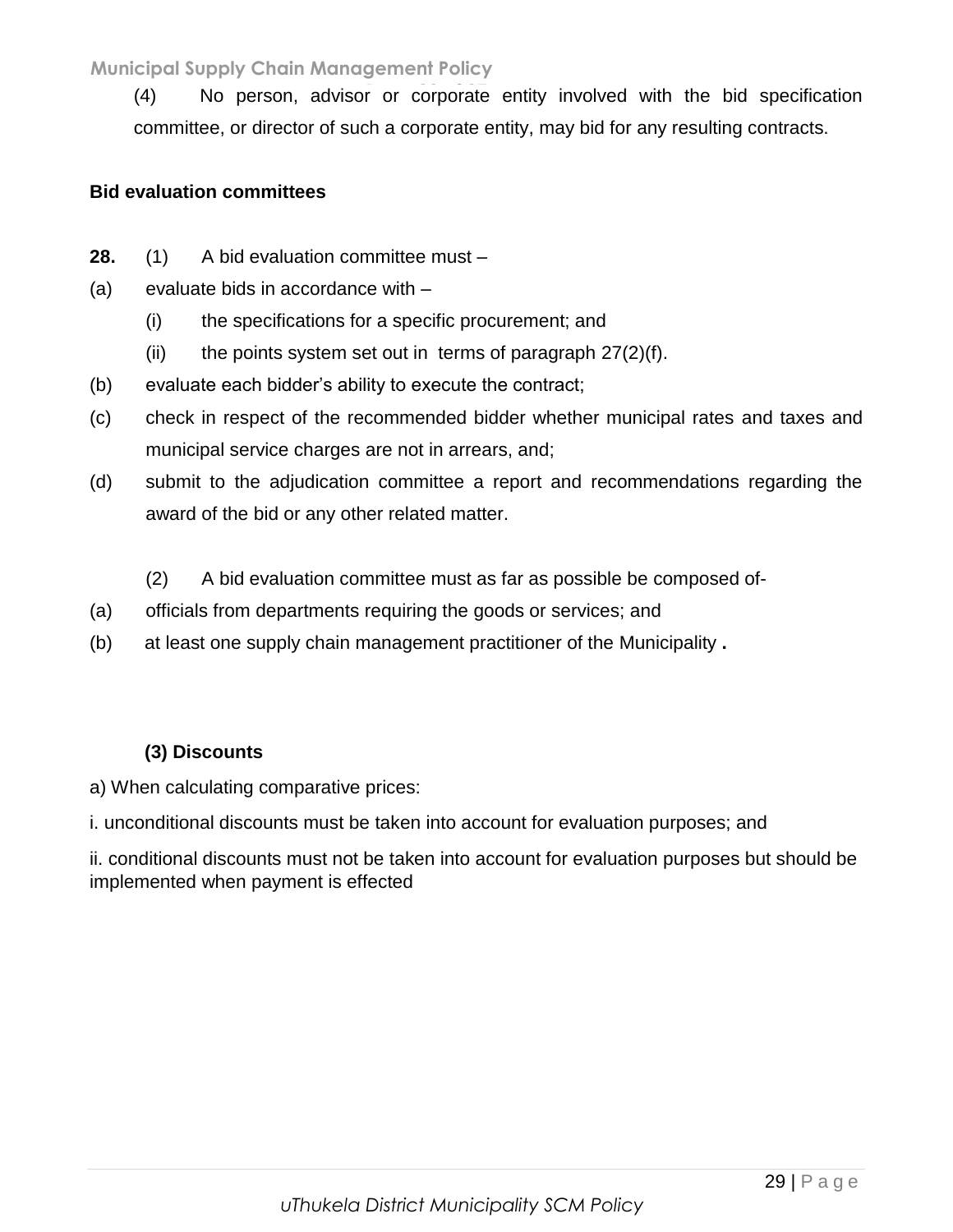## **(4) Compulsory sub-contracting**

a) A bidder must not be awarded the points claimed for B-BBEE status level of contribution if it is indicated in the bid documents that such a bidder intends sub-contracting more that 25% of the contract value to any other enterprise that does not qualify for at least the same number of points that the bidder qualifies for, unless the intended sub-contractor is an EME that has the capability and ability to execute the sub-contract.

**Page 30 of 37**

b) A contractor is not allowed to sub-contract more than 25% of the contract value to another enterprise that does not have equal or higher B-BBEE status level, unless the intended subcontractor is an EME that has the capability and ability to execute the sub-contract.

c) In relation to a designated sector, a contractor must not be allowed to sub-contract in such a manner that the local production and content of the overall value of the contract is reduced to be lower than stipulated minimum threshold.

d) Where feasible, organs of state must impose a 30% subcontracting requirement in tender invitations for contracts in excess of ZAR30-million. The PPPFA Regulations 2017 contemplate that the compulsory subcontracting requirement, if applied, must be for the purpose of advancing the same categories of EMEs, QSEs and co-operatives as are provided for in relation to pre-qualification criteria.

Where compulsory subcontracting is applied in a tender process, successful tenderers will be obliged to subcontract a minimum of 30% of the contract value to one or more suppliers registered on a database approved by National Treasury to provide the required goods or services.

Sub-contracting with the following designated groups:

- 1. An EME or QSE which is at least 51% Black Owned
- 2. An EME or QSE which is at least 51% owned by black youth
- 3. An EME or QSE which is at least 51% Black Women Owned
- 4. An EME or QSE which is at least 51% owned by black people with disabilities
- 5. An EME or QSE which is 51% owned by black people living in rural or underdeveloped areas and / or townships.
- 6. A Cooperative which is at least 51% owned by black people.
- 7. An EME or QSE which is at least 51% owned by black people who are military veterans.

A person awarded a contract by an organ of state may enter into a subcontracting arrangement only with the consent of the organ of state.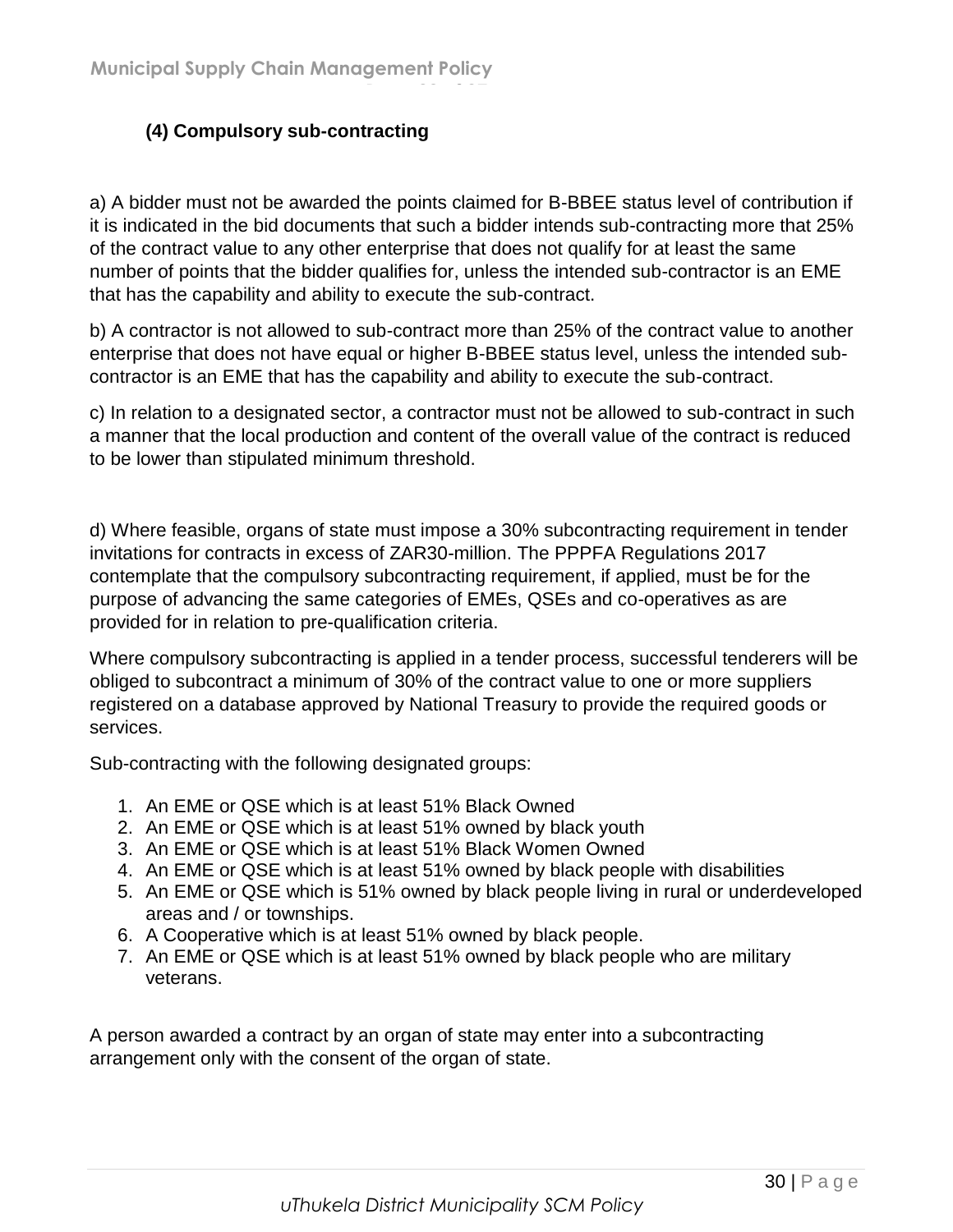E) For construction related contracts, the service provider should ensure that a minimum % of the contract, as detailed below, is sub-contracted to qualifying previously disadvantaged companies within the approved emerging contractors incubator project, within the area of jurisdiction of the municipality, subject to (a) and (b) above.

| Total value of the project<br>(inclusive of VAT) | % of the Project to be sub-<br>contracted | <b>Minimum</b><br>number of sub-<br>contractors |
|--------------------------------------------------|-------------------------------------------|-------------------------------------------------|
| $>$ R10 000 000 < R 15 000 000                   | 10 % of Total value of the project        | 2                                               |
| $>$ R15 000 000 < R 20 000 000                   | 15 % of Total value of the project        | 3                                               |
| $>$ R20 000 000 < R 25 000 000                   | 20 % of Total value of the project        | $\overline{4}$                                  |
| $>$ R25 000 000 $<$ R30 000 000                  | 25 % of Total value of the project        | 5                                               |
| >R30 000 000 <                                   | 30 % of Total value of the project        | 6                                               |

## **(5) Evaluation of Bids Based on Functionality as a Criterion**

a) Bids invited on the basis of functionality as a criterion must be evaluated in two stages – first functionality must be assessed and then in accordance with the 80/20 or 90/10 preference point systems prescribed in Preferential Procurement Regulations 5 and 6. The evaluation must be done as follows:

A. First stage – Evaluation of functionality

i. Bids must be evaluated in terms of the evaluation criteria embodied in the bid documents. The amendment of evaluation criteria, weights, applicable values and/or the minimum qualifying score for functionality after the closure of bids is not allowed as this may jeopardise the fairness of the process.

ii. A bid will be considered further if it achieves the prescribed minimum qualifying score for functionality.

iii. Bids that fail to achieve the minimum qualifying score for functionality must be disqualified.

iv. Score sheets should be prepared and provided to panel members to evaluate the bids.

v. The score sheet should contain all the criteria and the weight for each criterion as well as the values to be applied for evaluation as indicated in the bid documents.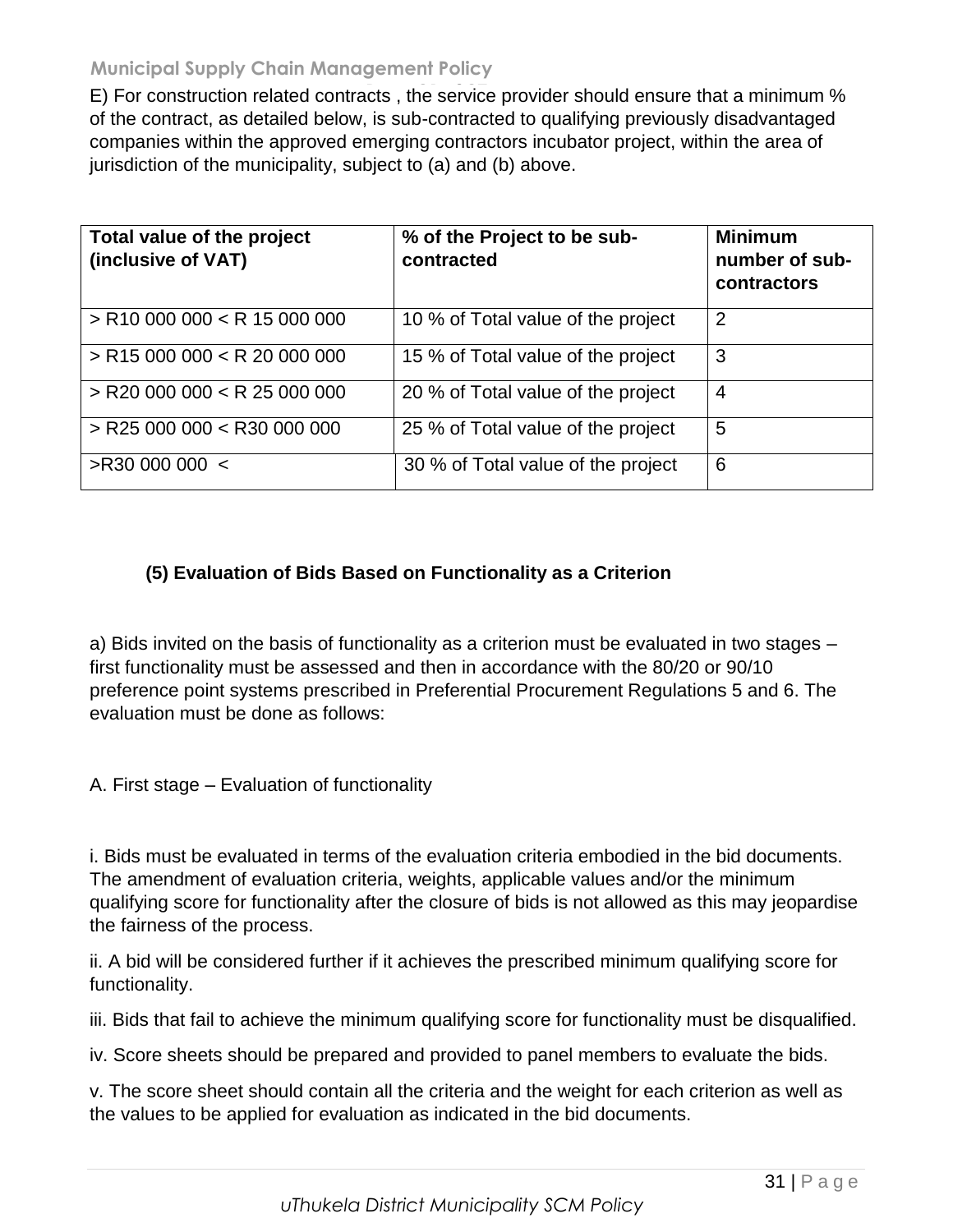vi. Each panel member should after thorough evaluation independently award his / her own value to each individual criterion.

vii. Score sheets should be signed by panel members and if necessary, written motivation may be requested from panel members where vast discrepancies in the values awarded for each criterion exist.

viii. If the minimum qualifying score for functionality is indicated as a percentage in the bid documents, the percentage scored for functionality may be calculated as follows:

 $\Box$  The value awarded for each criterion should be multiplied by the weight for the relevant criterion to obtain the score for the various criteria;

 $\Box$  The scores for each criterion should be added to obtain the total score; and

 $\Box$  The following formula should be used to convert the total score to percentage for functionality:

100 X Ms So Ps  $\Box$ 

where:

Ps = percentage scored for functionality by bid under consideration

So = total score of bid under consideration

Ms = maximum possible score

ix. The percentage of each panel member should be added and divided by the number of panel members to establish the average percentage obtained by each bidder for functionality.

x. During the evaluation of a service provider, the Bid evaluation committee should assess whether the service provider is currently rendering services (construction related contracts) to the municipality:

a. If the service provider is currently rendering services to the municipality with a stage of completion less than 50% and/or

b. the service providers' performance is not in line with the project performance milestones, then the service provider should be disqualified from further evaluation, and should be placed on hold.

## **(6) Access to bidding information**

Information access:

- a) all bidding information remains strictly confidential.
- b) every bidder shall be informed of final bid results.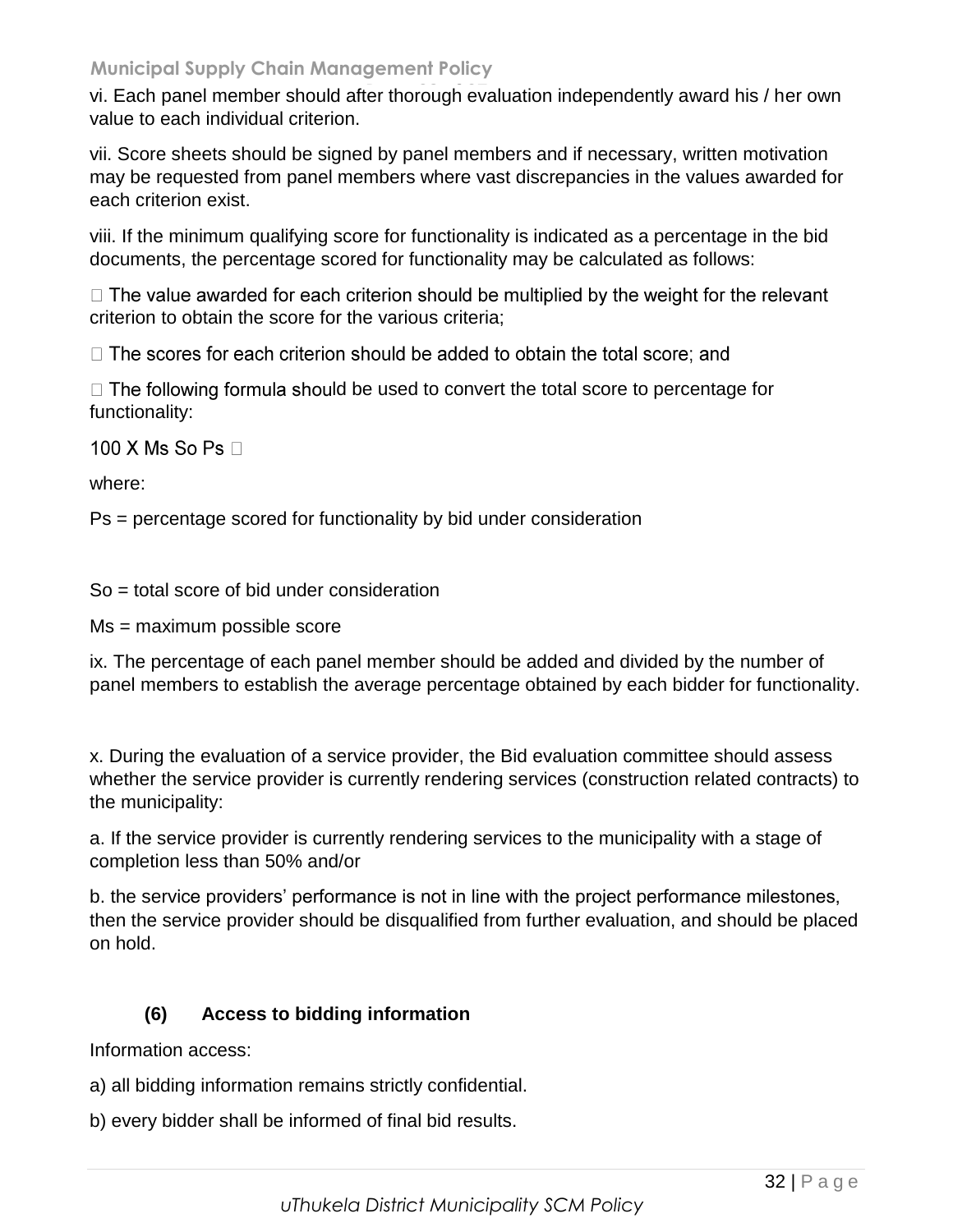c) the information of one bidder shall not be disclosed to any other bidder.

#### **Informing the unsuccessful bidders**

d) The SCM Unit must inform unsuccessful bidders in writing that their bids were unsuccessful. At this stage no detail on why bids were unsuccessful, has to be provided. The unsuccessful bidder has fourteen (14) working days to raise an objection against the decision. If no response has been received by the municipality within the stipulated period, a letter will be sent to the successful bidder informing him/her of the acceptance of his/her bid.

e) on written request, any bidder should be provided with the reasons why his / her own bid was unsuccessful.

#### **Informing the successful bidders**

a) the successful bidder must be notified in writing by registered or certified mail of the acceptance of their bid within the original validity period of the bid.

b) the information of other bidders will not be disclosed to the successful bidder.

#### **Disclosure of information**

a) bids are not available for perusal by the public.

b) (b) according to sections 36 and 63 of the Promotion of Access to Information Act, Act No 2 of 2000, a public body must refuse a request for access to a record of the body if the record contains:

i. trade secrets of a third party.

ii. financial, commercial, scientific or technical information, other than trade secrets, of a third party, the disclosure of which would be likely to cause harm to the commercial or financial interest of the third party.

iii. information supplied in confidence by a third party, the disclosure of which could reasonably be expected:

 $\Box$  to put that third party at a disadvantage in contractual or other negotiations.

 $\Box$  to prejudice that third party in commercial competition.

iv. personal information about a third party, including a deceased individual.

c) when divulging information, a balance must be stricken between one party's right to access of information and the right to confidentiality of the other party.

d) where no bid has been accepted, particulars of the bids received are not made public.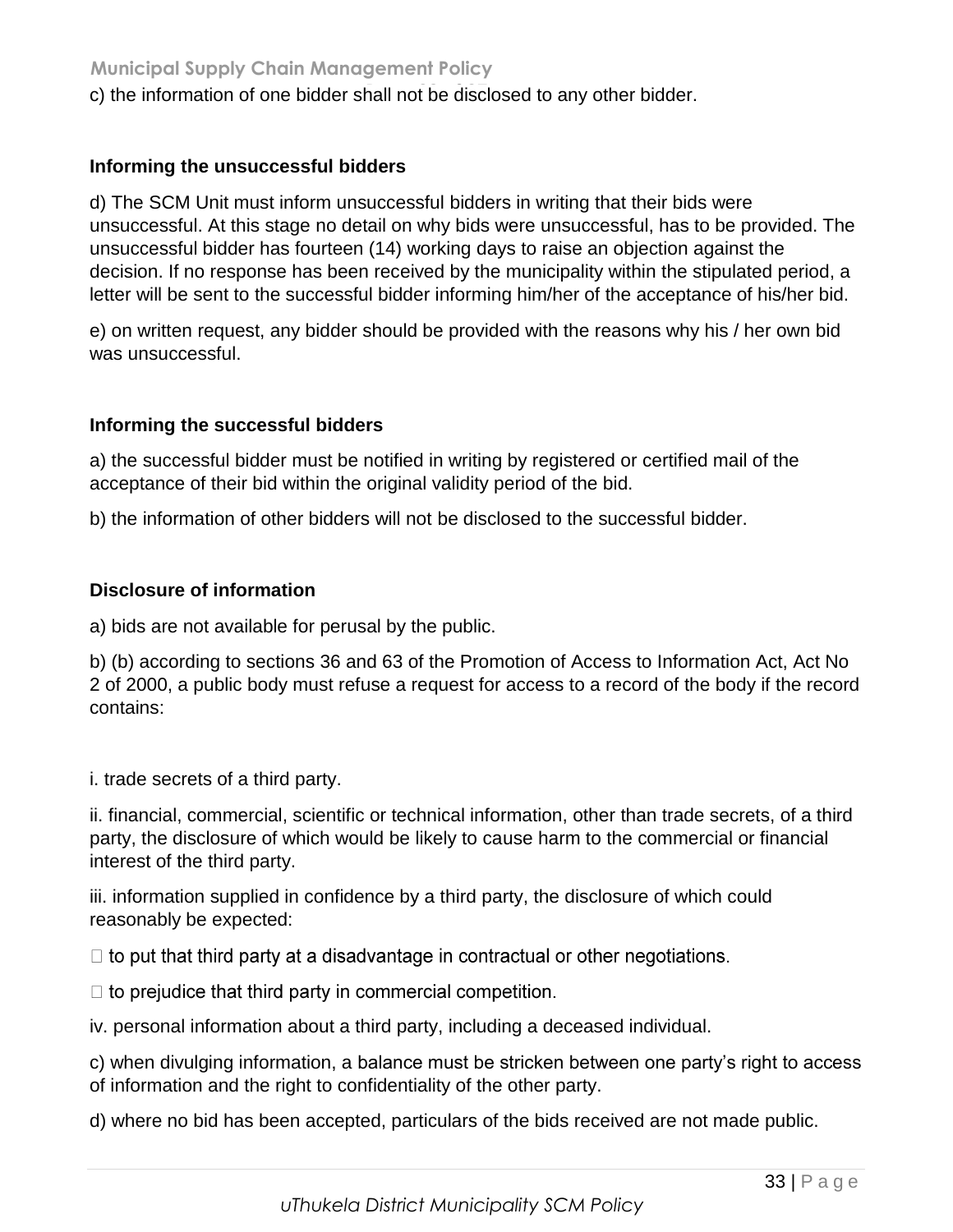e) municipality can withhold information if the release or publication of the information:

- i. will impede law enforcement; or
- ii. will be contrary to the public interest; or
- iii. (will harm the legitimate interests of municipality; or

iv. will hinder fair competition between providers by revealing any proprietary information of any bidder.

## **Publishing of award**

a) awards shall be published in the media by means of which the bids were originally advertised.

b) certain information must be made available on the municipality's website

## **Objections and complaints**

Persons aggrieved by decisions or actions taken in the implementation of this supply chain management system may, within 14 days of the decision or action –

a) if the objection or complaint is against the procurement process, submit a written objection or complaint against the decision or action to the accounting officer of the municipality who shall, in turn, within 48 hours refer the written objection or complaint to an independent and impartial person for resolution; or

## **Resolution of disputes, objections, complaints and queries Municipal Supply Chain Management Policy**

The accounting officer must appoint an independent and impartial person, not directly involved in the supply chain management processes to assist in the resolution of objections and complaints between the municipality and any other person regarding –

a) the implementation of the procurement process in terms of the supply chain management system; or

b) any matter arising from the implementation of the procurement process in terms of the supply chain management system.

The accounting officer, or another official designated by the accounting officer, is responsible for assisting the appointed person to perform his or her functions effectively.

## **The person appointed must -**

a) strive to resolve promptly all objections or complaints received; and

b) submit monthly reports to the accounting officer on all such objections and complaints received, attended to or resolved.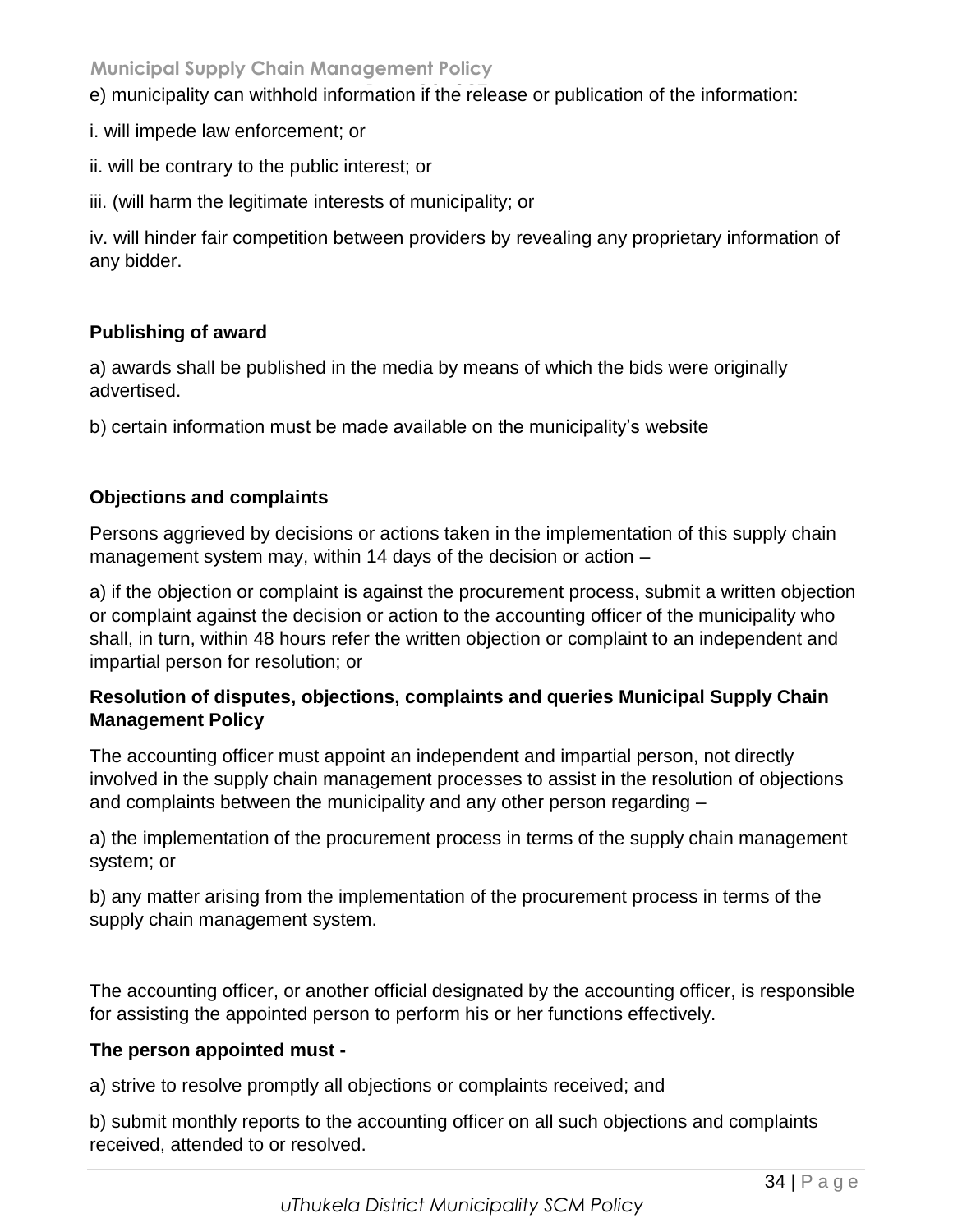#### An objection or complaint may be referred to the KwaZulu-Natal Provincial Treasury if:

a) the objection or complaint is not resolved within 60 days; or

b) no response is forthcoming within 60 days. If the Provincial Treasury does not or cannot resolve the matter, the objection or complaint may be referred to the National Treasury for resolution.

#### **21. Public invitation for competitive bids**

21.1. The procedure for the invitation of competitive bids, is as follows:

a) Any invitation to prospective providers to submit bids must be by means of a public advertisement in newspapers commonly circulating locally, the website of the municipality or any other appropriate ways (which may include an advertisement in the Provincial Government Gazette); and

b) the information contained in a public advertisement, must include –

i. the closure date for the submission of bids, which may not be less than 30 days in the case of transactions over R10 million (VAT included), or which are of a long term nature, or 14 days in any other case, from the date on which the advertisement is placed in a newspaper, subject to subparagraph (2) of this policy;

ii. a statement that bids may only be submitted on the bid documentation supplied by the municipality at the stipulated price as detailed below; and

| <b>Estimated value of the Project</b> | <b>Document Fee</b> |
|---------------------------------------|---------------------|
| $>$ R 200 000 < R 1 000 000           | R 150               |
| $>$ R 1 000 000 $<$ R 3 000 000       | R 200               |
| $>$ R 3 000 000 $<$ R 5 000 000       | R 350               |
| $>$ R 5 000 000 $<$ R 10 000 000      | R 400               |
| $>$ R 10 000 000 $<$ R 20 000 000     | R 500               |
| $>$ R 20 000 000 $<$ R 40 000 000     | R 600               |
| $>$ R 40 000 000                      | R 800               |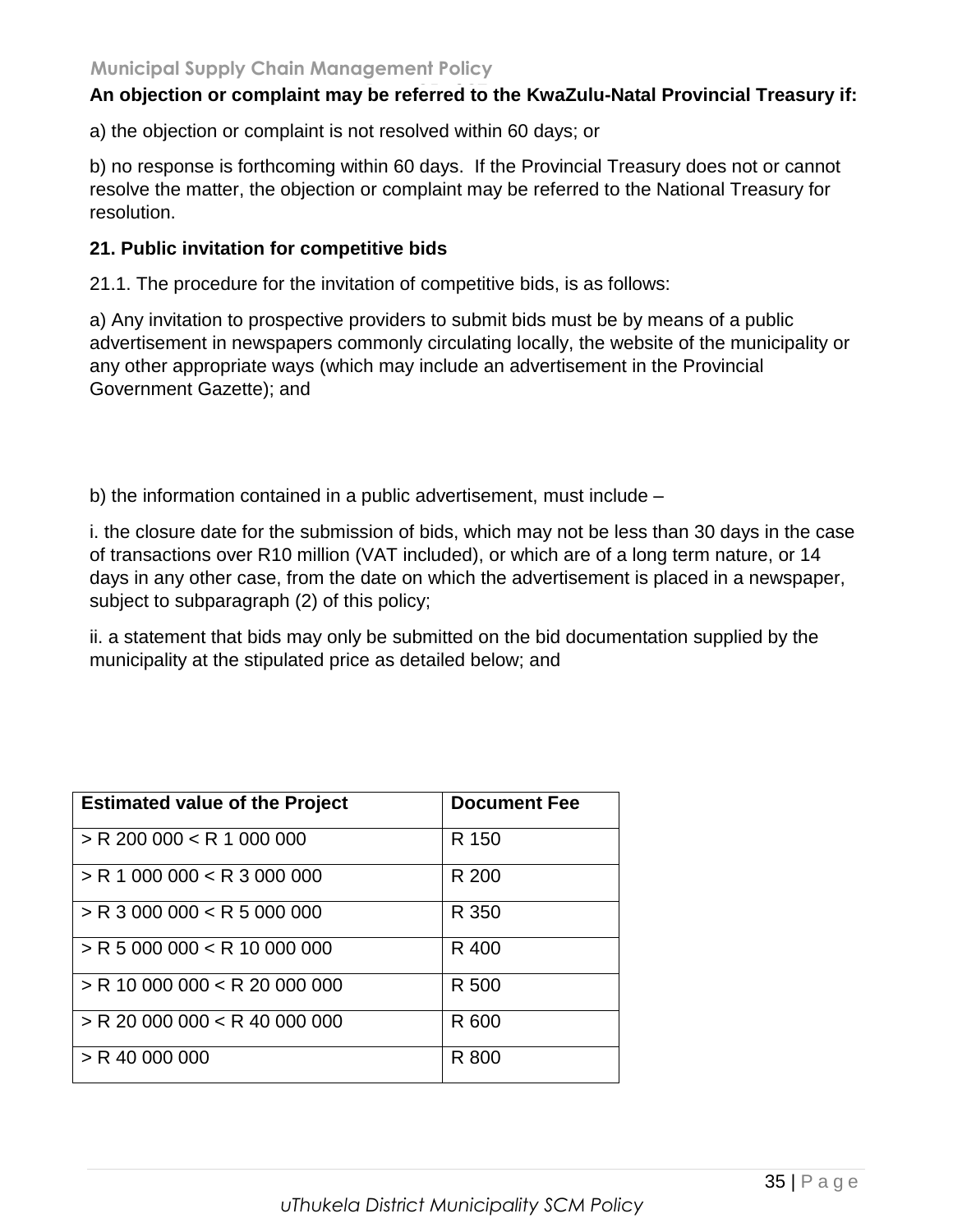iii. date, time and venue of any proposed site meetings or briefing sessions.;

**Page 36 of 37**

The accounting officer may determine a closure date for the submission of bids which is less than the 30 or 14 days requirement, but only if such shorter period can be justified on the grounds of urgency or emergency or any exceptional case where it is impractical or impossible to follow the official procurement process. Bids submitted must be sealed. Statement that late bids cannot be accepted.

## **Bid adjudication committees**

**29.** (1) A bid adjudication committee must –

- (a) consider the report and recommendations of the bid evaluation committee; and
- (b) either
	- (i) depending on its delegations, make a final award or a recommendation to the accounting officer to make the final award; or
	- (ii) make another recommendation to the accounting officer how to proceed with the relevant procurement.

(2) A bid adjudication committee must consist of at least four General Managers of the Municipality which must include –

- (a) the chief financial officer or, if the chief financial officer is not available, another manager in the budget and treasury office reporting directly to the chief financial officer and designated by the chief financial officer; and
- (b) at least one senior supply chain management practitioner who is an official of the Municipality ; and
- (c) a technical expert in the relevant field who is an official, if such an expert exists.

(3) The accounting officer must appoint the chairperson of the committee. If the chairperson is absent from a meeting, the members of the committee who are present must elect one of them to preside at the meeting.

(4) Neither a member of a bid evaluation committee, nor an advisor or person assisting the evaluation committee, may be a member of a bid adjudication committee.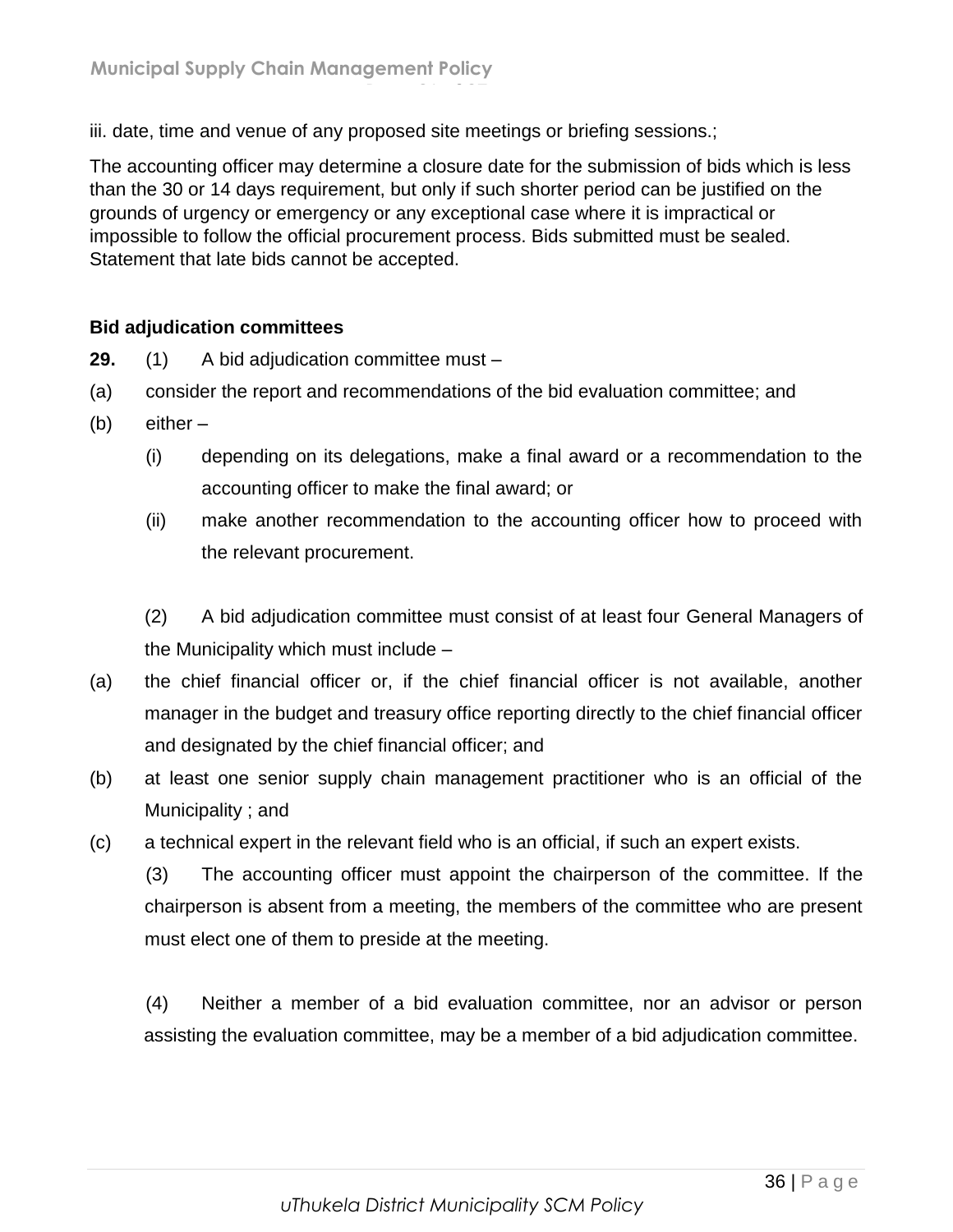(5) (a) If the bid adjudication committee decides to award a bid other than the one recommended by the bid evaluation committee, the bid adjudication committee must prior to awarding the bid –

(i) check in respect of the preferred bidder whether that bidder's municipal rates and taxes and municipal service charges are not in arrears, and;

- (ii) notify the accounting officer.
	- (b) The accounting officer may –
- (i) after due consideration of the reasons for the deviation, ratify or reject the decision of the bid adjudication committee referred to in paragraph (a); and
- (ii) if the decision of the bid adjudication committee is rejected, refer the decision of the adjudication committee back to that committee for reconsideration.

(6) The accounting officer may at any stage of a bidding process, refer any recommendation made by the evaluation committee or the adjudication committee back to that committee for reconsideration of the recommendation.

(7) The accounting officer must comply with section 114 of the Act within 10 working days.

## **Procurement of banking services**

- **30.** (1) A contract for banking services –
- (a) must be procured through competitive bids;
- (b) must be consistent with section 7 or 85 of the Act; and
- (c) may not be for a period of more than five years at a time.
	- (2) The process for procuring a contract for banking services must commence at least nine months before the end of an existing contract.
	- (3) The closure date for the submission of bids may not be less than 60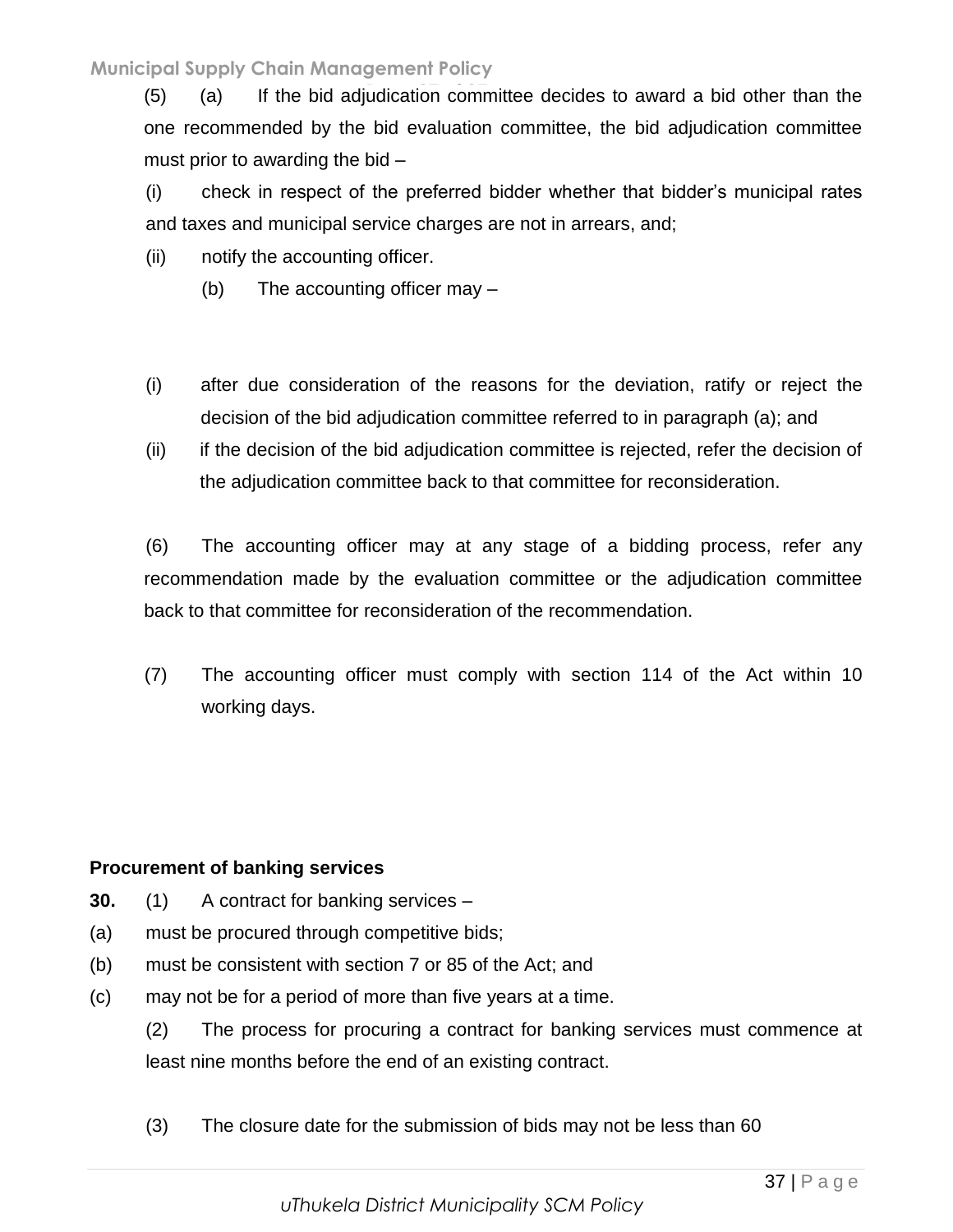days from the date on which the advertisement is placed in a newspaper in terms of paragraph 22(1). Bids must be restricted to banks registered in terms of the Banks Act, 1990 (Act No. 94 of 1990).

#### **Procurement of IT related goods or services**

**31.** (1) The accounting officer may request the State Information Technology Agency (SITA) to assist with the acquisition of IT related goods or services through a competitive bidding process.

(2) Both parties must enter into a written agreement to regulate the services rendered by, and the payments to be made to, SITA.

(3) The accounting officer must notify SITA together with a motivation of the IT needs if –

- (a) the transaction value of IT related goods or services required in any financial year will exceed R50 million (VAT included); or
- (b) the transaction value of a contract to be procured whether for one or more years exceeds R50 million (VAT included).

(4) If SITA comments on the submission and the Municipality disagrees with such comments, the comments and the reasons for rejecting or not following such comments must be submitted to the council, the National Treasury, the provincial treasury and the Auditor General.

## **Procurement of goods and services under contracts secured by other organs of state**

- **32.** (1) The accounting officer may procure goods or services under a contract secured by another organ of state, but only if –
- (a) the contract has been secured by that other organ of state by means of a competitive bidding process applicable to that organ of state;
- (b) there is no reason to believe that such contract was not validly procured;
- (c) there are demonstrable discounts or benefits to do so; and
- (d) that other organ of state and the provider have consented to such procurement in writing.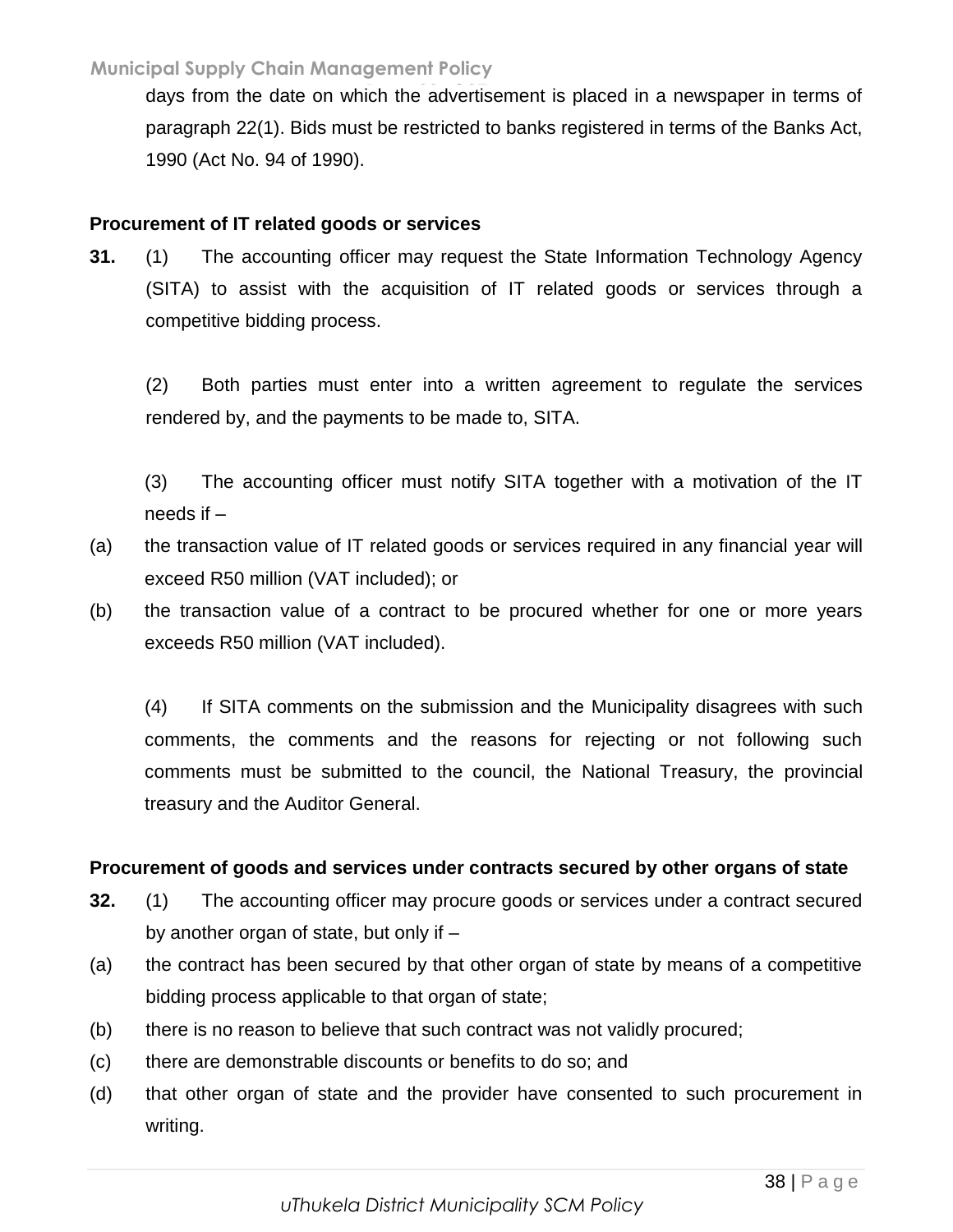(2) Subparagraphs  $(1)(c)$  and  $(d)$  do not apply if  $-$ 

**Page 39 of 37**

- (a) a municipal entity procures goods or services through a contract secured by its parent Municipality; or
- (b) a Municipality procures goods or services through a contract secured by a municipal entity of which it is the parent Municipality.
- **(c) the Accounting Officer must first obtain consent from Provincial Treasury before he/she finalizes an agreement with another organ of state and the identified service provider (Circular 01A/2016).**

## **Procurement of goods necessitating special safety arrangements**

**33.** (1) The acquisition and storage of goods in bulk (other than water), which necessitate special safety arrangements, including gasses and fuel, should be avoided where ever possible.

(2) Where the storage of goods in bulk is justified, such justification must be based on sound reasons, including the total cost of ownership, cost advantages and environmental impact and must be approved by the accounting officer.

## **Proudly SA Campaign**

- **34.**The Municipality supports the Proudly SA Campaign to the extent that, all things being equal, preference is given to procuring local goods and services from:
	- Firstly suppliers and businesses within the Municipality or district;
	- Secondly suppliers and businesses within the relevant province;
	- Thirdly suppliers and businesses within the Republic.

## **Appointment of consultants**

- **35.** (1) The accounting officer may procure consulting services provided that any Treasury guidelines in respect of consulting services are taken into account when such procurements are made.
	- (2) Consultancy services must be procured through competitive bids if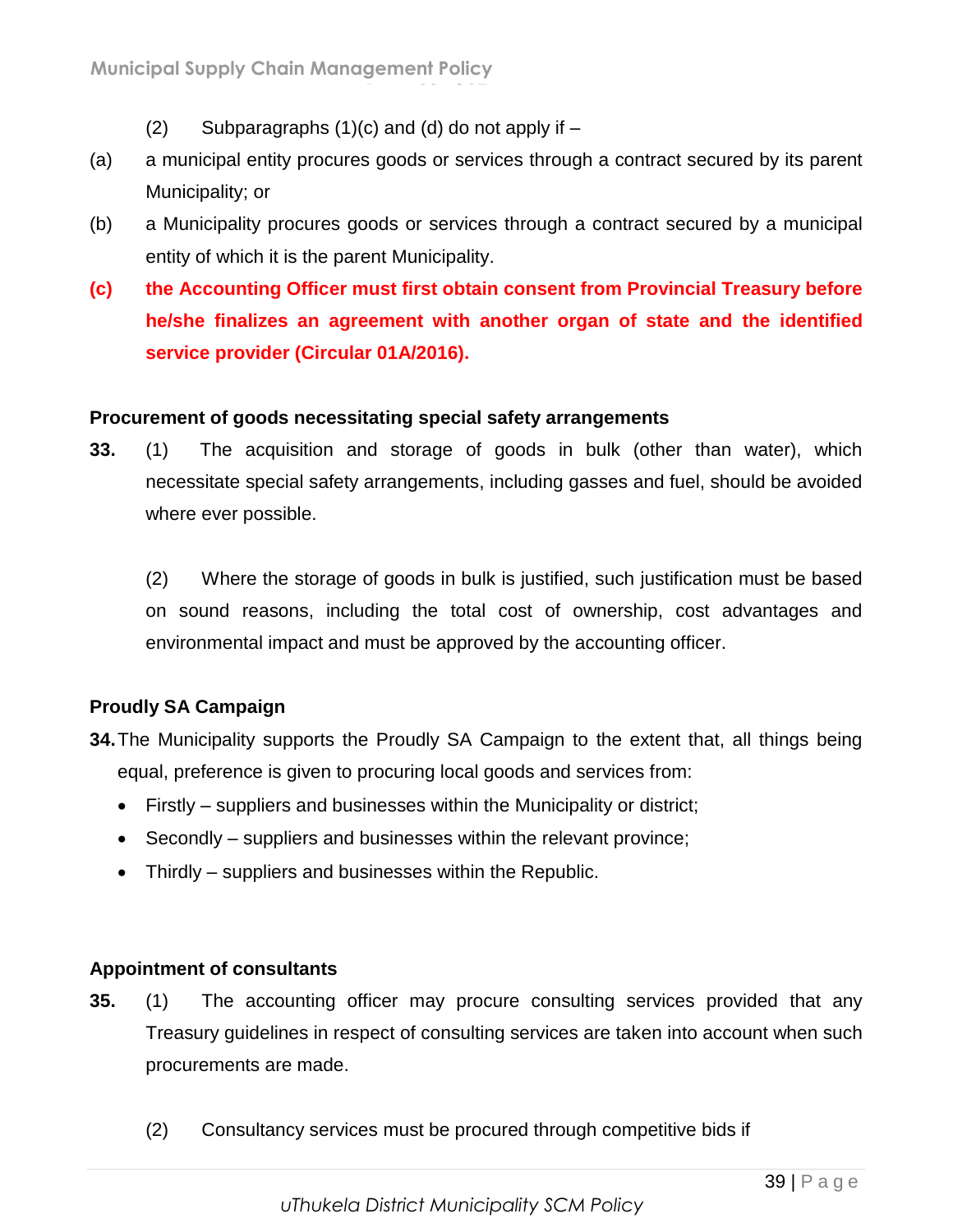- (a) the value of the contract exceeds R 200 000.00 (VAT included); or
- (b) the duration period of the contract exceeds one year.

(3) In addition to any requirements prescribed by this policy for competitive bids, bidders must furnish particulars of –

- (a) all consultancy services provided to an organ of state in the last five years; and
- (b) any similar consultancy services provided to an organ of state in the last five years.

(4) The accounting officer must ensure that copyright in any document produced, and the patent rights or ownership in any plant, machinery, thing, system or process designed or devised, by a consultant in the course of the consultancy service is vested in the Municipality **.**

#### **Deviation from, and ratification of minor breaches of, procurement processes**

- **36.** (1) The accounting officer may –
- (a) dispense with the official procurement processes established by this Policy and to procure any required goods or services through any convenient process, which may include direct negotiations, but only –
	- (i) in an emergency
- ;
- (ii) if such goods or services are produced or available from a single provider only;
- (iii) for the acquisition of special works of art or historical objects where specifications are difficult to compile;
- (iv) acquisition of animals for zoos and/or nature and game reserves; or
- (v) in any other exceptional case where it is impractical or impossible to follow the official procurement processes; and
- (b) ratify any minor breaches of the procurement processes by an official or committee acting in terms of delegated powers or duties which are purely of a technical nature.

(2) The accounting officer must record the reasons for any deviations in terms of subparagraphs (1)(a) and (b) of this policy and report them to the next meeting of the council and include as a note to the annual financial statements.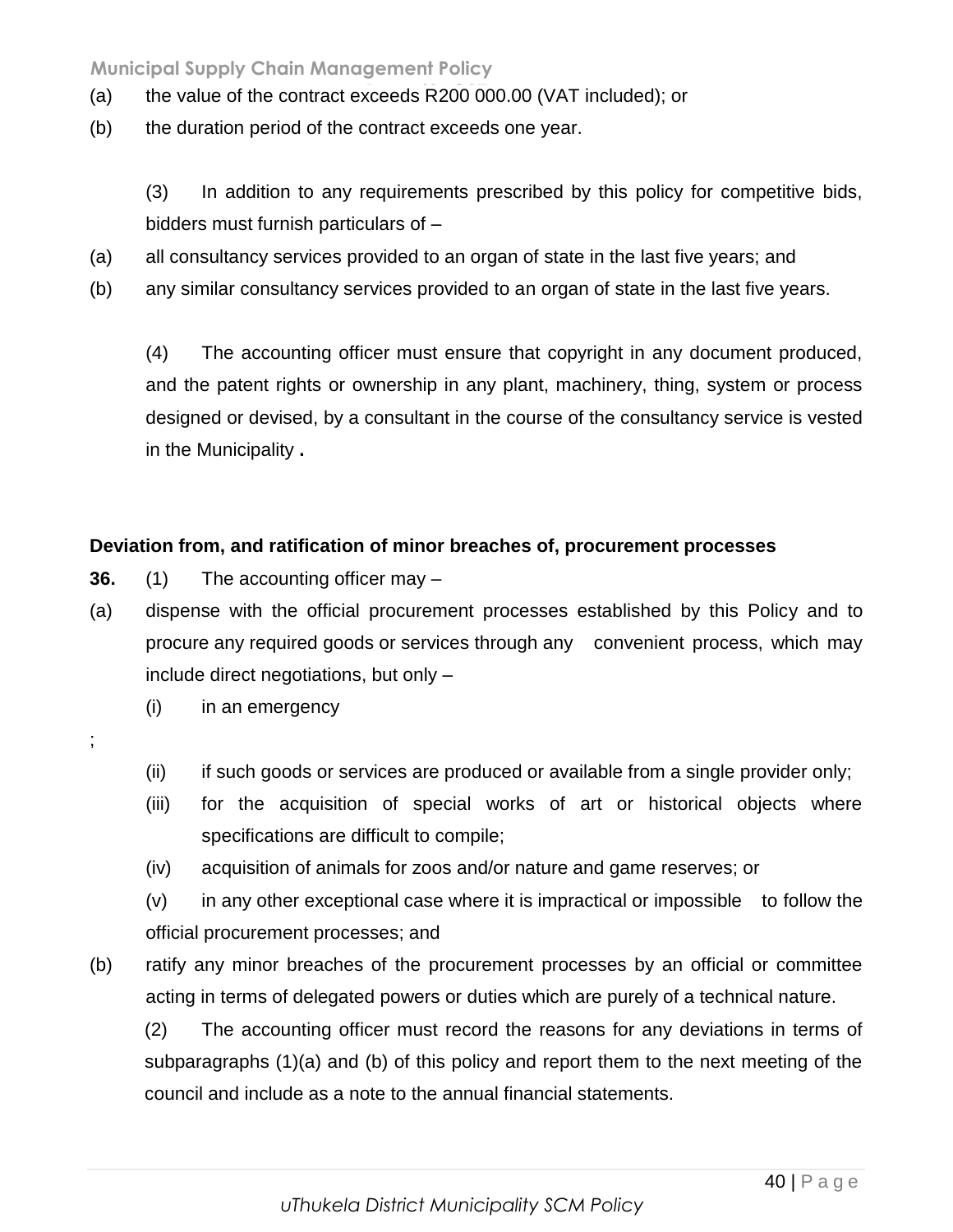(3) Subparagraph (2) does not apply to the procurement of goods and services contemplated in paragraph 11(2) of this policy.

## **Unsolicited bids**

**37.** (1) In accordance with section 113 of the Act there is no obligation to consider unsolicited bids received outside a normal bidding process.

(2) The accounting officer may decide in terms of section 113(2) of the Act to consider an unsolicited bid, only if –

- (a) the product or service offered in terms of the bid is a demonstrably or proven unique innovative concept;
- (b) the product or service will be exceptionally beneficial to, or have exceptional cost advantages;
- (c) the person who made the bid is the sole provider of the product or service; and
- (d) the reasons for not going through the normal bidding processes are found to be sound by the accounting officer.

(3) If the accounting officer decides to consider an unsolicited bid that complies with subparagraph (2) of this policy, the decision must be made public in accordance with section 21A of the Municipal Systems Act, together with –

- (a) reasons as to why the bid should not be open to other competitors;
- (b) an explanation of the potential benefits if the unsolicited bid were accepted; and
- (c) an invitation to the public or other potential suppliers to submit their comments within 30 days of the notice.

(4) The accounting officer must submit all written comments received pursuant to subparagraph (3), including any responses from the unsolicited bidder, to the National Treasury and the relevant provincial treasury for comment.

(5) The adjudication committee must consider the unsolicited bid and may award the bid or make a recommendation to the accounting officer, depending on its delegations.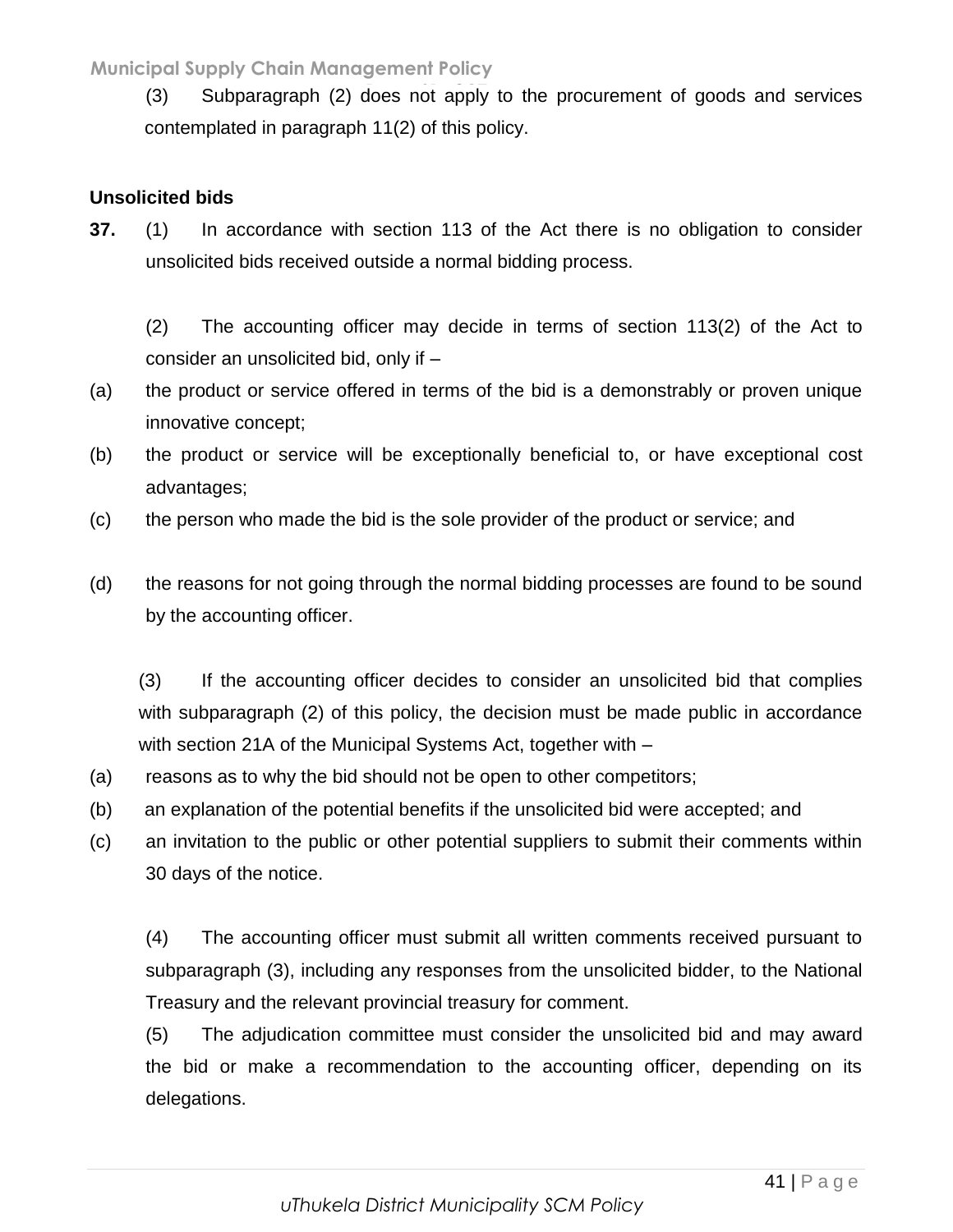(6) A meeting of the adjudication committee to consider an unsolicited bid must be **Page 42 of 37** open to the public.

(7) When considering the matter, the adjudication committee must take into account –

- (a) any comments submitted by the public; and
- (b) any written comments and recommendations of the National Treasury or the provincial treasury.

(8) If any recommendations of the National Treasury or provincial treasury are rejected or not followed, the accounting officer must submit to the Auditor General, the provincial treasury and the National Treasury the reasons for rejecting or not following those recommendations.

(9) Such submission must be made within seven days after the decision on the award of the unsolicited bid is taken, but no contract committing the Municipality to the bid may be entered into or signed within 30 days of the submission.

## **Combating of abuse of supply chain management system**

- **38.** (1) The accounting officer must–
- (a) take all reasonable steps to prevent abuse of the supply chain management system;
- (b) investigate any allegations against an official or other role player of fraud, corruption, favouritism, unfair or irregular practices or failure to comply with this Policy, and when justified –
	- (i) take appropriate steps against such official or other role player; or
	- (ii) report any alleged criminal conduct to the South African Police Service;
- (c) check the National Treasury's database prior to awarding any contract to ensure that no recommended bidder, or any of its directors, is listed as a person prohibited from doing business with the public sector;
- (d) reject any bid from a bidder–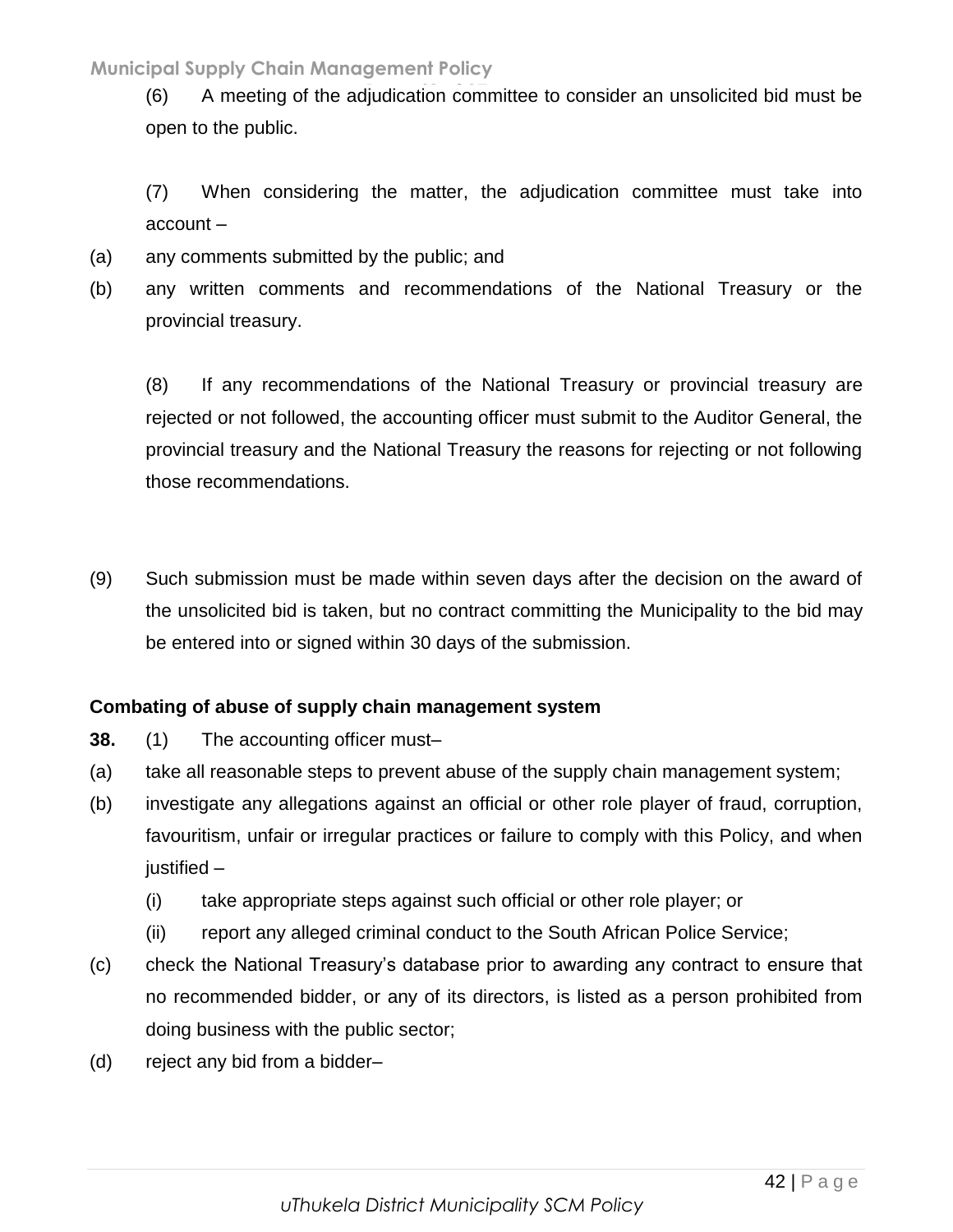- (i) if any municipal rates and taxes or municipal service charges owed by that bidder or any of its directors to the Municipality , or to any other Municipality or municipal entity, are in arrears for more than three months; or
- (ii) who during the last five years has failed to perform satisfactorily on a previous contract with the Municipality or any other organ of state after written notice was given to that bidder that performance was unsatisfactory;
- (e) reject a recommendation for the award of a contract if the recommended bidder, or any of its directors, has committed a corrupt or fraudulent act in competing for the particular contract;
- $(f)$  cancel a contract awarded to a person if  $-$ 
	- (i) the person committed any corrupt or fraudulent act during the bidding process or the execution of the contract; or
	- (ii) an official or other role player committed any corrupt or fraudulent act during the bidding process or the execution of the contract that benefited that person; and
- $(g)$  reject the bid of any bidder if that bidder or any of its directors
	- (i) has abused the supply chain management system of the Municipality or has committed any improper conduct in relation to such system;
	- (ii) has been convicted for fraud or corruption during the past five years;
	- (iii) has willfully neglected, reneged on or failed to comply with any government, municipal or other public sector contract during the past five years; or
	- (iv) has been listed in the Register for Tender Defaulters in terms of section 29 of the Prevention and Combating of Corrupt Activities Act (No 12 of 2004).

(2) The accounting officer must inform the National Treasury and relevant provincial treasury in writing of any actions taken in terms of subparagraphs (1)(b)(ii), (e) or (f) of this policy.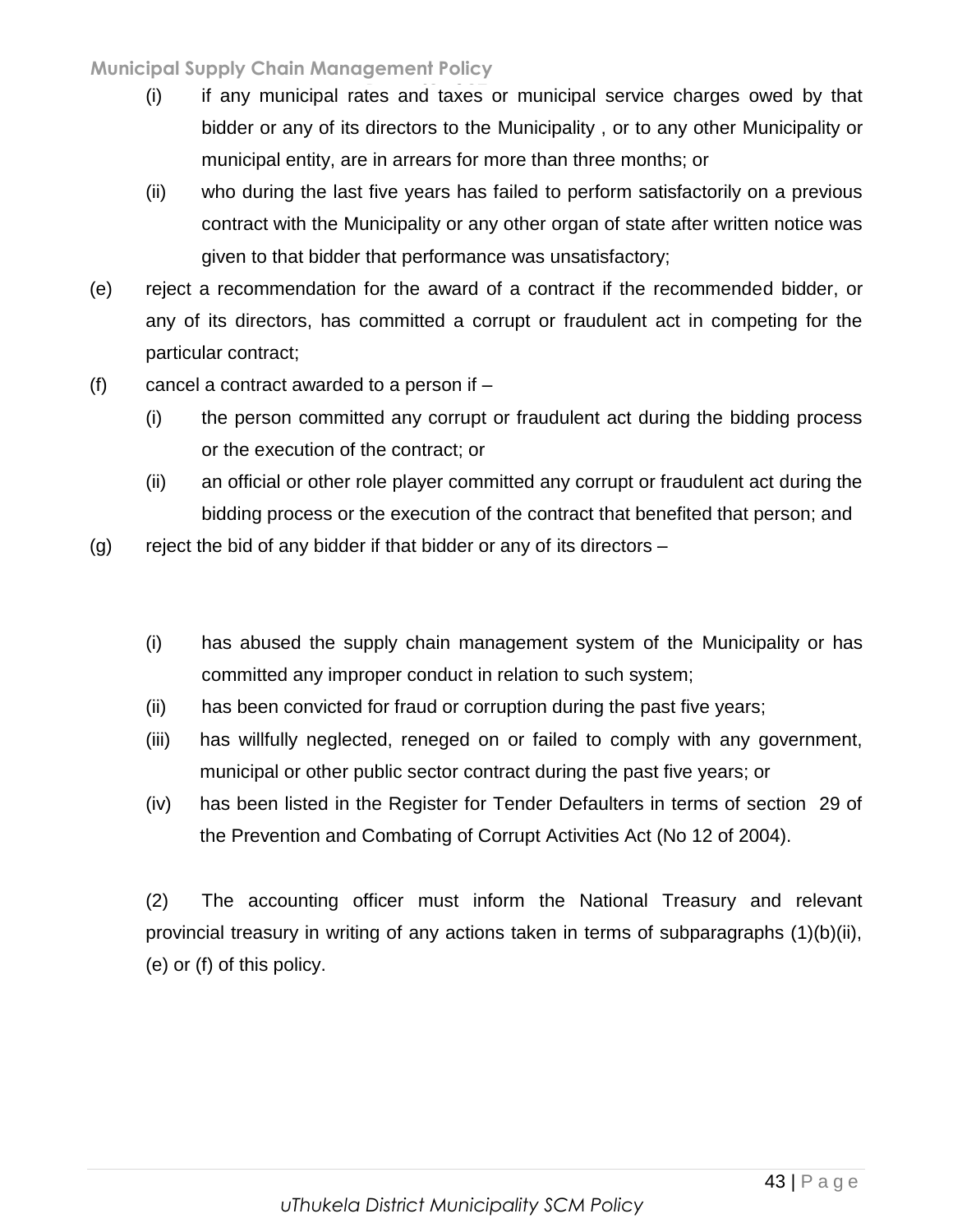#### **Logistics management**

- **39.** The accounting officer must establish and implement an effective system of logistics management, which must include -
- (a) the monitoring of spending patterns on types or classes of goods and services incorporating, where practical, the coding of items to ensure that each item has a unique number;
- (b) the setting of inventory levels that includes minimum and maximum levels and lead times wherever goods are placed in stock;
- (c) the placing of manual or electronic orders for all acquisitions other than those from petty cash;
- (d) before payment is approved , certification by the responsible officer that the goods and services are received or rendered on time and is in accordance with the order, the general conditions of contract and specifications where applicable and that the price charged is as quoted in terms of a contract;
- (e) appropriate standards of internal control and warehouse management to ensure that goods placed in stores are secure and only used for the purpose for which they were purchased;
- (f) regular checking to ensure that all assets including official vehicles are properly managed, appropriately maintained and only used for official purposes; and
- *(g)* monitoring and review of the supply vendor performance to ensure compliance with specifications and contract conditions for particular goods or services.

## **Disposal management**

- **40.** (1) The criteria for the disposal or letting of assets, including unserviceable, redundant or obsolete assets, subject to sections 14 and 90 of the Act, are as follows:
	- (2) Assets may be disposed of by –
	- (i) transferring the asset to another organ of state in terms of a provision of the Act enabling the transfer of assets;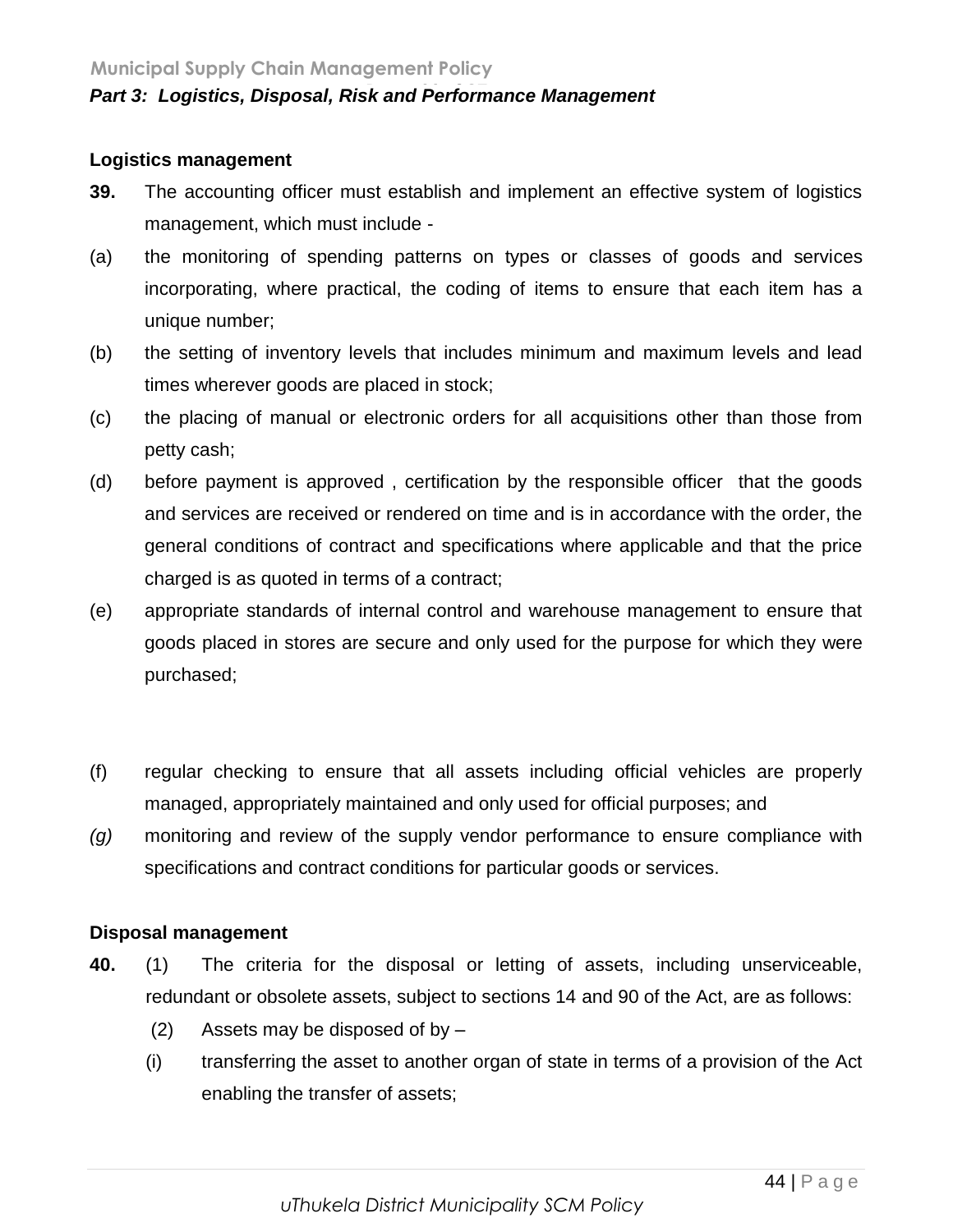- (ii) transferring the asset to another organ of state at market related value or, when appropriate, free of charge;
- (iii) selling the asset; or
- (iv) destroying the asset.
- (3) The accounting officer must ensure that –
- (a) immovable property is sold only at market related prices except when the public interest or the plight of the poor demands otherwise;
- (b) movable assets are sold either by way of written price quotations, a competitive bidding process, auction or at market related prices, whichever is the most advantageous or convenient;
- (c) firearms are not sold or donated to any person or institution within or outside the Republic unless approved by the National Conventional Arms Control Committee;
- (d) immovable property is let at market related rates except when the public interest or the plight of the poor demands otherwise;
- (e) all fees, charges, rates, tariffs, scales of fees or other charges relating to the letting of immovable property are annually reviewed;
- (f) where assets are traded in for other assets, the highest possible trade-in price is negotiated; and
- (g) in the case of the free disposal of computer equipment, the provincial department of education is first approached to indicate within 30 days whether any of the local schools are interested in the equipment.

## **Risk management**

- **41.** (1) The criteria for the identification, consideration and avoidance of potential risks in the supply chain management system, are as follows:
	- (2) Risk management must include –
- (a) the identification of risks on a case-by-case basis;
- (b) the allocation of risks to the party best suited to manage such risks;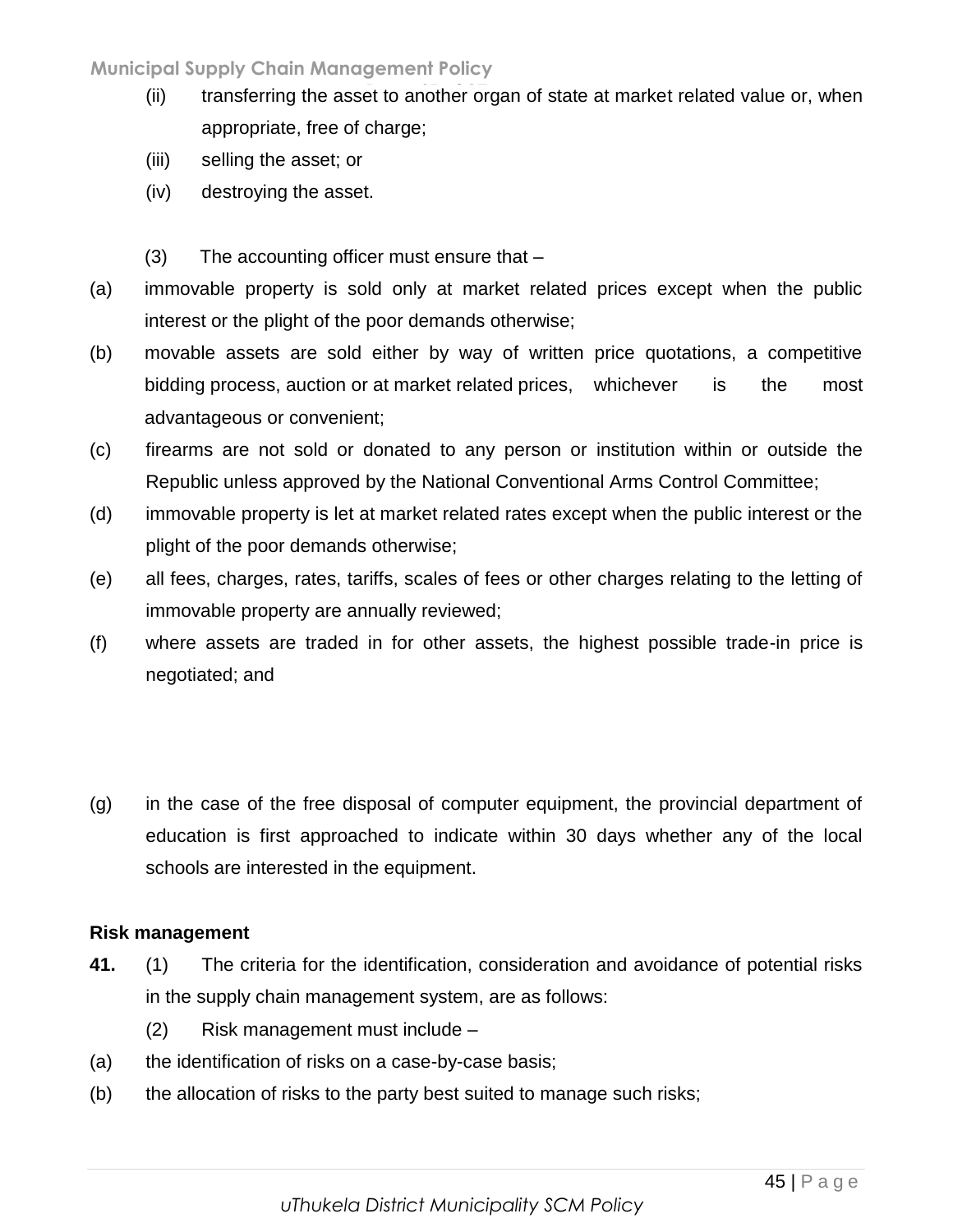- (c) acceptance of the cost of the risk where the cost of transferring the risk is greater than that of retaining it;
- (d) the management of risks in a pro-active manner and the provision of adequate cover for residual risks; and
- (e) the assignment of relative risks to the contracting parties through clear and unambiguous contract documentation.

## **Performance management**

**42.** The accounting officer must establish and implement an internal monitoring system in order to determine, on the basis of a retrospective analysis, whether the authorised supply chain management processes were followed and whether the objectives of this Policy were achieved.

## *Part 4: Other matters*

## **Prohibition on awards to persons whose tax matters are not in order**

- **43.** (1) No award above R30 000 may be made in terms of this Policy to a person whose tax matters have not been declared by the South African Revenue Service to be in order.
	- (2) Before making an award to a person the accounting officer must first check with SARS whether that person's tax matters are in order.

(3) If SARS does not respond within 7 days such person's tax matters may for purposes of subparagraph (1) be presumed to be in order.

## **Prohibition on awards to persons in the service of the state**

- **44.** Irrespective of the procurement process followed, no award may be made to a person in terms of this Policy –
- (a) if that person is not a natural person, of which any director, manager, principal shareholder or stakeholder is a person in the service of the state; or
- (b) a person who is an advisor or consultant contracted with the Municipality ,
- (c) who is in the service of the state.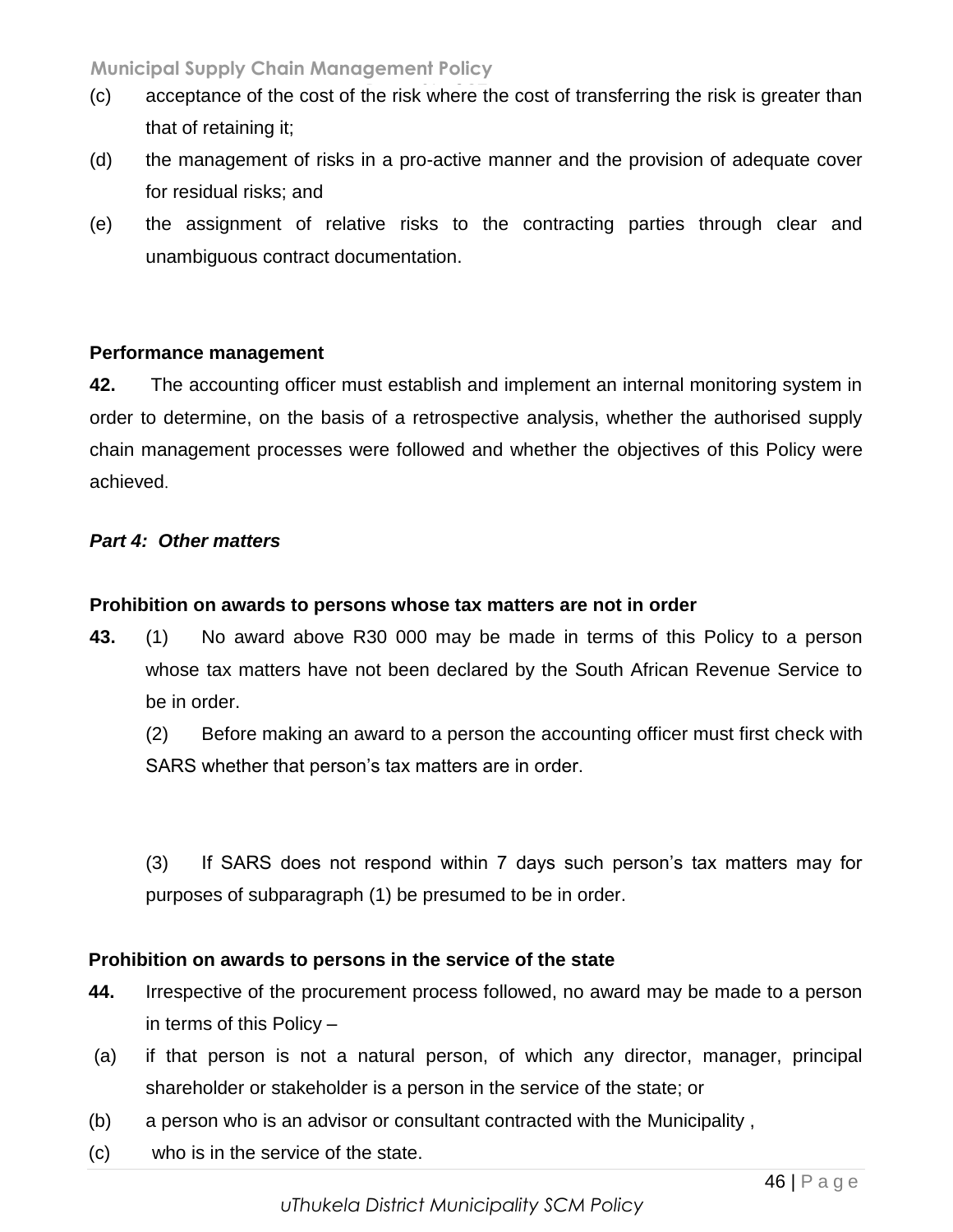## **Awards to close family members of persons in the service of the state**

**Page 47 of 37**

- **45.** The accounting officer must ensure that the notes to the annual financial statements disclose particulars of any award of more than R2000 to a person who is a spouse, child or parent of a person in the service of the state, or has been in the service of the state in the previous twelve months, including –
- (a) the name of that person;
- (b) the capacity in which that person is in the service of the state; and
- (c) the amount of the award.

#### **Ethical standards**

- **46.** (1) A code of ethical standards as set out in subparagraph (2) / the "*National Treasury's code of conduct for supply chain management practitioners and other role players involved in supply chain management*" is hereby established for officials and other role players in the supply chain management system of the Municipality in order to promote –
- (a) mutual trust and respect; and
- (b) an environment where business can be conducted with integrity and in a fair and reasonable manner.
	- (2) An official or other role player involved in the implementation of this Policy –
- (a) must treat all providers and potential providers equitably;
- (b) may not use his or her position for private gain or to improperly benefit another person;
- (c) may not accept any reward, gift, favour, hospitality or other benefit directly or indirectly, including to any close family member, partner or associate of that person, of a value more than R350;
- (d) notwithstanding subparagraph (2) (c), must declare to the accounting officer details of any reward, gift, favour, hospitality or other benefit promised, offered or granted to that person or to any close family member, partner or associate of that person;
- (e) must declare to the accounting officer details of any private or business interest which that person, or any close family member, partner or associate, may have in any proposed procurement or disposal process of, or in any award of a contract by, the Municipality;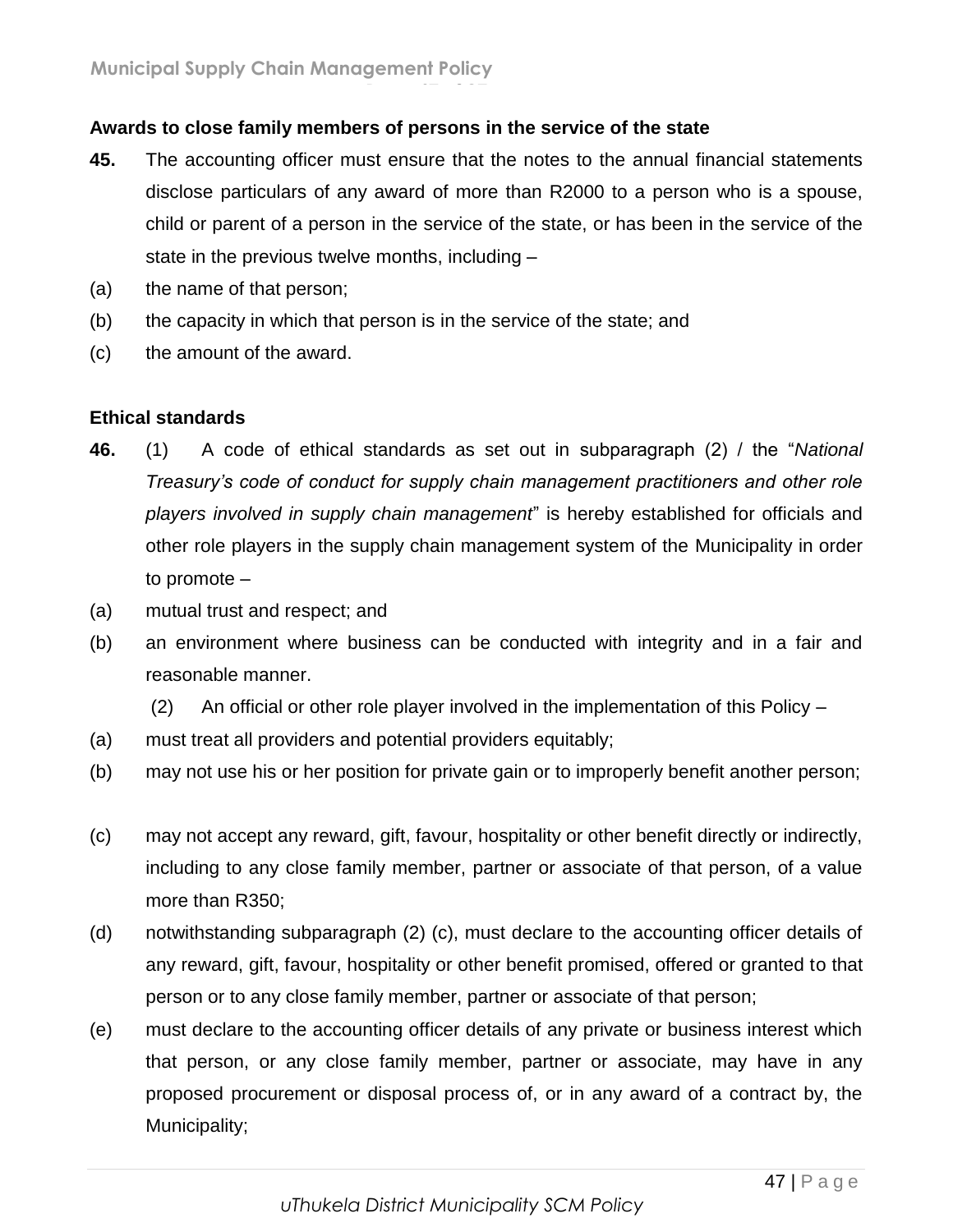- (f) must immediately withdraw from participating in any manner whatsoever in a **Page 48 of 37** procurement or disposal process or in the award of a contract in which that person, or any close family member, partner or associate, has any private or business interest;
- (g) must be scrupulous in his or her use of property belonging to Municipality;
- (h) must assist the accounting officer in combating fraud, corruption, favouritism and unfair and irregular practices in the supply chain management system; and
- (i) must report to the accounting officer any alleged irregular conduct in the supply chain management system which that person may become aware of, including –
	- (i) any alleged fraud, corruption, favouritism or unfair conduct;
	- (ii) any alleged contravention of paragraph 47(1) of this Policy; or
	- (iii) any alleged breach of this code of ethical standards.
	- (3) Declarations in terms of subparagraphs (2)(d) and (e) -
- (a) must be recorded in a register which the accounting officer must keep for this purpose;
- (b) by the accounting officer must be made to the Mayor of the Municipality who must ensure that such declarations are recorded in the register.
	- (4) The National Treasury's code of conduct must also be taken into account by supply chain management practitioners and other role players involved in supply chain management.
		- (5) A breach of the code of ethics must be dealt with as follows -
- (a) in the case of an employee, in terms of the disciplinary procedures of the Municipality envisaged in section 67(1)(h) of the Municipal Systems Act;
- (b) in the case a role player who is not an employee, through other appropriate means in recognition of the severity of the breach.
- (c) In all cases, financial misconduct must be dealt with in terms of chapter 15 of the Act.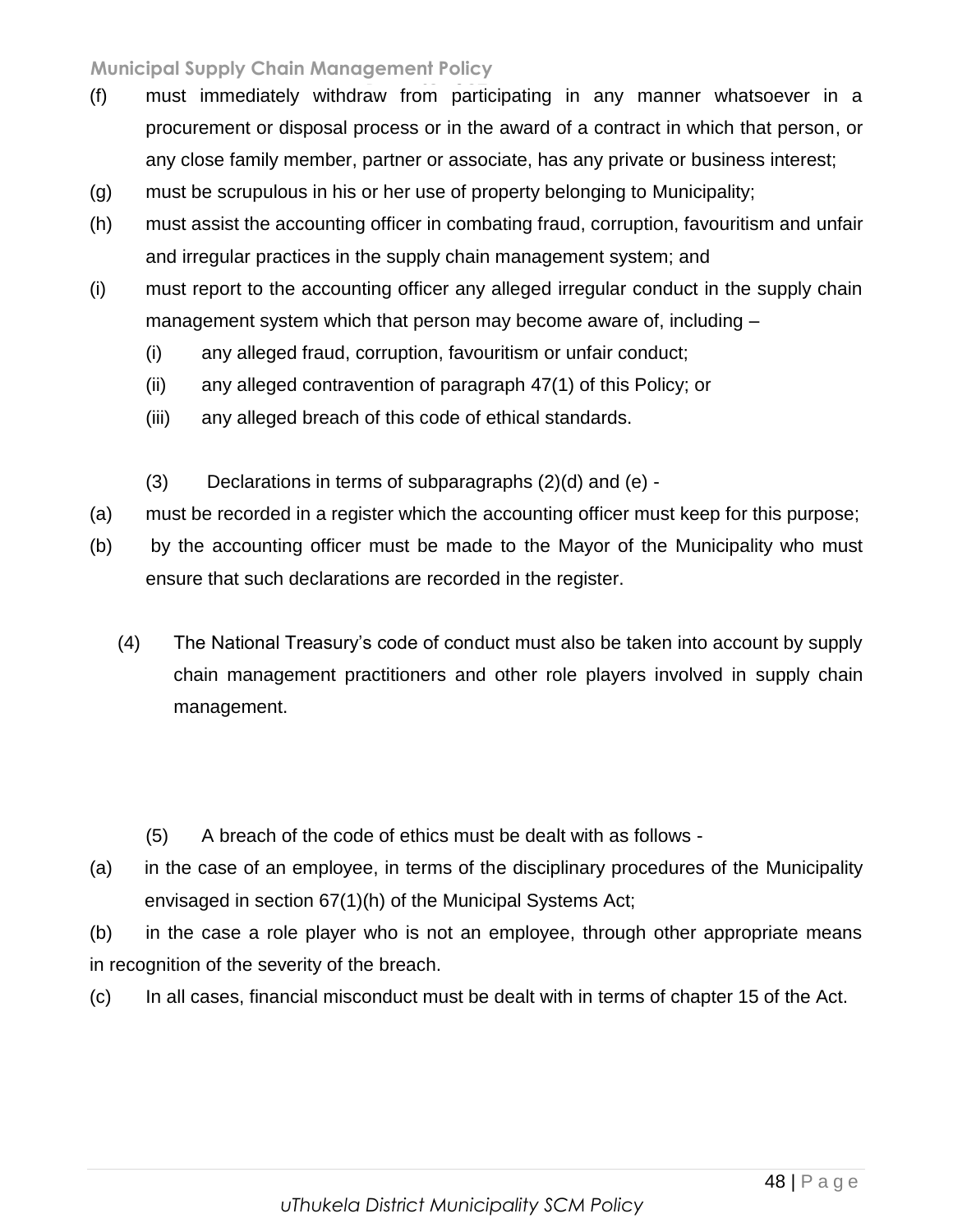## Inducements, rewards, gifts and favours to [municipalities / municipal entities], **officials and other role players**

- **47.** (1) No person who is a provider or prospective provider of goods or services, or a recipient or prospective recipient of goods disposed or to be disposed of may either directly or through a representative or intermediary promise, offer or grant –
- (a) any inducement or reward to the Municipality for or in connection with the award of a contract; or
- (b) any reward, gift, favour or hospitality to
	- (i) any official; or
	- (ii) any other role player involved in the implementation of this Policy.

(2) The accounting officer must promptly report any alleged contravention of subparagraph (1) to the National Treasury for considering whether the offending person, and any representative or intermediary through which such person is alleged to have acted, should be listed in the National Treasury's database of persons prohibited from doing business with the public sector.

(3) Subparagraph (1) does not apply to gifts less than R350 in value.

(4) The uThukela District Municipality shall maintain a register for gifts which officials may accept and which gifts and/ or value level may not be considered at all.

#### **Sponsorships**

- **48.** The accounting officer must promptly disclose to the National Treasury and the relevant provincial treasury any sponsorship promised, offered or granted, whether directly or through a representative or intermediary, by any person who is –
	- (a) a provider or prospective provider of goods or services; or
	- (b) a recipient or prospective recipient of goods disposed or to be disposed.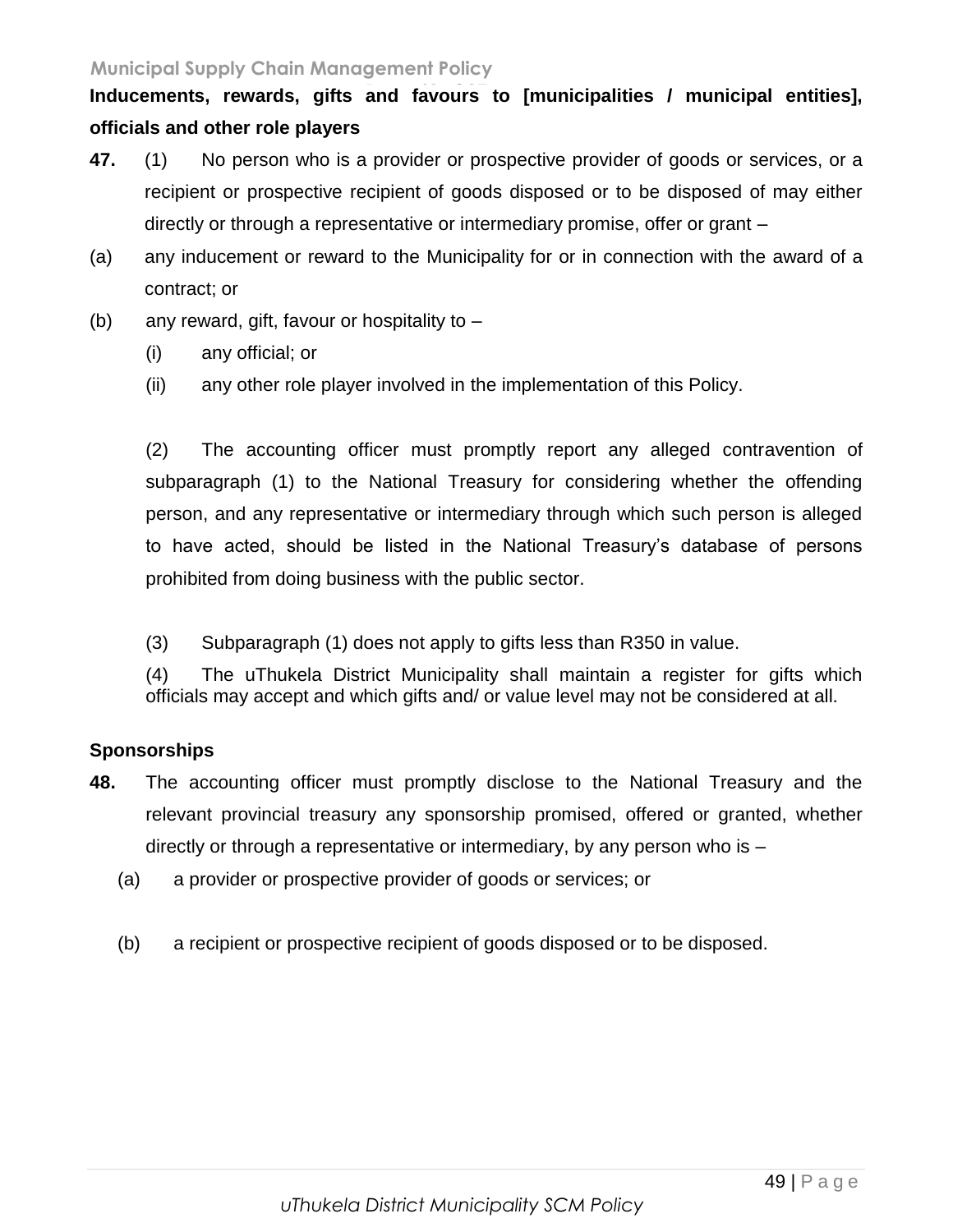#### **Objections and complaints**

**49.** Persons aggrieved by decisions or actions taken in the implementation of this supply chain management system, may lodge within 14 days of the decision or action, a written objection or complaint against the decision or action.

## **Resolution of disputes, objections, complaints and queries**

- **50.** (1) The accounting officer must appoint an independent and impartial person, not directly involved in the supply chain management processes –
- (a) to assist in the resolution of disputes between the Municipality and other persons regarding -
	- (i) any decisions or actions taken in the implementation of the supply chain management system; or
	- (ii) any matter arising from a contract awarded in the course of the supply chain management system; or
- (b) to deal with objections, complaints or queries regarding any such decisions or actions or any matters arising from such contract.

#### **Contracts providing for compensation based on turnover**

- **51.** If a service provider acts on behalf of a Municipality to provide any service or act as a collector of fees, service charges or taxes and the compensation payable to the service provider is fixed as an agreed percentage of turnover for the service or the amount collected, the contract between the service provider and the Municipality must stipulate –
- (a) a cap on the compensation payable to the service provider; and
- (c) that such compensation must be performance based.

## **Unauthorised, irregular or fruitless and wasteful expenditure**

**52.** (1) If a deviation is found to be wasteful expenditure it will be recovered from the official who initiated the transaction.